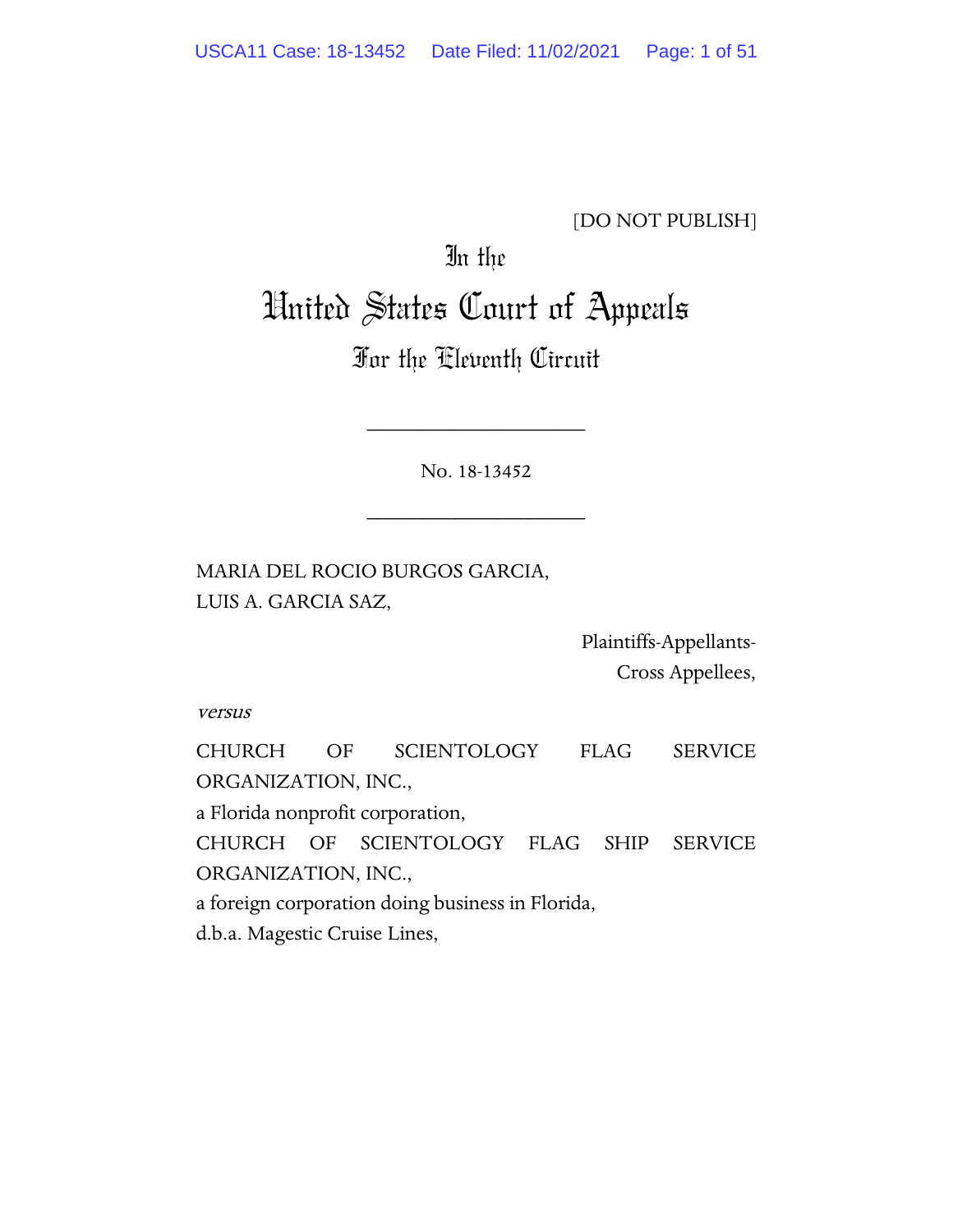Defendants-Appellees-Cross Appellants.

Appeal from the United States District Court for the Middle District of Florida D.C. Docket No. 8:13-cv-00220-JDW-TBM

\_\_\_\_\_\_\_\_\_\_\_\_\_\_\_\_\_\_\_\_

\_\_\_\_\_\_\_\_\_\_\_\_\_\_\_\_\_\_\_\_

Before WILLIAM PRYOR, Chief Judge, ROSENBAUM, and LUCK, Circuit Judges.

LUCK, Circuit Judge:

The main issues in this appeal are whether the district court correctly compelled arbitration of a dispute between two former members of the Church of Scientology and two church entities and whether it correctly denied a motion to vacate the resulting arbitration award. Luis and Maria Garcia filed this action to recover funds they donated to the church when they were Scientologists. But because they agreed to submit any disputes with the church to religious arbitration, the district court compelled arbitration before a panel of Scientologist arbitrators. After the arbitrators awarded the Garcias about \$18,000, far less than they sought, the Garcias moved to vacate the award based on evident partiality and arbitrator misconduct. The district court denied the motion. The Garcias appeal the orders that compelled arbitration and denied their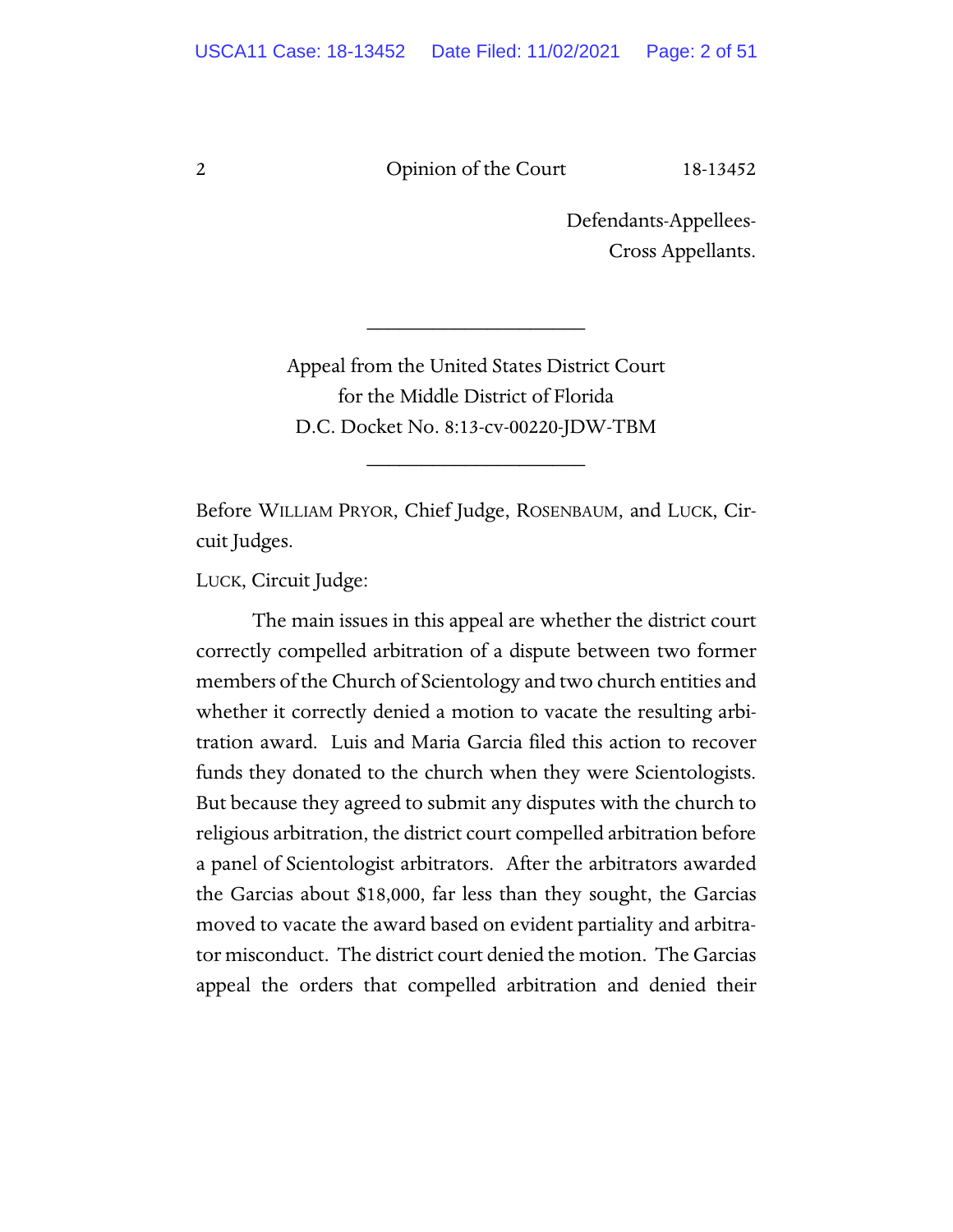motion to vacate. The church entities cross-appeal, arguing that the district court lacked subject-matter jurisdiction over this action and that it erred by granting leave to amend the complaint. We affirm because the district court had jurisdiction, did not abuse its discretion by granting leave to amend, correctly compelled arbitration, and correctly rejected the grounds for vacating the award.

## I. FACTUAL BACKGROUND AND PROCEDURAL **HISTORY**

Luis and Maria Garcia are former members of the Church of Scientology. As Scientologists, the Garcias donated to projects and causes that the church promoted, and they paid to receive religious services. They also agreed to resolve any disputes with the church through binding religious arbitration. The Garcias later left the church, which led its leadership to declare them "suppressive persons"—a term that refers to people who have been expelled from Scientology. After their expulsion, the Garcias unsuccessfully sought refunds of their donations and payments.

The Garcias filed a complaint in the district court against five entities associated with the Church of Scientology. They alleged claims of fraud, breach of contract, and unfair and deceptive trade practices under state law and sought more than \$400,000 in damages. In addition to two nonprofit corporations—Church of Scientology Flag Service Organization, Inc., and Church of Scientology Flag Ship Service Organization, Inc.—the Garcias named as defendants two religious trusts and a nonprofit corporation that served as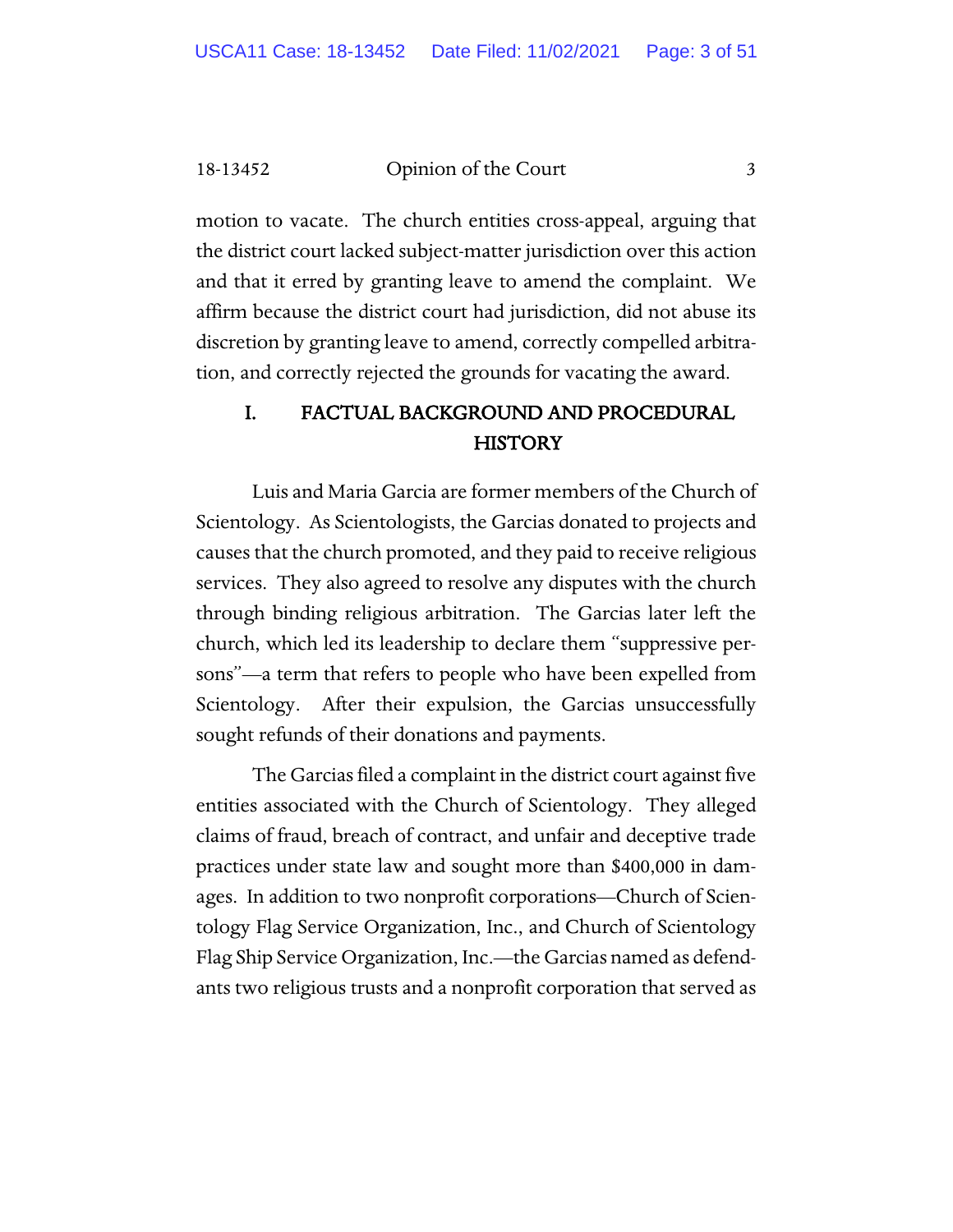the official membership organization of Scientology. They alleged that all five entities "acted in concert either as agents or principals of one another, partners, joint venturers, or co-conspirators."

Three of the Scientology entities—the two trusts and the membership organization—moved to dismiss the complaint for lack of diversity jurisdiction. The entities argued that the district court lacked diversity jurisdiction because they and the Garcias were all citizens of California.

The Garcias moved for leave to amend their complaint to drop the three nondiverse defendants. They explained that they had since determined that Flag Service spearheaded the activities underlying their complaint and that the nondiverse entities were dispensable parties. The amended complaint attributed to Flag Service and Flag Ship much of the conduct that the original complaint attributed to the nondiverse parties. It also alleged that Flag Service and Flag Ship "acted in concert either as agents or principals of one another, partners, joint venturers, or co-conspirators."

Over the objection of Flag Service and Flag Ship, the district court granted leave to amend and denied the pending motion to dismiss the original complaint as moot. Flag Service and Flag Ship then moved to dismiss the amended complaint for lack of diversity jurisdiction, but the district court denied that motion too.

After Flag Service and Flag Ship moved to compel arbitration and stay the proceedings, the Garcias responded that the arbitration agreements they signed were unenforceable. They argued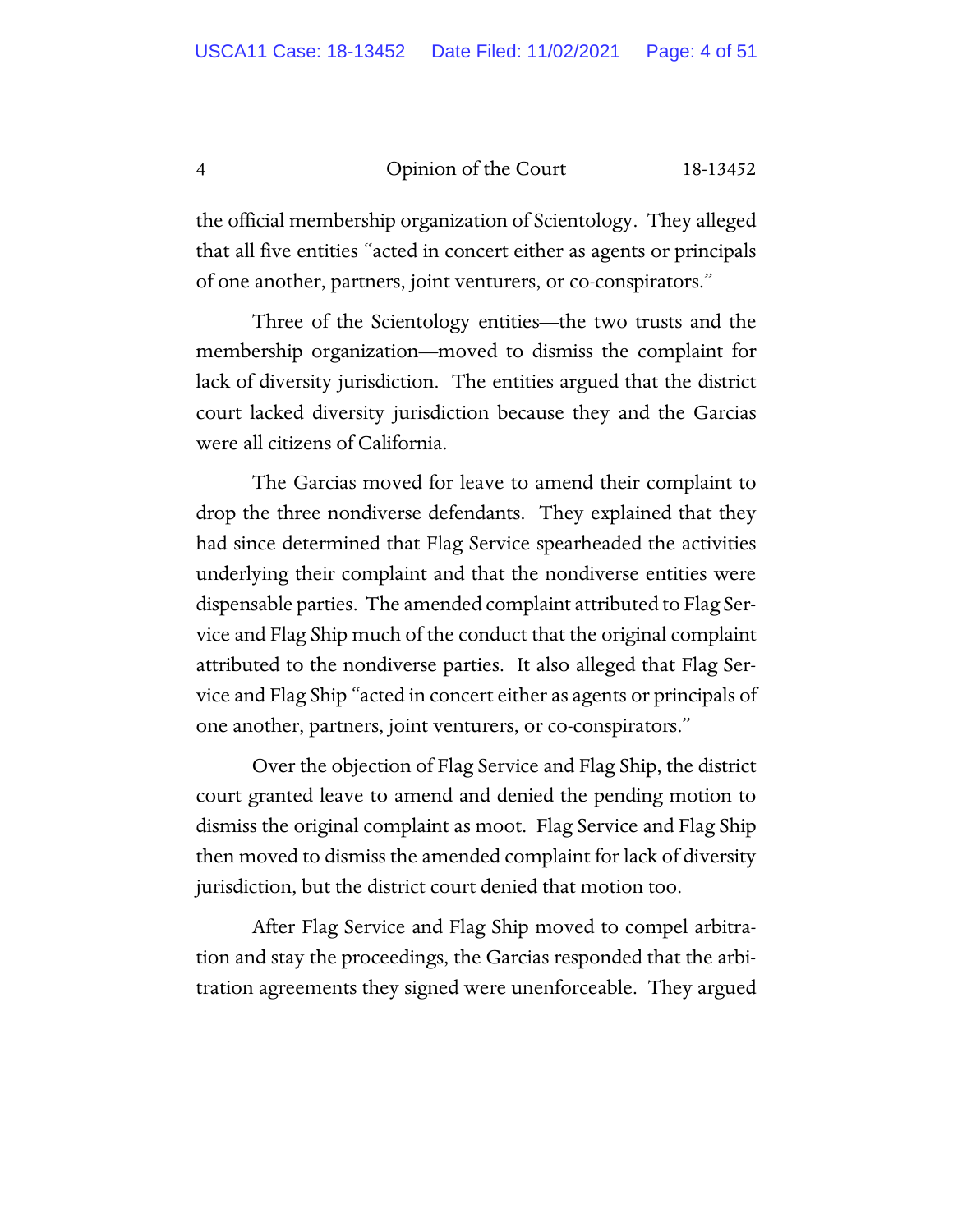the agreements were procedurally unconscionable because they were contracts of adhesion and provided no procedures to govern an arbitration. And they contended the agreements were substantively unconscionable because Scientology doctrine regards suppressive persons as enemies of the church who have no rights. According to the Garcias, this doctrine would prevent them from receiving a fair hearing before arbitrators who were "Scientologists in good standing," as the arbitration agreements required.

The district court held an evidentiary hearing on the motion to compel arbitration. It found that the Garcias signed multiple enrollment applications for religious services during their time as Scientologists that contained broad arbitration agreements. The agreements covered "any dispute, claim or controversy" between the Garcias and "the Church, any other Scientology church, any other organization which espouses, presents, propagates or practices the Scientology religion, or any person employed by any such entity." The Garcias agreed to resolve any disputes that could not be settled informally "solely and exclusively through Scientology's Internal Ethics, Justice and binding religious arbitration procedures." The agreements provided for "binding religious arbitration in accordance with the arbitration procedures of Church of Scientology International." They included procedures for submitting a request for arbitration to the International Justice Chief of Scientology and the opposing party and for the selection of three arbitrators "to hear and resolve the matter." Under those procedures, each party would designate one arbitrator, and those two arbitrators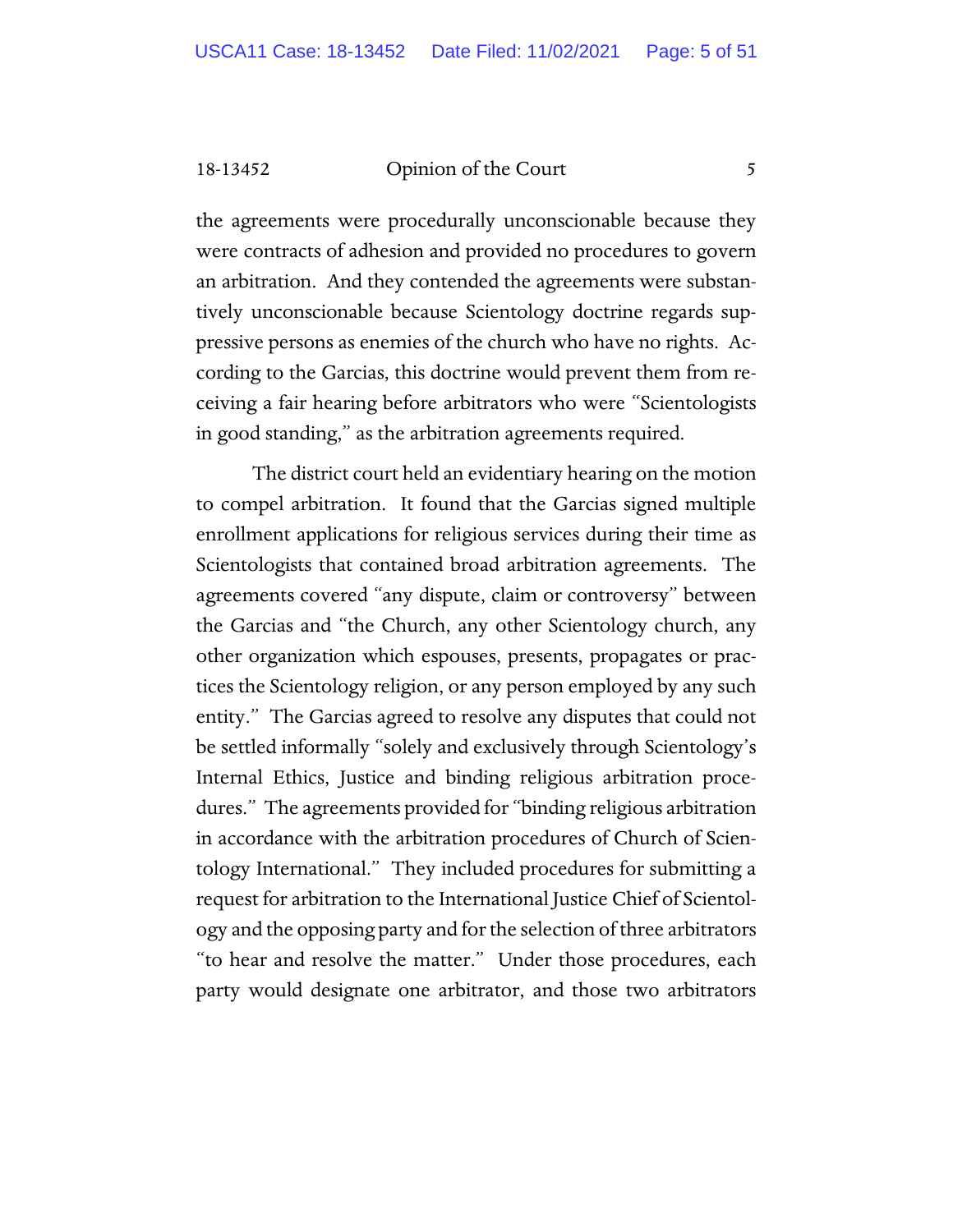would select a third. If the arbitrators were not designated within a specified time, the Justice Chief had the authority to appoint arbitrators. Finally, the agreements provided that the arbitration would "be conducted in accordance with Scientology principles" and that all arbitrators would be "Scientologists in good standing with the Mother Church." The district court also heard testimony from the Justice Chief who identified various sources of Scientology justice procedures.

Following the hearing, the district court ruled that the arbitration agreements were enforceable and granted the motion to compel arbitration. It concluded that the agreements were not procedurally unconscionable because they included enough procedures to give the Garcias some idea of the matters to be arbitrated and the manner of effecting arbitration. And it ruled that deciding whether Scientology teaching about suppressive persons rendered the agreements substantively unconscionable would have required "an analysis and interpretation of Scientology doctrine," which the First Amendment forbids civil courts to undertake.

As the arbitration agreements required, the Garcias sent a request for arbitration to the International Justice Chief of Scientology. They requested arbitration against all the Scientology entities named in the original complaint and explained that their claims were "as set forth in the original complaint." They also asserted claims against an additional Scientology entity not named in either complaint.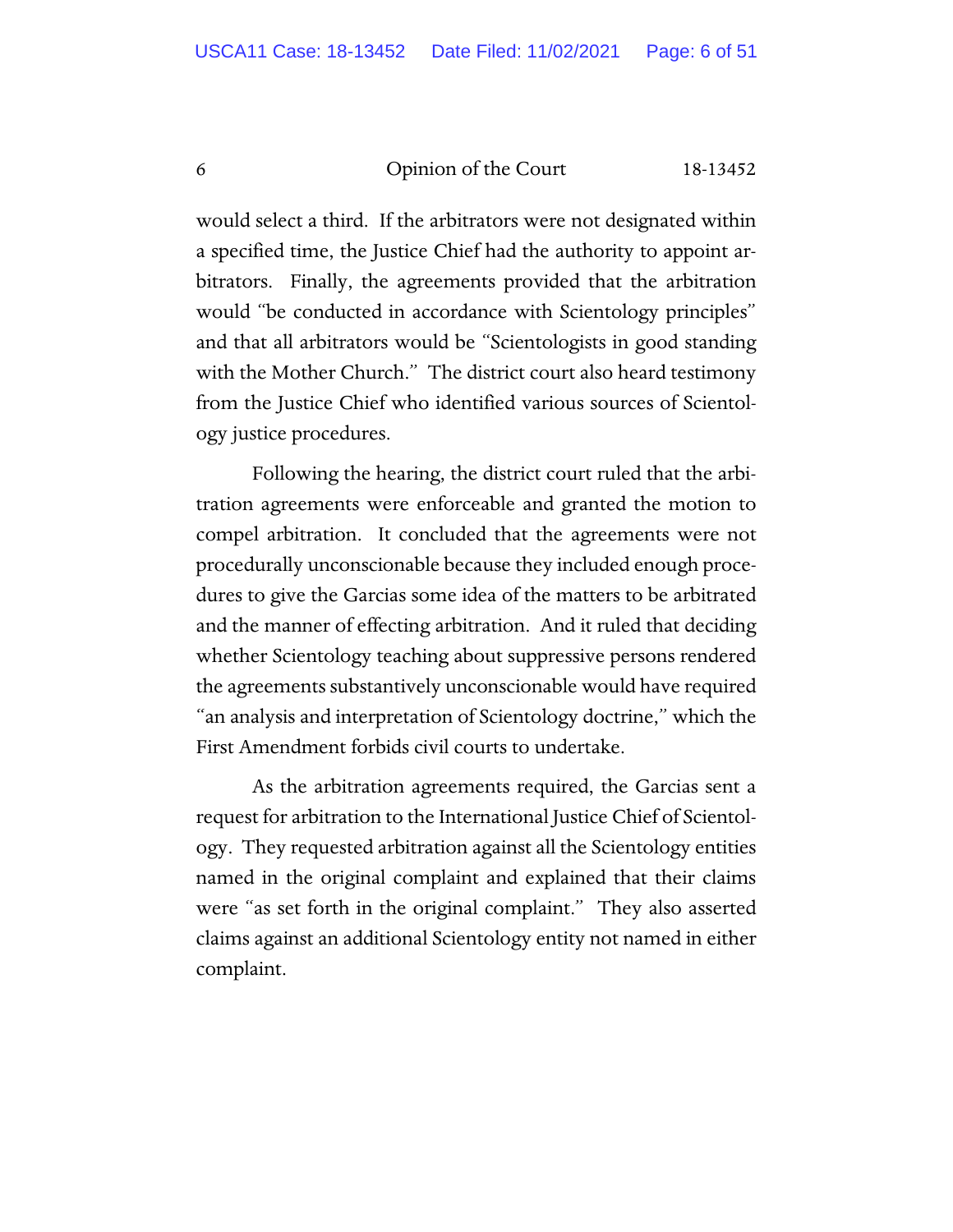The parties were unable to agree on the selection of arbitrators, so the district court invoked its authority under the Federal Arbitration Act to appoint them. *See* 9 U.S.C.  $\S$  5. It ordered Flag Service and Flag Ship to provide a list of 500 Scientologists in good standing. It then confidentially selected five Scientologists to serve as arbitrators or alternates.

The parties participated in a two-day arbitration—the first in the history of the Church of Scientology. The Garcias' attorney did not attend the arbitration because church representatives informed him that Scientology procedures did not allow secular lawyers to play a substantive role in the proceedings. Luis tried to bring a reading assistant with him to the arbitration, but a security guard denied the assistant access because she was not on the guest list. When Luis raised the issue, the International Justice Chief refused to admit Luis's reading assistant but offered to provide someone else to assist him. Luis declined the offer.

On the first day of arbitration, the International Justice Chief met with the Garcias and the arbitrators separately. The Justice Chief told the Garcias that he needed to "hat" the arbitrators—a term that the Garcias say Scientologists use to mean "train"—because it was their first arbitration. He gave the arbitrators background materials about the case, including the request for arbitration, the complaint, and church policies. He also gave the arbitrators a report from the Scientology Claims Verification Board, which expressed the Board's view that the Garcias were not entitled to a refund. The Justice Chief gave the Garcias copies of these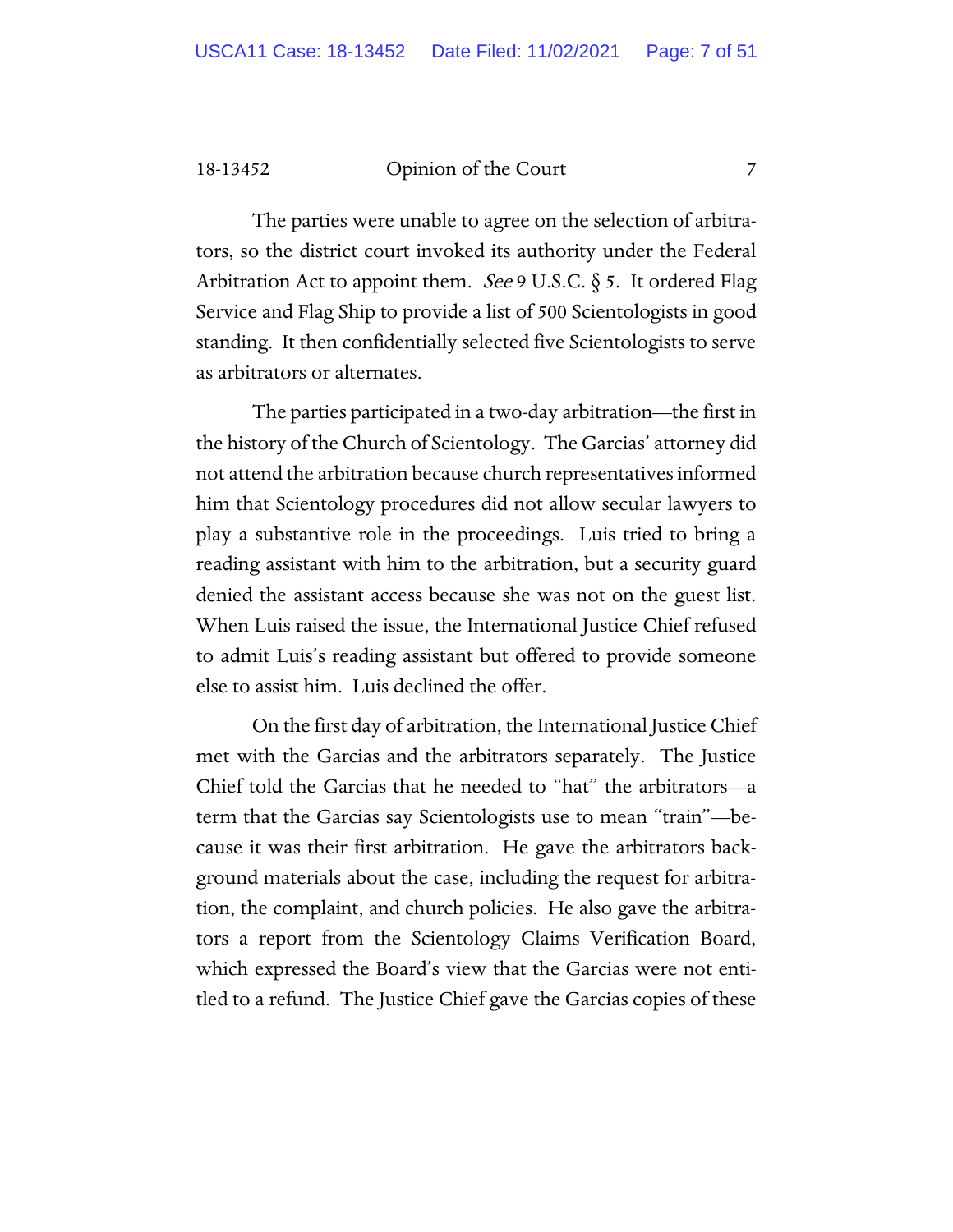documents. He also collected documentary evidence from the Garcias so that he could review it for "entheta," a term that the Garcias say Scientologists use to refer to anything critical of the church. According to an affidavit Luis submitted to the district court, the Justice Chief redacted or excluded most of the documentary evidence as "entheta" or otherwise irrelevant. The Justice Chief gave the remaining materials to the arbitrators to review in advance of the hearing the next day. Finally, the Justice Chief told the Garcias that they could not bring witnesses to the hearing.

The next day, the arbitrators held a hearing with the Garcias present. According to Luis's affidavit, near the end of the hearing, he complained that they had not received a fair hearing. The lead arbitrator allegedly responded by "explod[ing] in a long platitude that lasted almost five minutes." He told Luis that his complaints about fairness were misdirected because he was a big proponent of a Scientology program the Garcias had supported and knew that the church's promotional statements about the program were true. He stated that it was a "stroke of luck" that the district court "chose [him] out of a list of 500 people" to be an arbitrator. And he told the Garcias that he knew from prior experience that other suppressive persons were working to destroy the church and had "fed [the Garcias] all these lies" and sold them "a bill of goods."

The arbitrators issued written findings and awarded the Garcias \$18,495.36 in refunds for deposits toward religious retreats they never attended. The arbitrators assessed \$16,161.35 against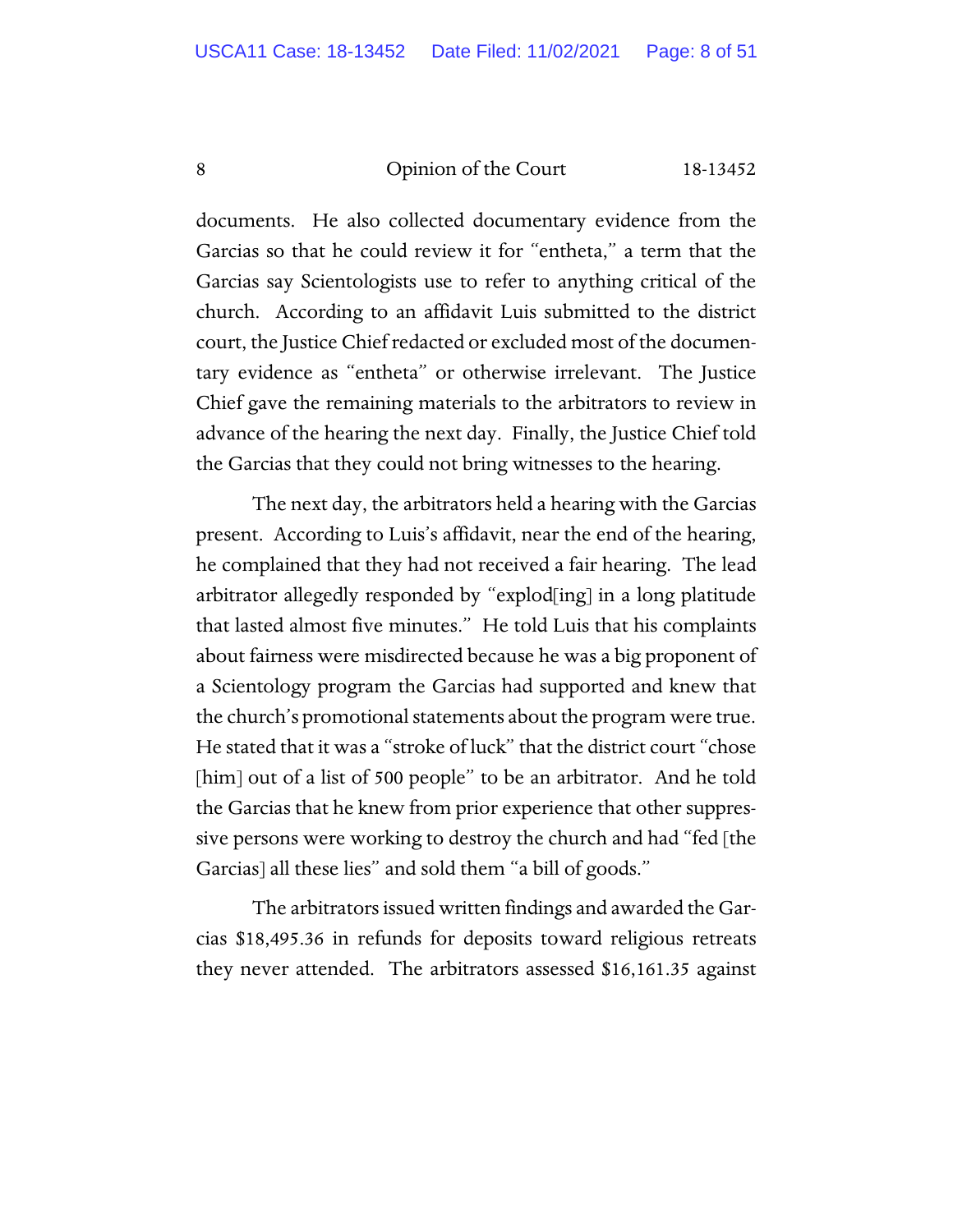Flag Ship and \$2,334.01 against Flag Service. They rejected all other claims.

The Garcias returned to the district court and moved to vacate the arbitration award. They argued that the arbitrators exhibited evident partiality and were guilty of misconduct. They also moved for an evidentiary hearing on their motion to vacate. The district court denied both motions.

#### II. STANDARDS OF REVIEW

A few standards govern our review. We review de novo whether the district court had subject matter jurisdiction. United States v. Iguaran, 821 F.3d 1335, 1336 (11th Cir. 2016). We review the district court's factual findings for clear error and legal conclusions de novo both for a grant of a motion to compel arbitration, Inetianbor v. CashCall, Inc., 768 F.3d 1346, 1350 (11th Cir. 2014), and for a denial of a motion to vacate an arbitration award, Frazier v. CitiFinancial Corp., LLC, 604 F.3d 1313, 1321 (11th Cir. 2010).

#### III. DISCUSSION

We divide our discussion into three parts. First, on the threshold issue of jurisdiction, we conclude that the district court had subject-matter jurisdiction over the case and that the denial of a motion to vacate an arbitration award is a final, appealable decision. Second, we explain that the district court correctly compelled arbitration. And third, we conclude that the district court properly denied the motion to vacate the arbitration award.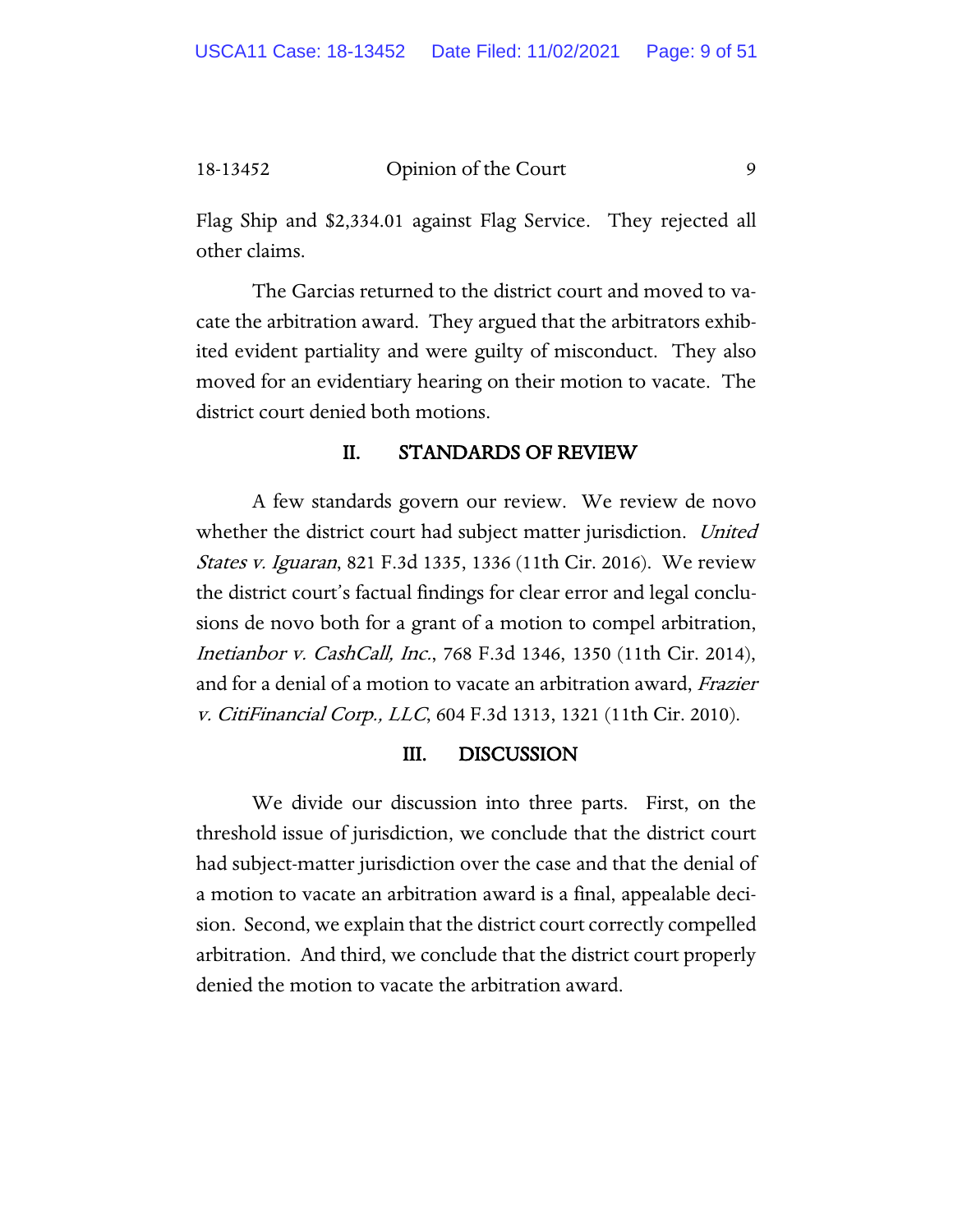#### Jurisdiction

This appeal presents two jurisdictional issues: (1) whether the district court had subject-matter jurisdiction; and (2) whether the district court's order denying the Garcias' motion to vacate the arbitration award was a final decision. We address each in turn.

1. The District Court Had Subject-Matter Jurisdiction

When a plaintiff amends his complaint, a federal court must look to the amended complaint to determine whether it has subject matter jurisdiction. See Pintando v. Miami-Dade Hous. Agency, 501 F.3d 1241, 1243 (11th Cir. 2007). This rule applies whether jurisdiction rests on the presence of a federal question, see id. at 1242– 43, or, as here, on diversity of citizenship, see Soberay Mach. & Equip. Co. v. MRF Ltd., 181 F.3d 759, 763 (6th Cir. 1999); Samaha v. Presbyterian Hosp. in the City of N.Y., 757 F.2d 529, 531 (2d Cir. 1985). We will consider the Garcias' amended complaint to determine whether the district court had diversity jurisdiction.

As a preliminary matter, the district court properly granted leave to amend the complaint. The Garcias explained in their motion for leave to amend that they later determined that Flag Service spearheaded the activities underlying their complaint and that the nondiverse entities were dispensable. The district court did not abuse its discretion by accepting this explanation and granting leave to amend. *See* Fed. R. Civ. P. 15(a)(2).

The district court had diversity jurisdiction over the amended complaint, which named only Flag Service and Flag Ship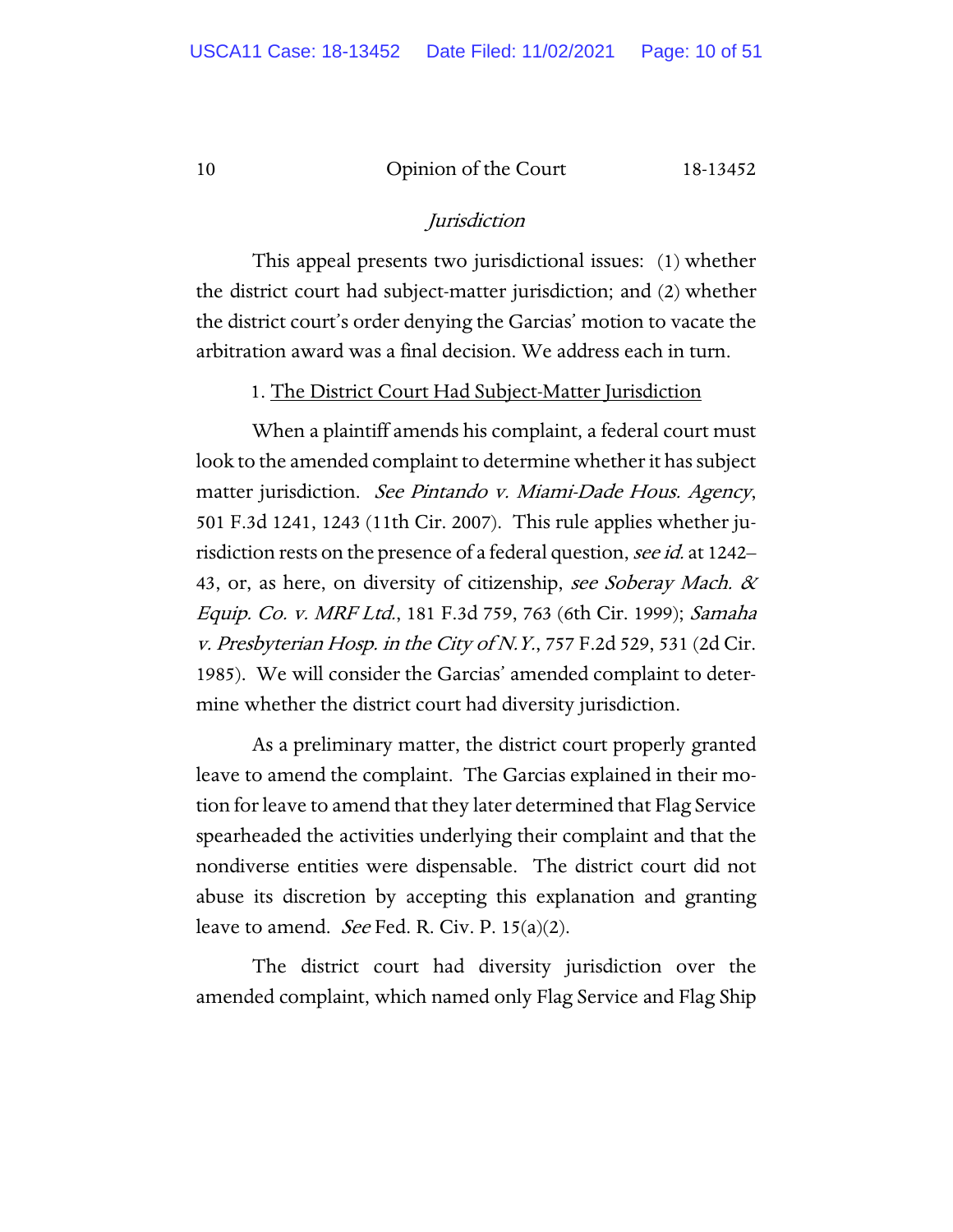as defendants, neither of which are citizens of the Garcias' homestate of California. And the amended complaint sought more than \$75,000 in damages. Because the amended complaint satisfied the requirements of complete diversity and a sufficient amount in controversy, the district court had jurisdiction. *See* 28 U.S.C.  $\S$  1332(a).

Flag Service and Flag Ship argue that the Garcias alleged the existence of a partnership or joint venture but failed to identify the citizenship of all members of that entity, as required to establish diversity jurisdiction. See Underwriters at Lloyd's, London v. Osting-Schwinn, 613 F.3d 1079, 1086–88 (11th Cir. 2010). But no unincorporated entity has ever been a party to this suit, so we have no need to determine the citizenship of such an entity. Nor have the Flag entities ever argued that some unincorporated entity is an indispensable party whose joinder was required under rule 19 for the suit to proceed. See Focus on the Fam. v. Pinellas Suncoast Transit Auth., 344 F.3d 1263, 1280 (11th Cir. 2003).

The Flag entities also insist that they submitted "uncontroverted evidence" that the conduct alleged in the amended complaint was committed, if at all, by the nondiverse defendants named in the original complaint. But if that assertion is true, it means only that the amended complaint lacked merit because Flag Service and Flag Ship were not responsible for the conduct it alleged. It casts no doubt on whether the Garcias are diverse from Flag Service and Flag Ship or whether the amount in controversy exceeds \$75,000.

Although the Federal Arbitration Act does not confer federal jurisdiction, the district court had jurisdiction to compel the Flag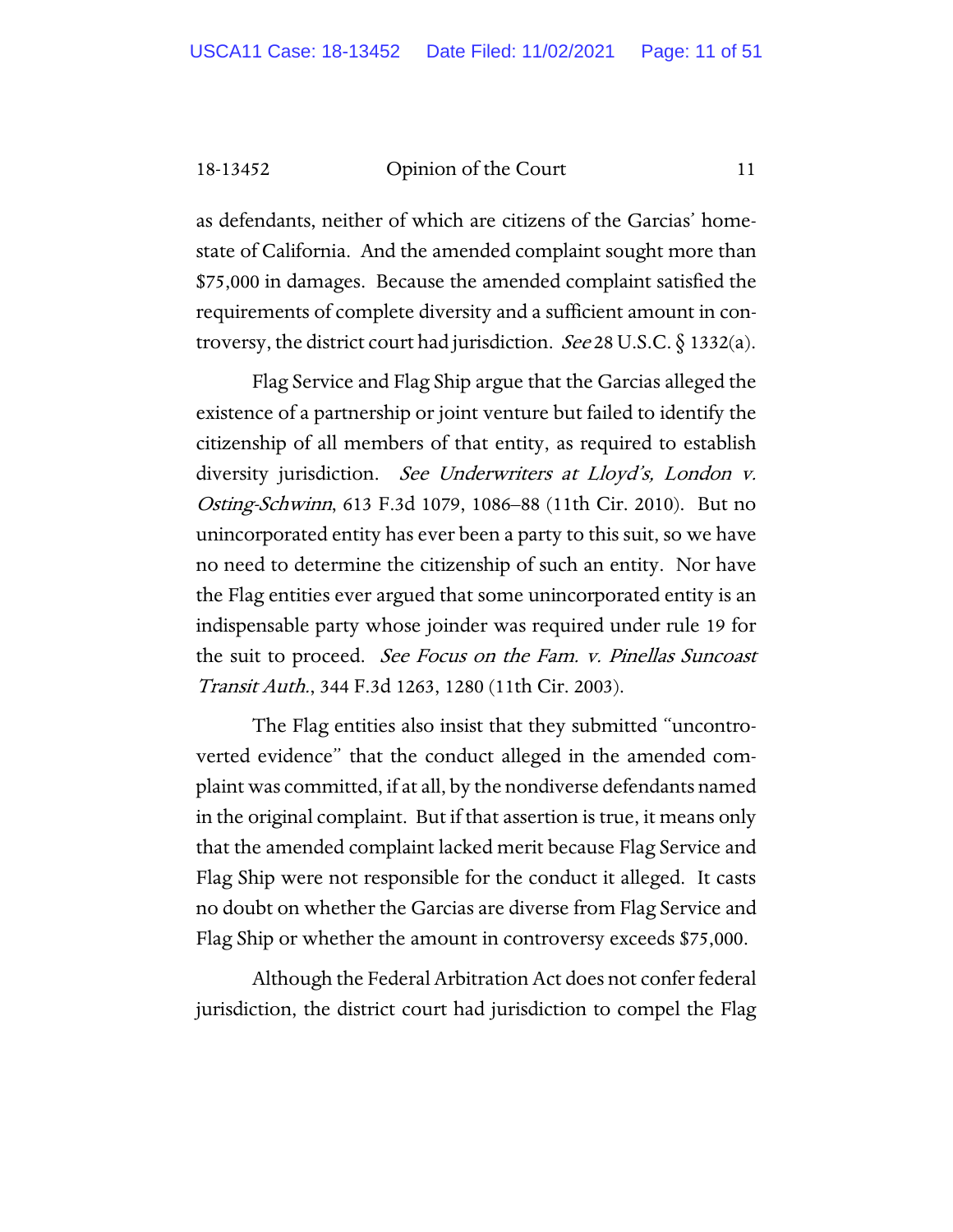entities and the Garcias to arbitrate their dispute because it had diversity jurisdiction over the amended complaint. See PTA-FLA, Inc. v. ZTE USA, Inc., 844 F.3d 1299, 1305 (11th Cir. 2016). And diversity jurisdiction over the amended complaint "gave the district court not only the power to compel arbitration, but also the power to confirm [or vacate] the resulting arbitration award." Id. Under our precedent, it does not matter whether any additional parties who participated in the arbitration were diverse or whether the amount sought or awarded at the arbitration exceeded the required amount in controversy. *See id.* at 1305–06. Instead, if a district court had the power to compel arbitration based on diversity jurisdiction, "it retain[ed] jurisdiction to confirm or vacate the resulting arbitration award under 9 U.S.C. [sections] 9-10." Id. at 1305 (internal quotation marks omitted). The district court's denial of the motion to vacate on the merits was a valid use of that power.

### 2. The District Court's Order Denying the Motion to Vacate Was a Final Decision

We issued a jurisdictional question asking whether the denial of the motion to vacate the arbitration award was a final decision. A motions panel held that it was. We agree and revisit the issue here to explain why.

The Federal Arbitration Act allows an appeal from various district court orders regarding arbitration. See 9 U.S.C.  $\S$  16(a); see also Martinez v. Carnival Corp., 744 F.3d 1240, 1243 (11th Cir. 2014). An order denying a motion to vacate an arbitration award is not one of the statutorily enumerated grounds allowing for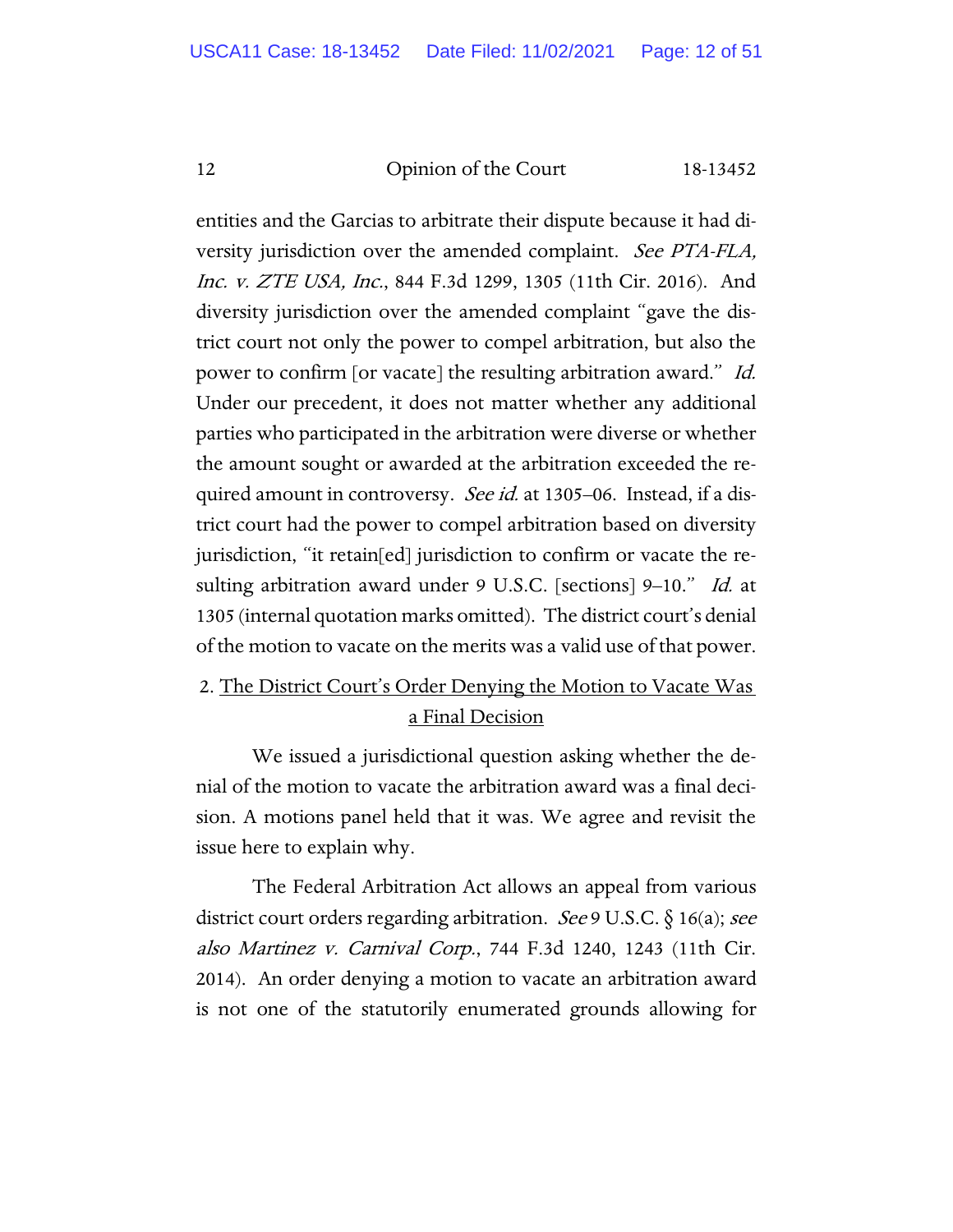appeal. But the Act does allow for an appeal from "a final decision with respect to an arbitration that is subject to this title." 9 U.S.C.  $\delta$  16(a)(3). We have interpreted a "final decision" under the Act to have the "well-developed and longstanding meaning of a final decision," which is a decision that "ends the litigation on the merits and leaves nothing more for the court to do but execute the judgment." Managed Care Advisory Grp., LLC v. CIGNA Healthcare, Inc., 939 F.3d 1145, 1154 (11th Cir. 2019) (citation and internal quotation marks omitted); see also Jackson v. Cintas Corp., 425 F.3d 1313, 1316 (11th Cir. 2005) ("A decision is final within the meaning of [section]  $16(a)(3)$  where the court disposes of the entire case on the merits and leaves no part of it pending before the court." (internal quotation marks omitted and alterations adopted)). Under this "functional test," we look "to the practical effect of the district court's order, not to its form." Martinez, 744 F.3d at 1243–44.

We hold that an order denying a motion to vacate an arbitration award is a final decision. In denying the motion to vacate here, the district court had nothing left to decide. No motions remained pending nor does the record indicate that the district court "contemplate[d] any further action on this case." *Id.* at 1244. Often after an arbitration, one party will file a motion to vacate the award while the other party will file a motion to confirm the award. See, e.g., Schmidt v. Finberg, 942 F.2d 1571, 1573 (11th Cir. 1991). Here, the Flag entities did not file a motion to confirm, but that does not preclude finality. For "an arbitrator's order is binding on the parties unless they expressly agree otherwise, and does not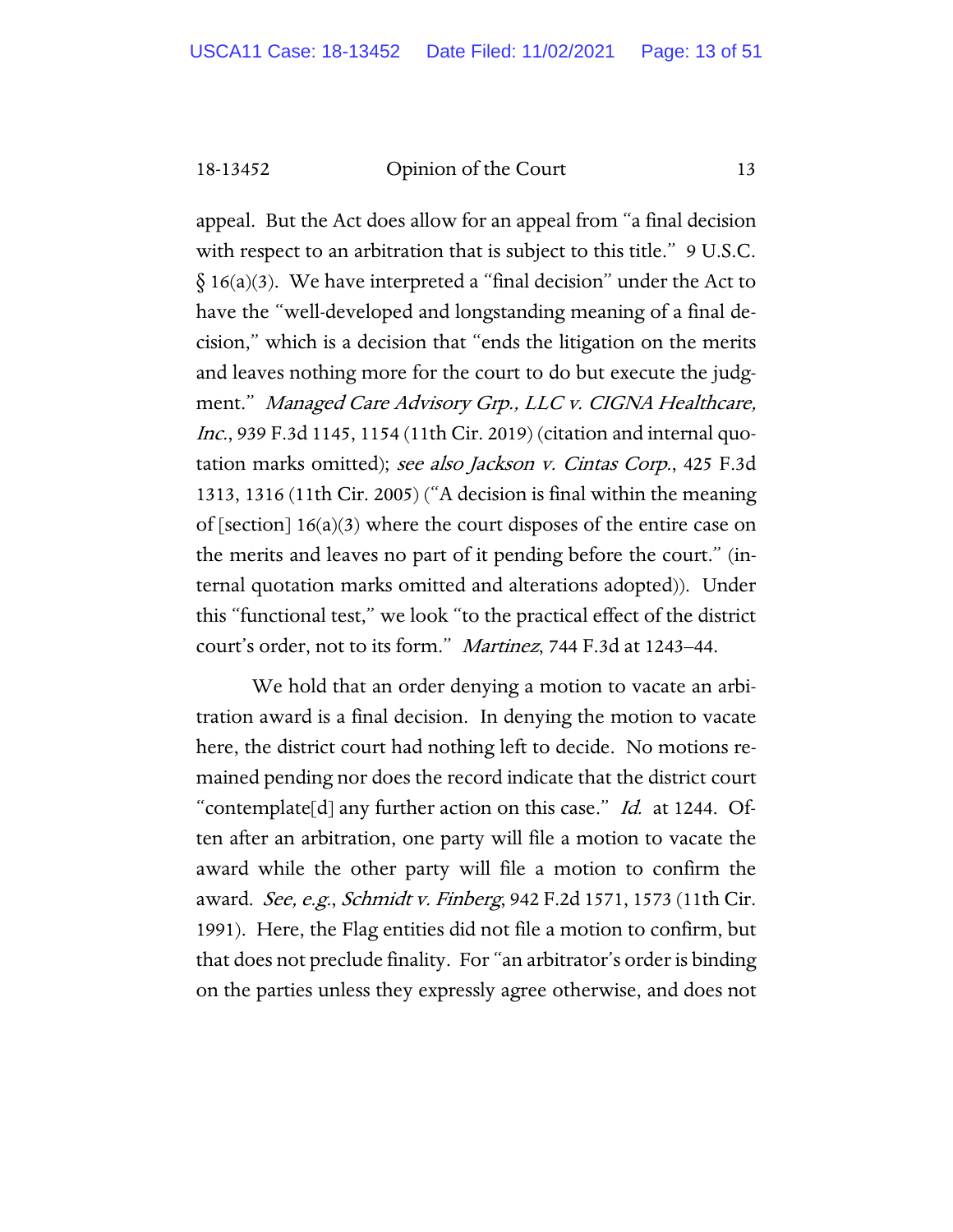require affirmation from a court to take effect." *Centurion Air* Cargo, Inc. v. UPS, Co., 420 F.3d 1146, 1150 (11th Cir. 2005); cf. United Steel, Paper & Forestry, Rubber, Mfg., Energy, Allied Indus. & Serv. Workers Int'l Union AFL–CIO–CLC v. Wise Alloys, LLC, 807 F.3d 1258, 1269 (11th Cir. 2015) ("[S]peculative post-arbitration proceedings cannot impact the finality of orders compelling arbitration."). Even if the Flag entities could later file a motion to confirm the award, the Supreme Court has said that "the existence of that remedy does not vitiate the finality of the District Court's resolution of the claims in the instant proceeding." *Green Tree Fin.* Corp.-Ala. v. Randolph, 531 U.S. 79, 86 (2000). Other circuits who have considered this issue have come to the same conclusion. See United States v. Park Place Assocs. Ltd., 563 F.3d 907, 919–20 (9th Cir. 2009); Motion Control Corp. v. SICK, Inc., 354 F.3d 702, 704 n.4 (8th Cir. 2003); Bridas S.A.P.I.C. v. Gov't of Turkm., 345 F.3d 347, 353 & n.2 (5th Cir. 2003). But see Mountain Valley Prop., Inc. v. Applied Risk Servs., Inc., 863 F.3d 90, 94 (4th Cir. 2017) (suggesting in dicta that "it may be the case that the order denying the motion to vacate the arbitration award cannot be appealed because it is not a final judgment"). We have jurisdiction to review the district court's denial of the motion to vacate the arbitration award.

#### The District Court Correctly Compelled Arbitration

The Federal Arbitration Act requires a federal court to stay or dismiss a lawsuit and compel arbitration if "the plaintiff entered into a written arbitration agreement that is enforceable under ordinary state-law contract principles" and "the claims before the court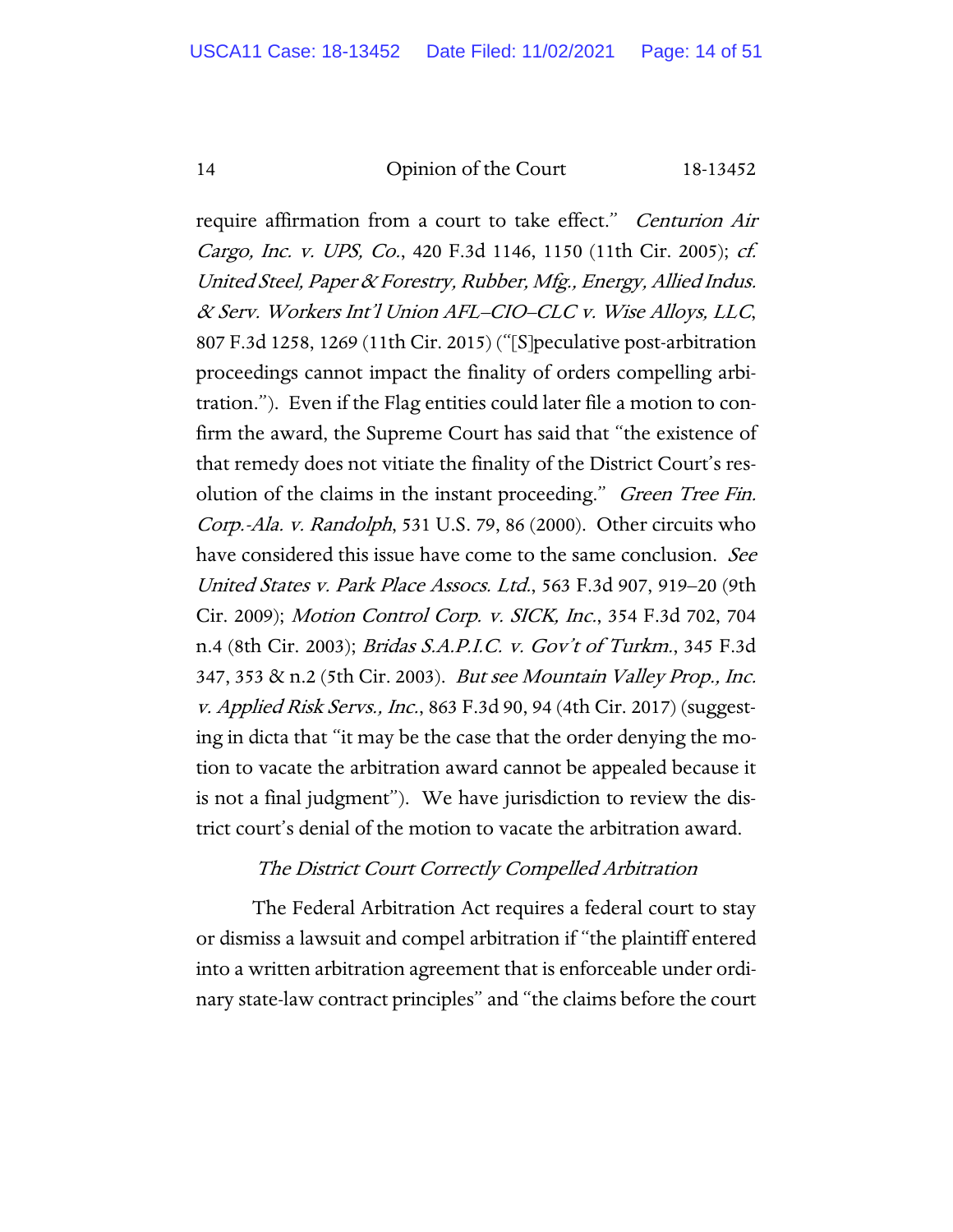fall within the scope of that agreement." *Lambert v. Austin Ind.*, 544 F.3d 1192, 1195 (11th Cir. 2008) (internal quotation marks omitted) (citing 9 U.S.C.  $\S$  2–4). The parties dispute only whether the arbitration agreements were enforceable under Florida law. The Garcias argue that the agreements were unconscionable. See Doctor's Assocs., Inc. v. Casarotto, 517 U.S. 681, 687 (1996) (explaining that the Act allows courts to invalidate arbitration agreements using "generally applicable contract defenses," including unconscionability).

Under Florida law, a party must establish both procedural and substantive unconscionability to void an arbitration agreement. Basulto v. Hialeah Auto., 141 So. 3d 1145, 1158 (Fla. 2014). Procedural unconscionability "relates to the manner in which the contract was entered," and substantive unconscionability asks whether the terms of the agreement are themselves too unfair to enforce. *Id.* at 1157–58 (internal quotation marks omitted). The Garcias established neither procedural nor substantive unconscionability.

#### 1. Procedural Unconscionability

Florida courts consider several factors to determine whether a contract is procedurally unconscionable, but "[t]he central question . . . is whether the complaining party lacked a meaningful choice when entering into the contract." *Id.* at 1157 n.3. A contract of adhesion "is a strong indicator that the contract is procedurally unconscionable." VoiceStream Wireless Corp. v. U.S. Commc'ns, Inc., 912 So. 2d 34, 40 (Fla. Dist. Ct. App. 2005) (internal quotation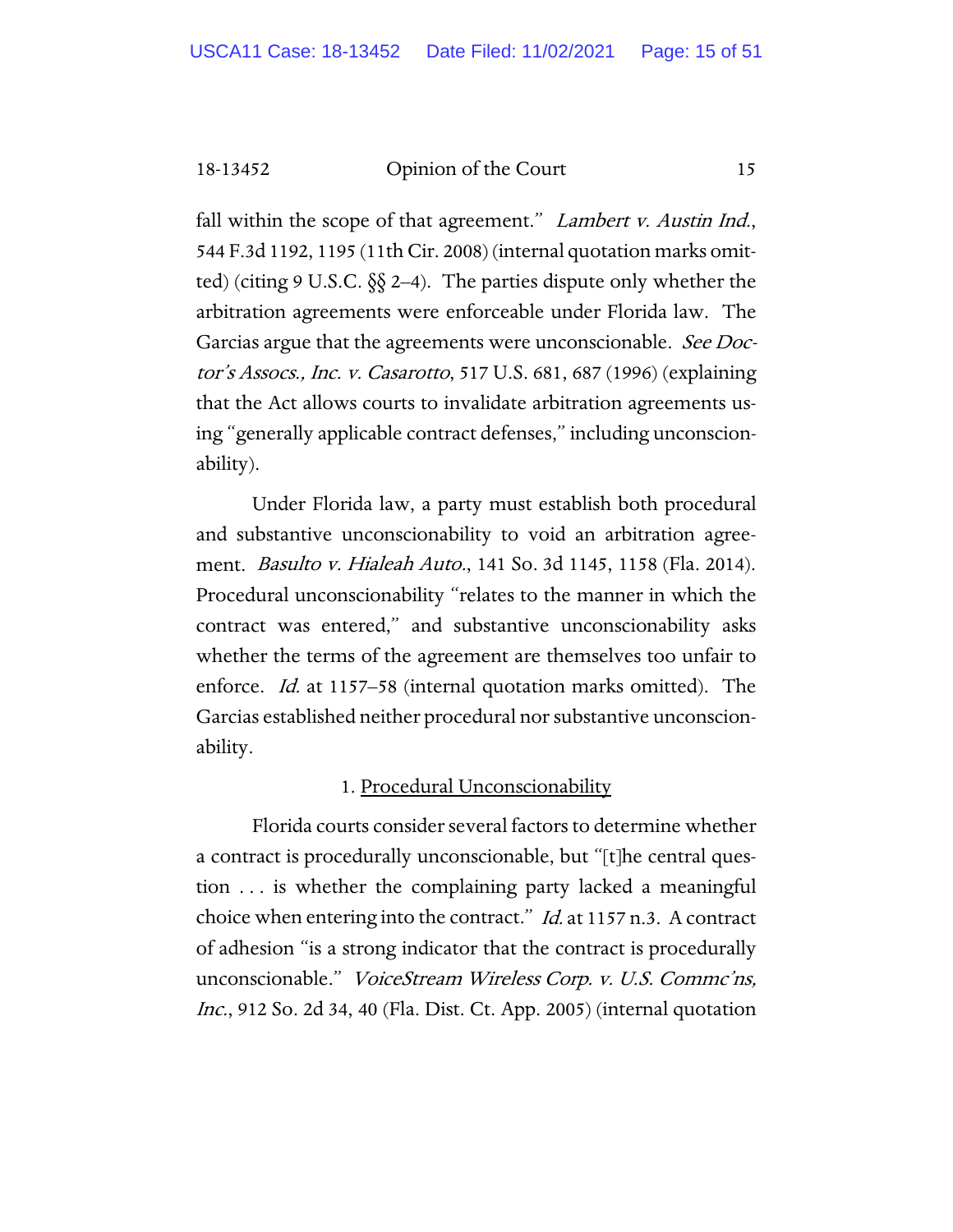marks omitted). But "the presence of an adhesion contract alone does not require a finding of procedural unconscionability." Id. More is needed. See id.

The Garcias argue that the arbitration agreements were procedurally unconscionable because they were contracts of adhesion and failed to disclose sufficiently the procedures that would govern an arbitration under the contract. To establish the second feature, they rely on Florida decisions about the essential terms that must appear in an arbitration agreement to form a contract. See, e.g., Greenbrook NH, LLC v. Est. of Sayre ex rel. Raymond, 150 So. 3d 878, 881 (Fla. Dist. Ct. App. 2014). We may assume that the presence of both features would render an arbitration agreement procedurally unconscionable and that these contract-formation decisions are relevant to procedural unconscionability. Even so, the arbitration agreements disclosed adequate procedures.

Under Florida law, the terms of an arbitration agreement "must be definite enough so that the parties have some idea as to what matters are to be arbitrated and provide some procedure by which arbitration is to be effected." *Id.* The essential terms of an arbitration agreement include the "form and procedure for arbitration, the number of arbitrators, how the arbitrators [are] to be selected, [and] the issues to be decided by arbitration." *Malone*  $\alpha$ Hyde, Inc. v. RTC Transp., Inc., 515 So. 2d 365, 366 (Fla. Dist. Ct. App. 1987).

Applying this principle, Florida courts have invalidated arbitration agreements for failing to include essential terms when the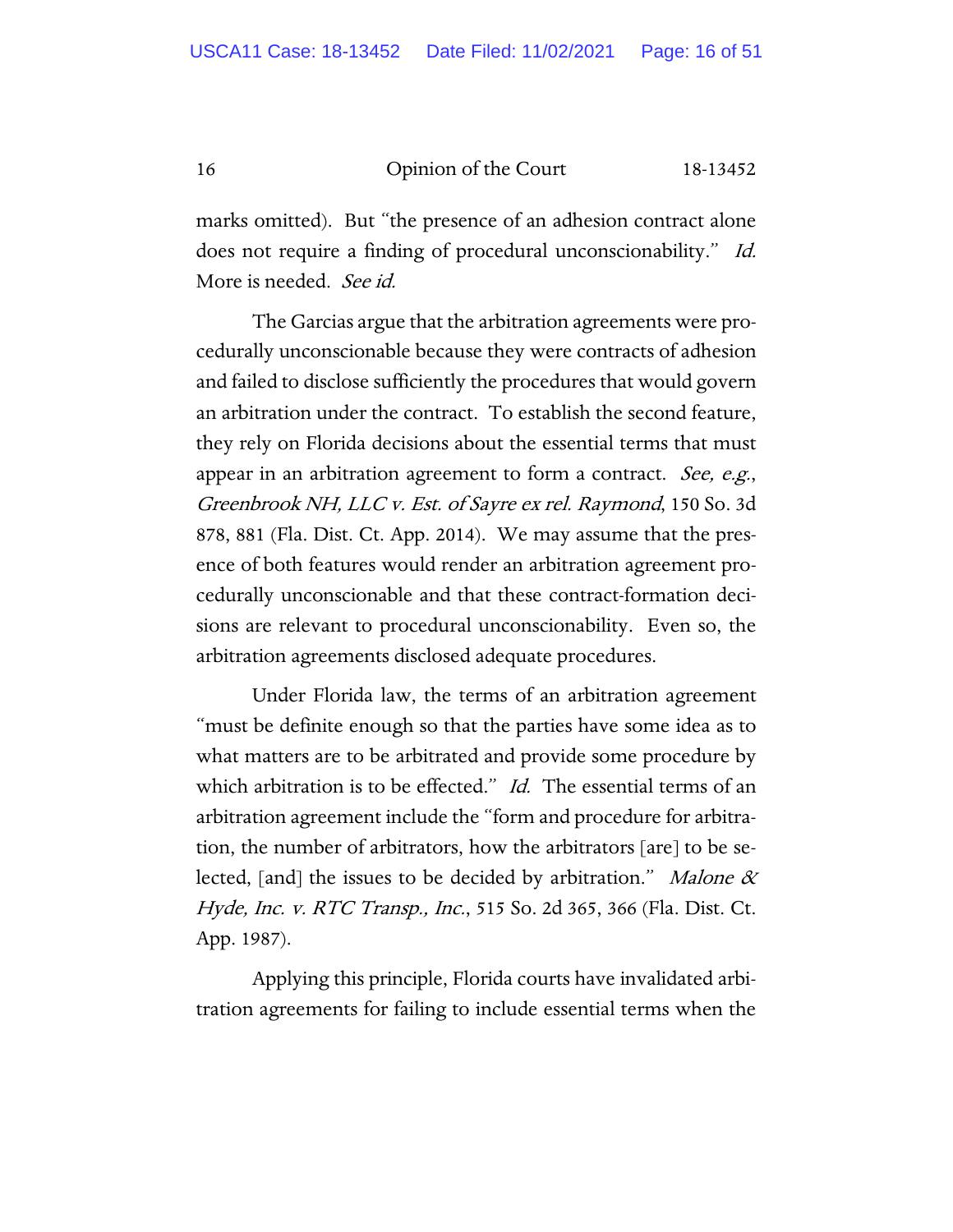agreements referenced arbitration but provided *no* procedures to effect arbitration. See id.; Spicer v. Tenet Fla. Physician Servs., LLC, 149 So. 3d 163, 166 (Fla. Dist. Ct. App. 2014); Wood-Hopkins Contracting Co. v. C.H. Barco Contracting Co., 301 So. 2d 479, 480 (Fla. Dist. Ct. App. 1974). When an agreement says that disputes are subject to arbitration and provides procedures, such as a process for the selection of arbitrators and a timeframe for decisions, Florida courts enforce the arbitration provision. *See, e.g.*, *Intra*coastal Ventures Corp. v. Safeco Ins. Co. of Am., 540 So. 2d 162, 164 (Fla. Dist. Ct. App. 1989), abrogated on other grounds as recognized in Nationwide Mut. Fire Ins. Co. v. Schweitzer, 872 So. 2d 278, 279 (Fla. Dist. Ct. App. 2004).

In Intracoastal Ventures, the agreement created a process for appraisals of the insured's loss. Id. at 163. It provided that if either party made a written demand for an appraisal, each side must nominate an appraiser within twenty days. *Id.* The two party appraisers would then select a neutral umpire, but if they could not agree on one within fifteen days, either party could petition a court to appoint one. *Id.* The contract required the appraisers to set the loss in a "reasonable" amount of time with any deadlock broken by the third appraiser. Id. The court held that the "agreement thus set[] forth in detail the procedure and time limits for resolution of the dispute," leaving no "uncertainties" as to the essential terms of the arbitration agreement. *Id.* at 164.

The arbitration agreements the Garcias signed were sufficiently definite. The agreements covered "any dispute, claim or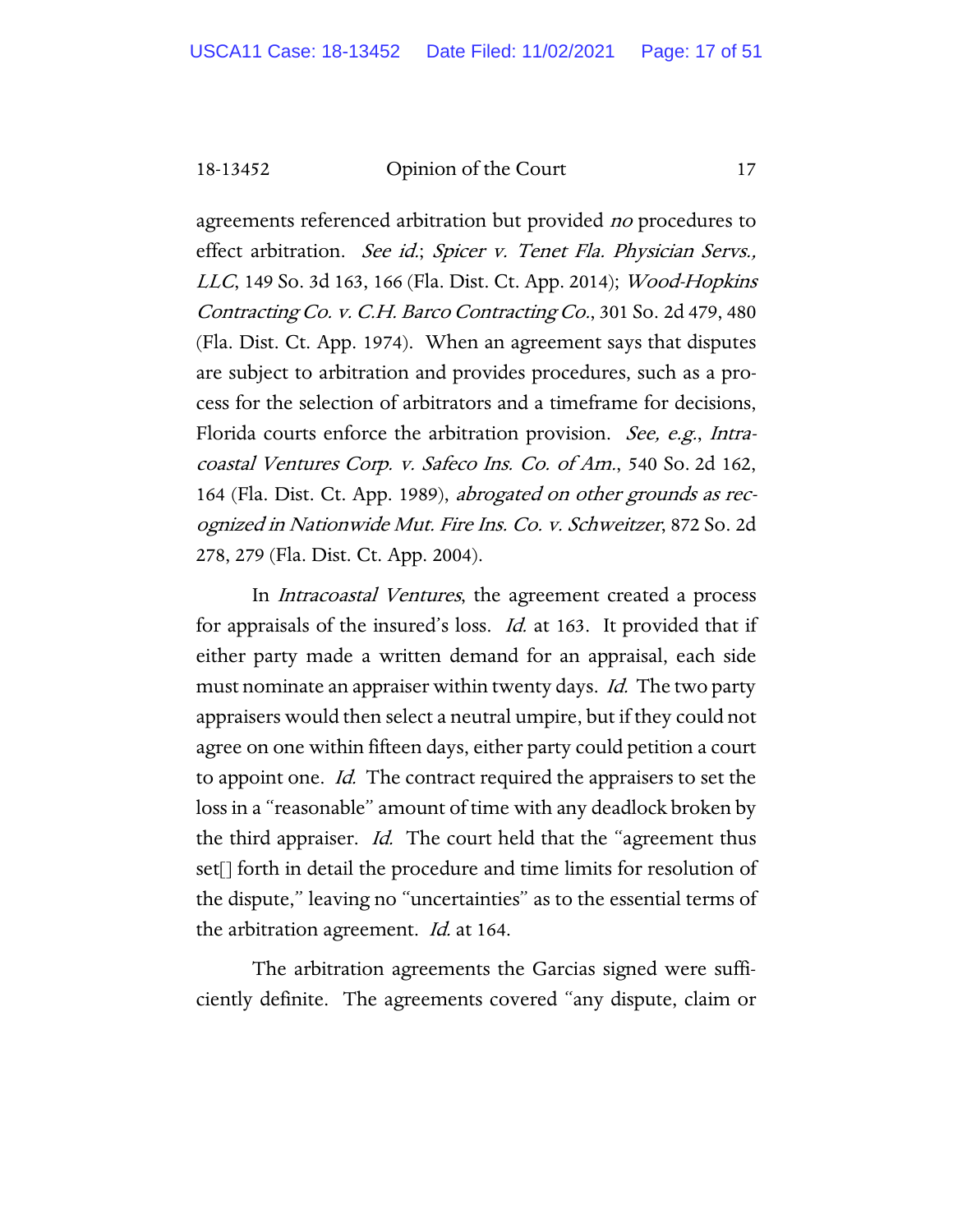controversy" between the Garcias and any Scientology-affiliated entity. They required the Garcias to resolve any dispute that could not be settled informally "exclusively through Scientology's Internal Ethics, Justice and binding religious arbitration procedures." And they provided procedures for arbitration under which the Garcias would submit a request for arbitration naming an arbitrator "to hear and resolve the matter" to the International Justice Chief and the opposing party. Within fifteen days of receiving the request, the opposing party was required to name an arbitrator, and within fifteen days after that the two arbitrators were required to name a third. If either the opposing party or the arbitrators themselves failed to act within the specified timeframe, the Justice Chief would appoint the arbitrator. Finally, the agreements provided that the arbitration would be "conducted in accordance with Scientology principles" by arbitrators who were "Scientologists in good standing with the Mother Church." This tracks the agreement upheld in *Intracoastal Ventures*—it "sets forth in detail the procedure and time limits for resolution of the dispute" and provides the terms required by Florida law. *See* 540 So. 2d at 164. These provisions were sufficient to give the Garcias "some idea" of the matters to be arbitrated and to "provide some procedure" to effect arbitration. *Greenbrook*, 150 So. 3d at 881.

The dissenting opinion relies on the district court's fact findings and the Florida court decision in Spicer to conclude that the arbitration agreements were procedurally unconscionable. But, as to the district court's fact findings, it found that the Garcias had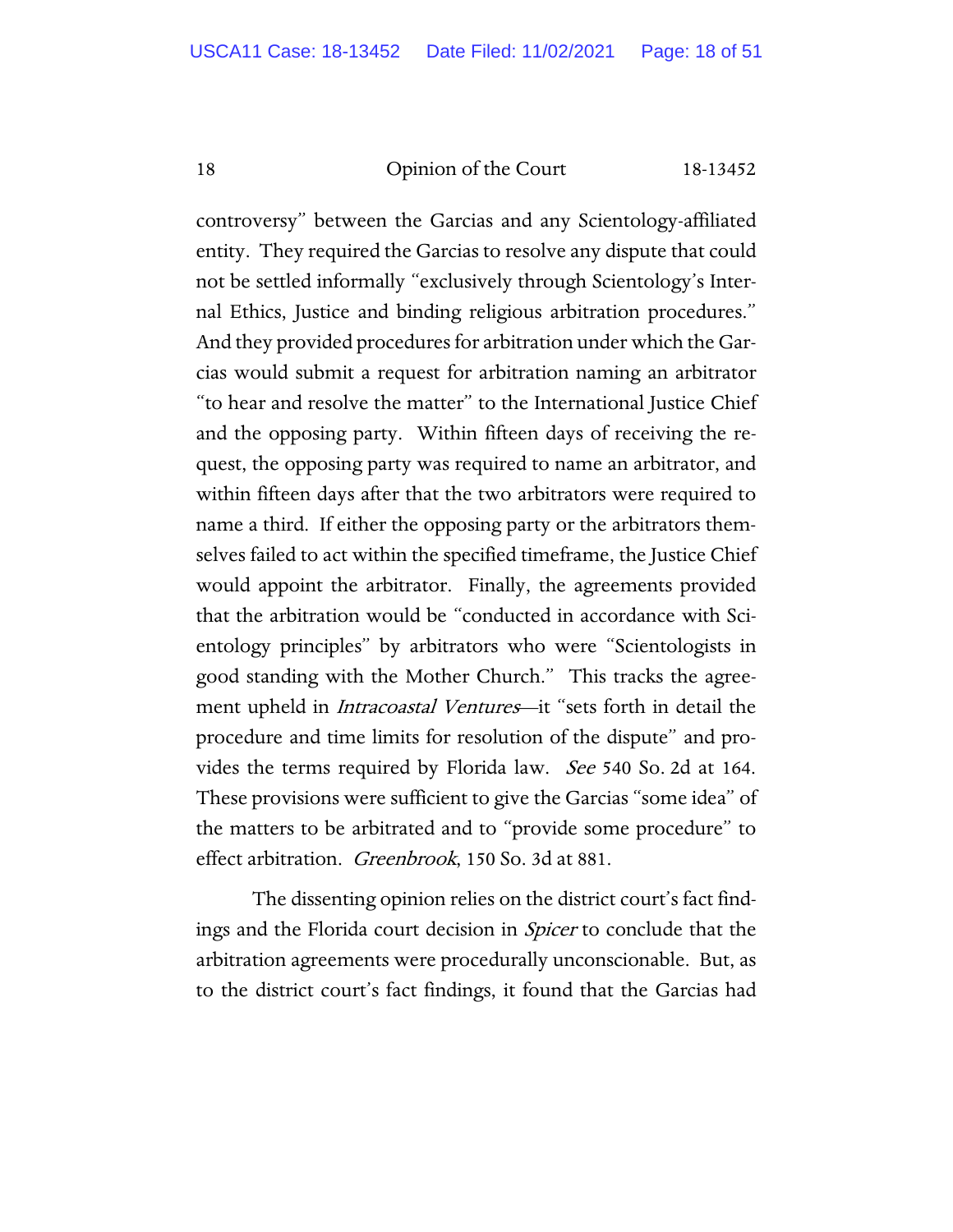"some idea" about the arbitration procedures. The district court based its finding on Luis's testimony that he was a "committed" Scientologist and that he had "successfully completed the 'Ethics Specialist Course,' during which he studied . . . the Committee on Evidence and its procedures, as well as the Scientology Justice System."

And, as to the *Spicer* decision, we find it distinguishable because the arbitration agreement "d[id] not set forth any procedures for arbitration." 149 So. 3d at 166 (emphasis omitted). Here, on the other hand, the arbitration agreements did provide some procedure for the arbitration. The Garcias' agreements provided that the arbitration would be "[i]n accordance with the discipline, faith, internal organization, and ecclesiastical rule, custom, and law of the Scientology religion." And the agreements provided that the arbitration would be "conducted in accordance with Scientology principles, and consistent with the ecclesiastical nature of the procedures and the dispute, claim or controversy to which those procedures relate."

#### 2. Substantive Unconscionability

A contract is substantively unconscionable if its terms "unreasonably favor[]" one party and "are so unfair" that a court should not enforce them. *Basulto*, 141 So. 3d at 1158 n.4 (internal quotation marks omitted). The Garcias assert two grounds of substantive unconscionability: (1) the parties were not mutually obligated to arbitrate; and (2) the requirement that the arbitrators be Scientologists in good standing ensured that the Garcias, as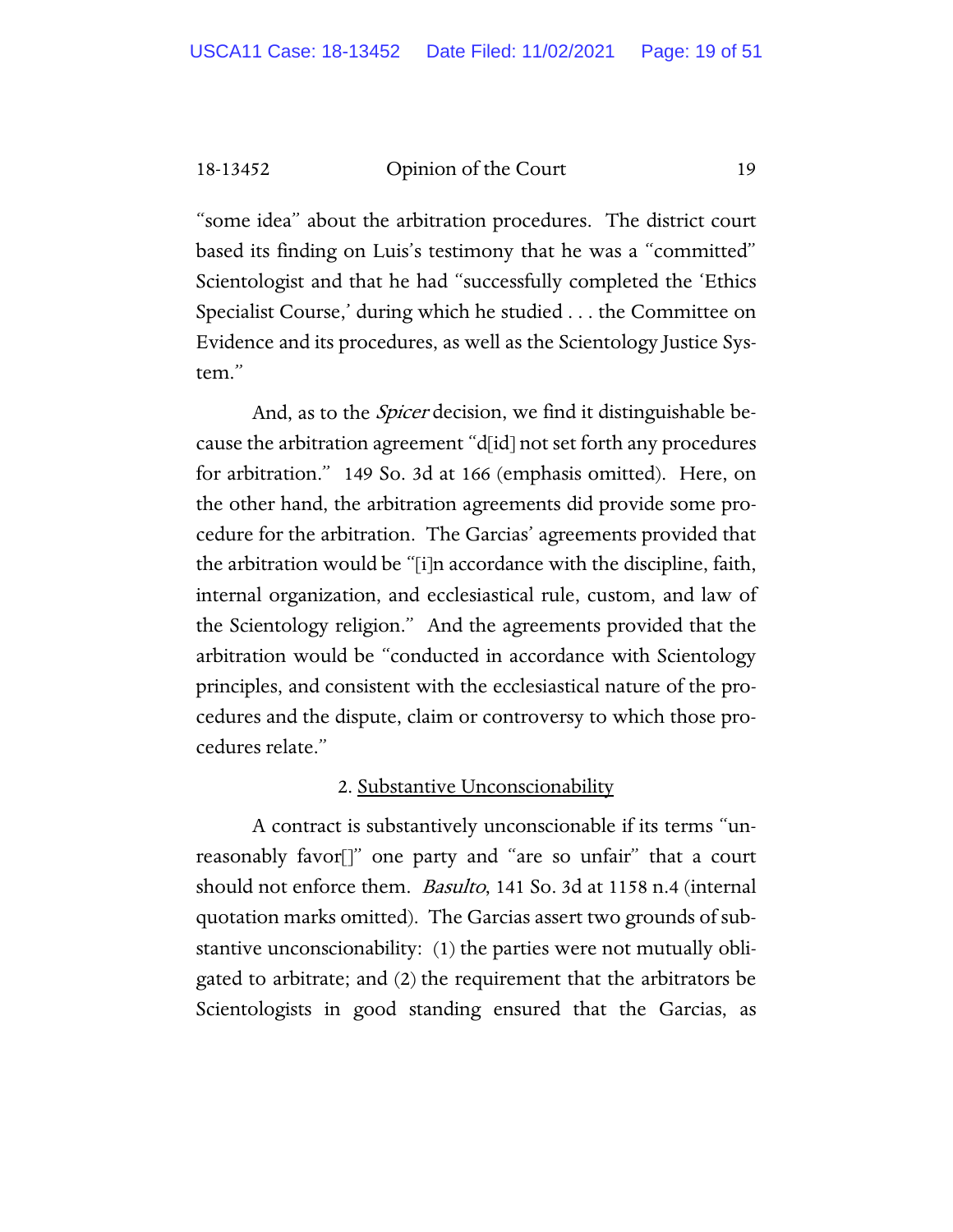suppressive persons, could not receive a fair and neutral adjudication of their claims.

The Flag entities argue that the Garcias failed to raise the mutuality point in the district court and have therefore waived our consideration of it. The Garcias counter that they raised the mutuality issue before the district court in: (1) their opposition to the motion to compel arbitration; (2) the district court's colloquy with defense counsel; (3) their brief before the hearing on the motion to compel; and (4) the testimony of the International Justice Chief.

We have long held that "if a party hopes to preserve a claim, argument, theory, or defense on appeal, she must first clearly present it to the district court . . . in such a way as to afford the district court an opportunity to recognize and rule on it." Ruckh v. Salus Rehab., LLC, 963 F.3d 1089, 1111 (11th Cir. 2020) (internal quotation marks omitted). So, "[a] mere recitation of the underlying facts . . . is insufficient to preserve an argument; the argument itself must have been made below." *Ledford v. Peeples*, 657 F.3d 1222, 1258 (11th Cir. 2011). Likewise, a "single, passing reference" to an issue does not preserve it for appellate review. Gennusa v. Canova, 748 F.3d 1103, 1116 (11th Cir. 2014).

The Garcias have not preserved the mutuality issue. In their opposition to the motion to compel, the Garcias mentioned mutuality only in a quote from a federal district court case that listed several of the grounds for substantive unconscionability. But "[a]n insignificant recitation of black letter law is not tantamount to raising an issue for adjudication." Bryant v. Jones, 575 F.3d 1281, 1308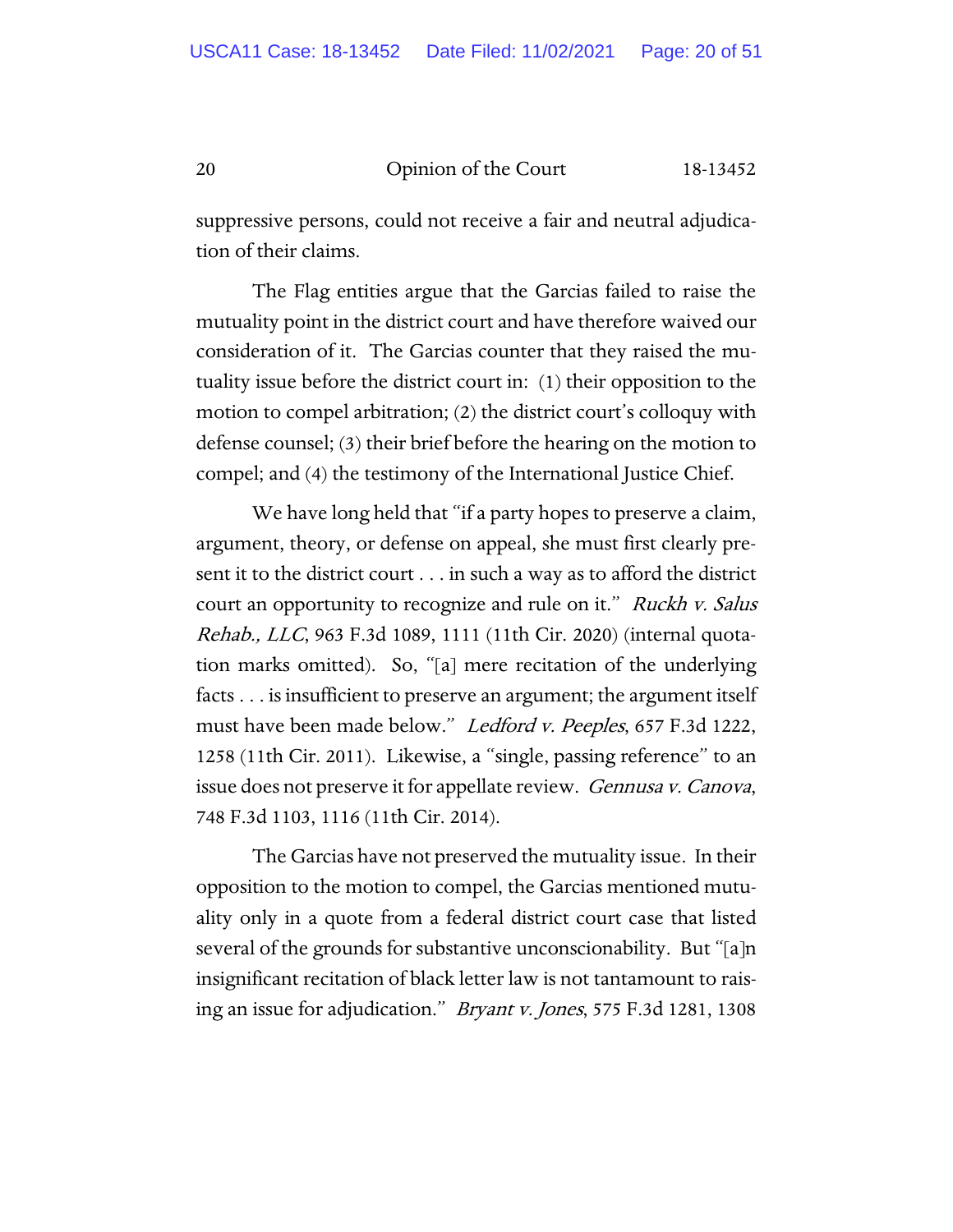(11th Cir. 2009). In that same brief, they contended that Scientology allowed civil court actions against suppressive persons, but with no reference to the mutuality legal doctrine, that is nothing more than a "mere recitation of the underlying facts." See Ledford, 657 F.3d at 1258.

The district court also discussed the lack of mutuality with defense counsel, who perhaps conceded that the arbitration provision here lacked mutuality, but at no point in that hearing did the Garcias themselves raise the lack of mutuality. After the colloquy with defense counsel, the district court inquired about the Garcias' opposition, but counsel responded that they would rely on their filed opposition, which did not discuss mutuality. That colloquy does not meet the standard either because "if a party hopes to preserve" an issue "she must first clearly present it to the district court." See Ruckh, 963 F.3d at 1111 (emphasis added) (internal quotation marks omitted). In their brief before the hearing, the Garcias again made no reference to mutuality but, rather, cited the testimony of the International Justice Chief that the church is not required to arbitrate a claim it brings—another "mere recitation of the underlying facts." See Ledford, 657 F.3d at 1258. And the testimony of the Justice Chief does nothing to show that *the Garcias* presented this issue to the district court. The Garcias gave the district court no opportunity "to recognize and rule on" the mutuality issue and therefore have forfeited that issue as a basis for substantive unconscionability. See Ruckh, 963 F.3d at 1111 (internal quotation marks omitted).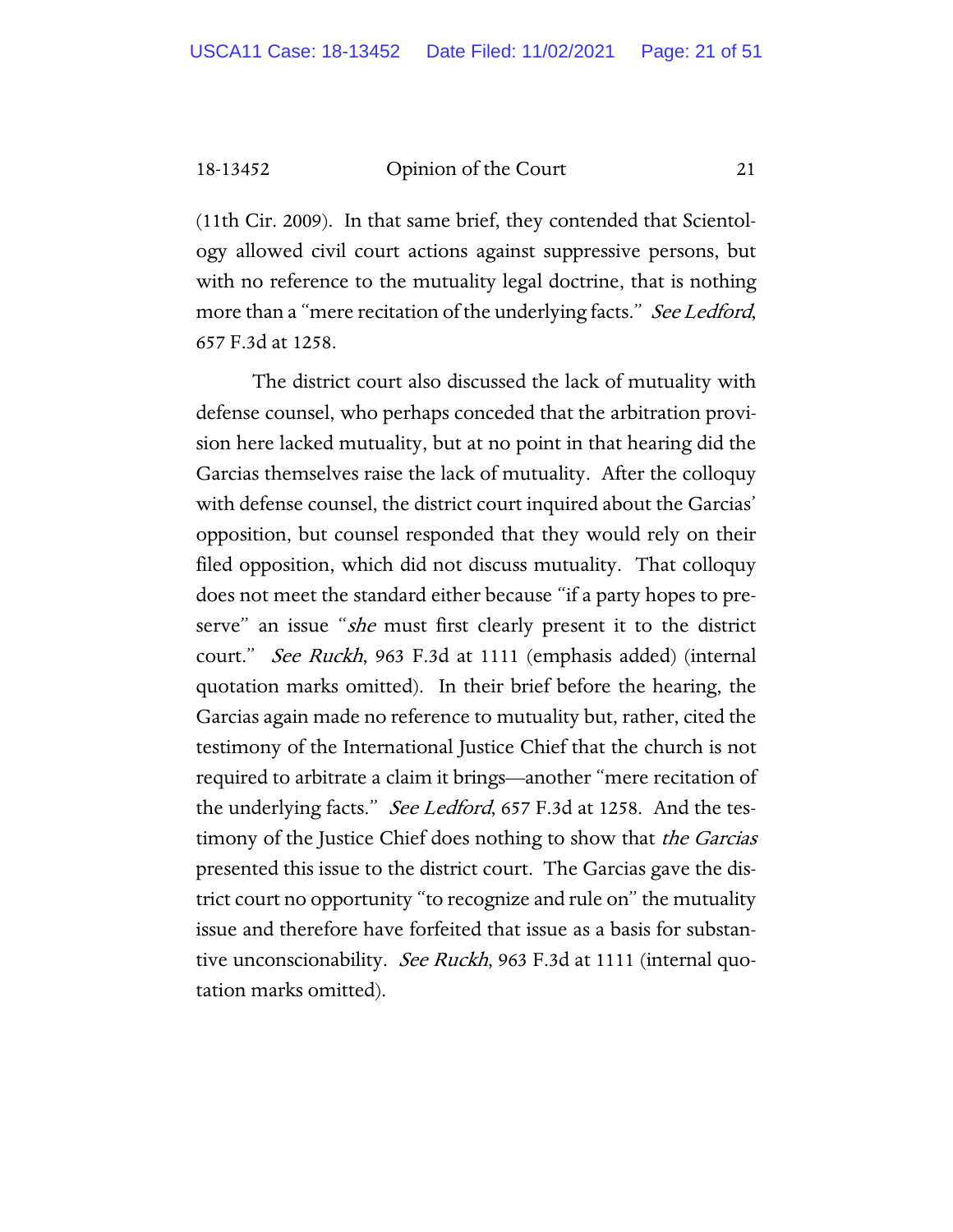As to the second ground, the Garcias argue that Scientology doctrine made it impossible for suppressive persons to receive a fair arbitration before Scientologists in good standing. They offered evidence that the Church of Scientology regarded suppressive persons as insane individuals who have no rights as Scientologists and are treated as enemies of the church. Based on this evidence, they urged the district court not to enforce the arbitration agreements because Scientology doctrine would compel any Scientologist in good standing to be hostile against them, which would make it impossible for them to receive a fair and neutral arbitration.

In contrast to this view of Scientology doctrine, the International Justice Chief testified that Scientologist arbitrators must "follow the procedures of the Scientology justice codes" and "treat everyone impartially regardless of who they are." He stressed that specific Scientology tenets "apply to justice situations" and that Scientologist arbitrators would be "obliged to follow those policies." When asked whether church doctrine would allow Scientologist arbitrators to "listen to a suppressed person and find for them, believe them," he explained that church justice policies required arbitrators to determine "the truth of the matter" regardless of "personality or opinion." If a suppressive person appeared at a Scientology arbitration, he explained, Scientologists in good standing would have to be "impartial in that matter."

The Supreme Court has made clear that the First Amendment forbids civil courts to decide legal disputes involving churches by "resolving underlying controversies over religious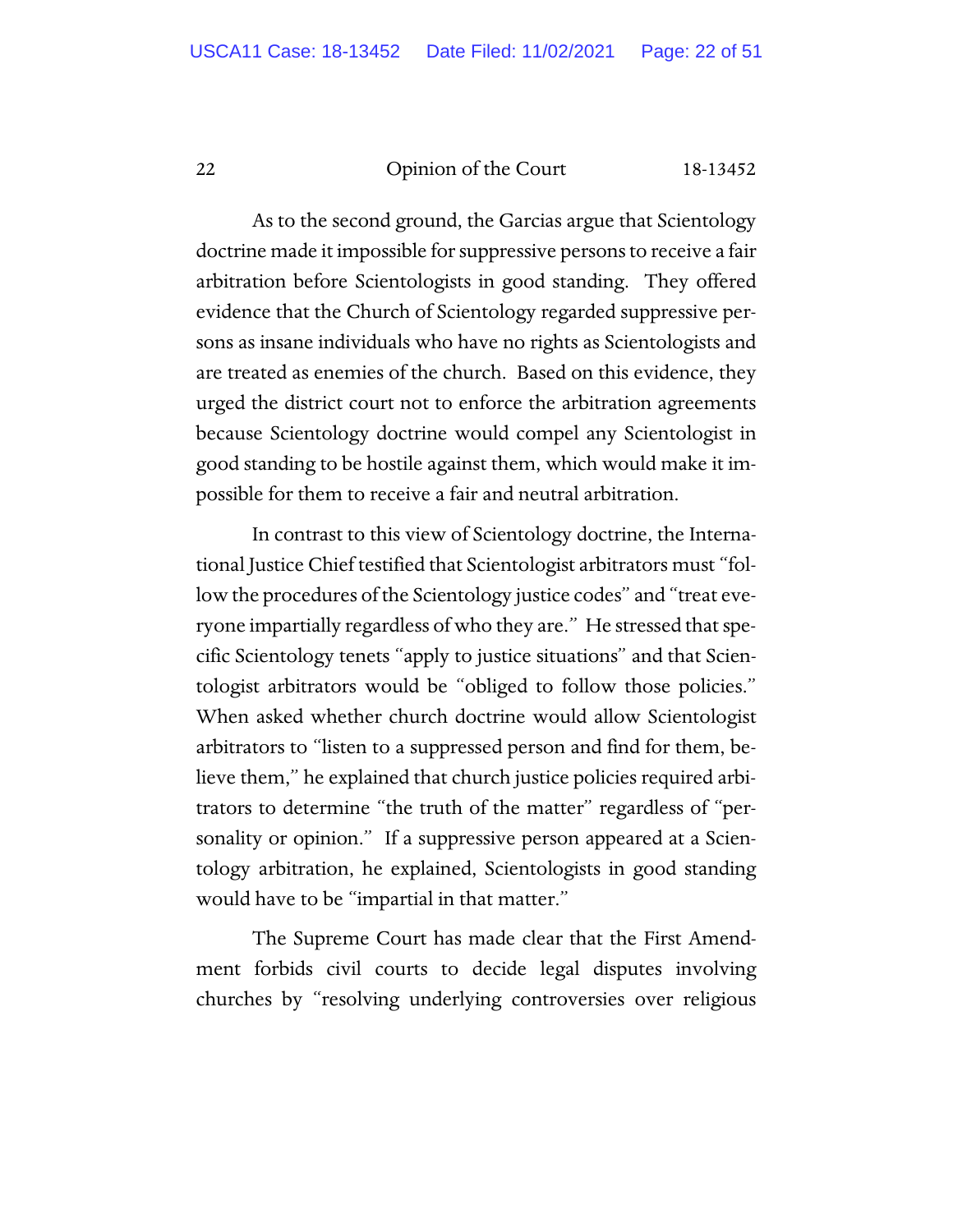doctrine."[1](#page-22-0) Presbyterian Church in U.S. v. Mary Elizabeth Blue Hull Mem'l Presbyterian Church, 393 U.S. 440, 449 (1969); accord Md. & Va. Eldership of Churches of God v. Church of God at Sharpsburg, Inc., 396 U.S. 367, 368 (1970); cf. Thomas v. Review Bd. of Ind. Emp't Sec. Div., 450 U.S. 707, 716 (1981). But no First Amendment concerns arise when a civil court relies on "neutral principles of law" to decide a church dispute. Jones v. Wolf, 443 U.S. 595, 602 (1979). Courts are free to resolve legal disputes involving churches and religion so long as their resolution "involves no consideration of doctrinal matters." Id. (internal quotation marks omitted).

Based on these well-established precedents, the district court correctly ruled that the First Amendment prevented it from entertaining the argument that Scientology doctrine rendered the arbitration agreements substantively unconscionable. Although the Garcias presented evidence to support their interpretation of Scientology doctrine, the International Justice Chief offered a conflicting interpretation. The First Amendment barred the district court from resolving this underlying controversy about church doctrine. See Presbyterian Church, 393 U.S. at 449. To do so would have required it to decide whether the Garcias or the Justice Chief "more correctly perceived the commands of [the Scientology religion]." Thomas, 450 U.S. at 716.

<span id="page-22-0"></span><sup>&</sup>lt;sup>1</sup> The parties assume that the First Amendment's religion clauses apply to the Church of Scientology. We do the same.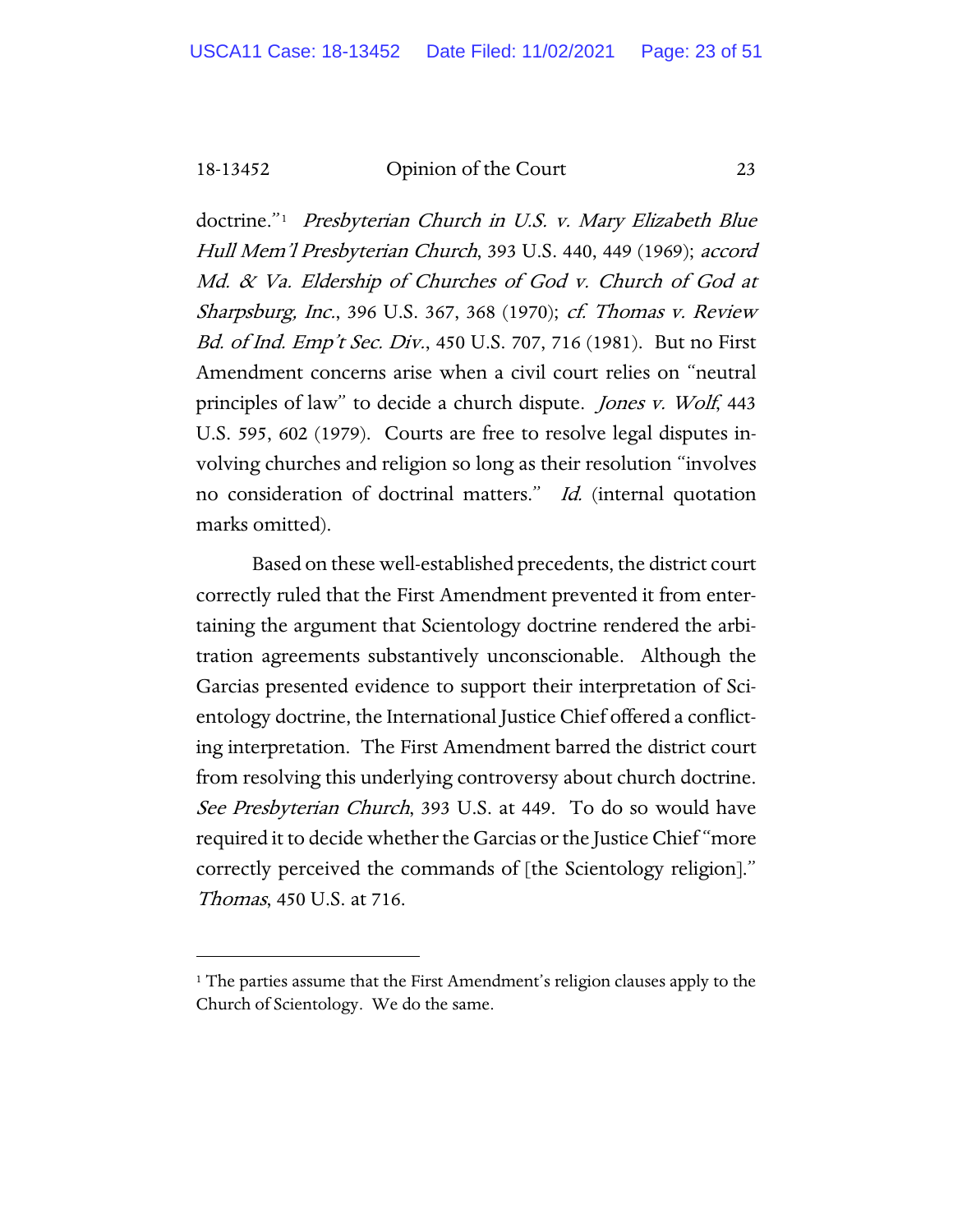\* \* \*

To complete the unconscionability analysis under Florida law, a court is required to balance both procedural and substantive unconscionability. See Basulto, 141 So. 3d at 1159. Florida courts employ a sliding-scale approach, which means that "the more substantively oppressive the contract term, the less evidence of procedural unconscionability is required to come to the conclusion that the term is unenforceable, and vice versa." Id. (internal quotation marks omitted). Here, the Garcias have not presented evidence, other than the adhesive nature of the contract, to establish procedural unconscionability. But adhesiveness alone is insufficient to prove "any degree of procedural unconscionability." Kendall *Imps., LLC v. Diaz, 215 So. 3d 95, 110 (Fla. Dist. Ct. App. 2017); see* also Hobby Lobby Stores, Inc. v. Cole, 287 So. 3d 1272, 1276 (Fla. Dist. Ct. App. 2020) (concluding that "the trial court erred in finding the Agreement procedurally unconscionable" despite the adhesive nature of the arbitration agreement).

Without any other evidence of substantive unconscionability and no degree of procedural unconscionability, the Garcias have not met their burden to prove the arbitration agreements unconscionable. *See Basulto*, 141 So. 3d at 1159 ("[P]rocedural and substantive unconscionability must be established to avoid enforcement of the terms within an arbitration agreement."); Palm Beach Motor Cars Ltd. v. Jeffries, 885 So. 2d 990, 992–93 (Fla. Dist. Ct. App. 2004) (requiring evidence of procedural unconscionability to invalidate an arbitration provision lacking mutuality).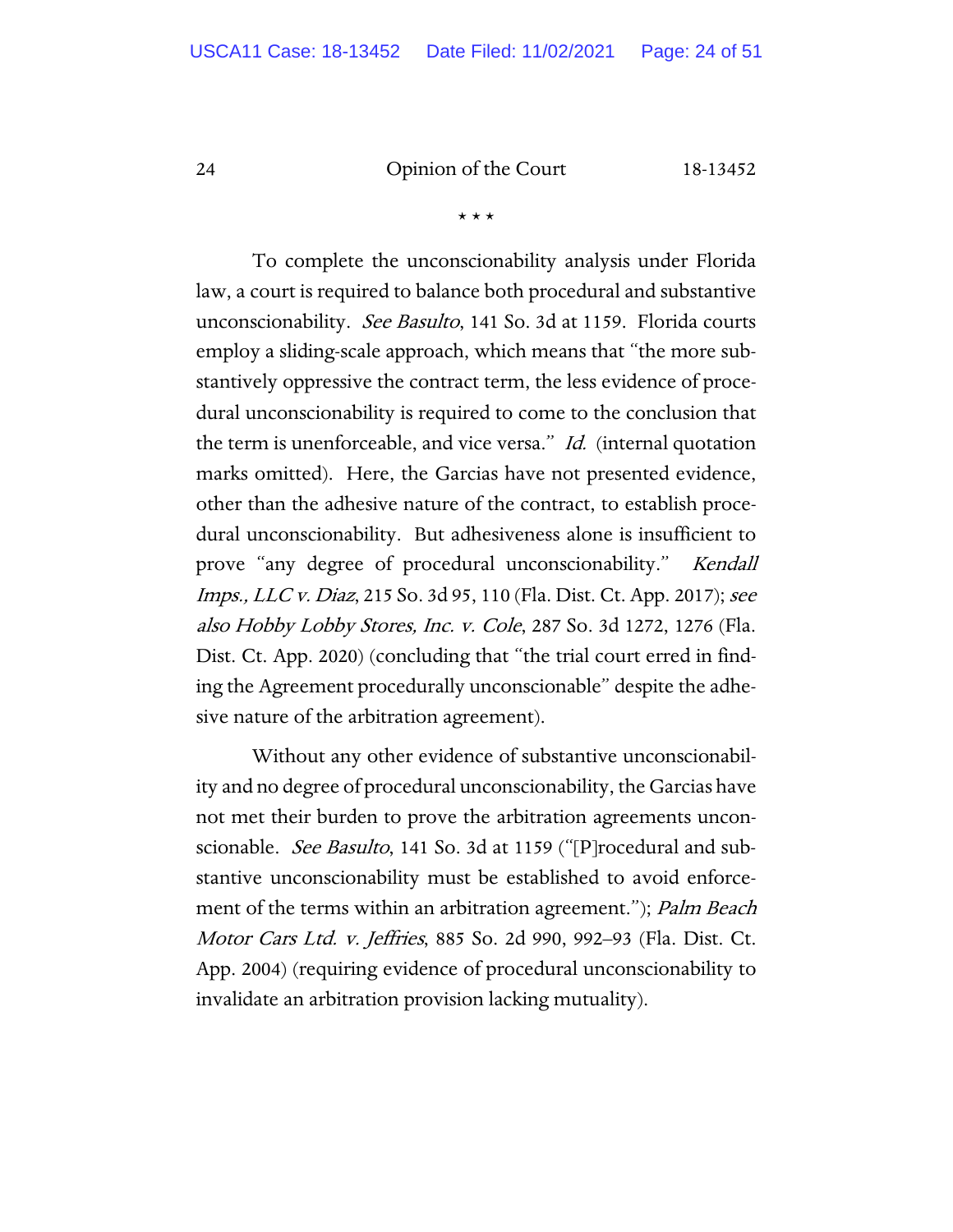The District Court Correctly Denied the Motion to Vacate

The Federal Arbitration Act allows federal courts to vacate an arbitration award in limited circumstances. See 9 U.S.C.  $\S$  10(a). The party requesting vacatur bears the burden to prove one of the statutory grounds. Riccard v. Prudential Ins. Co., 307 F.3d 1277, 1289 (11th Cir. 2002). That party must "set forth sufficient grounds to vacate the arbitration award in his moving papers." *O.R. Sec.*, Inc. v. Prof'l Planning Assocs., Inc., 857 F.2d 742, 748 (11th Cir. 1988).

Judicial review of an arbitration award "is among the narrowest known to the law." AIG Baker Sterling Heights, LLC v. Am. Multi-Cinema, Inc., 508 F.3d 995, 1001 (11th Cir. 2007) (internal quotation marks omitted). The Act "presumes that arbitration awards will be confirmed." Davis v. Prudential Sec., Inc., 59 F.3d 1186, 1190 (11th Cir. 1995). For that reason, "federal courts should defer to the arbitrator's resolution of the dispute whenever possible." Lifecare Int'l, Inc. v. CD Med., Inc., 68 F.3d 429, 433 (11th Cir. 1995) (internal quotation marks omitted).

Before addressing the statutory grounds for vacatur, we address two threshold arguments that the First Amendment bars or severely restricts our review of the arbitration award. Flag Service and Flag Ship rely on Supreme Court precedents that affirm the right of churches to resolve matters of "ecclesiastical cognizance" in religious tribunals without interference by civil courts. See Serbian E. Orthodox Diocese for the U.S. of Am. & Canada v. Milivojevich, 426 U.S. 696, 698 (1976); Kedroff v. St. Nicholas Cathedral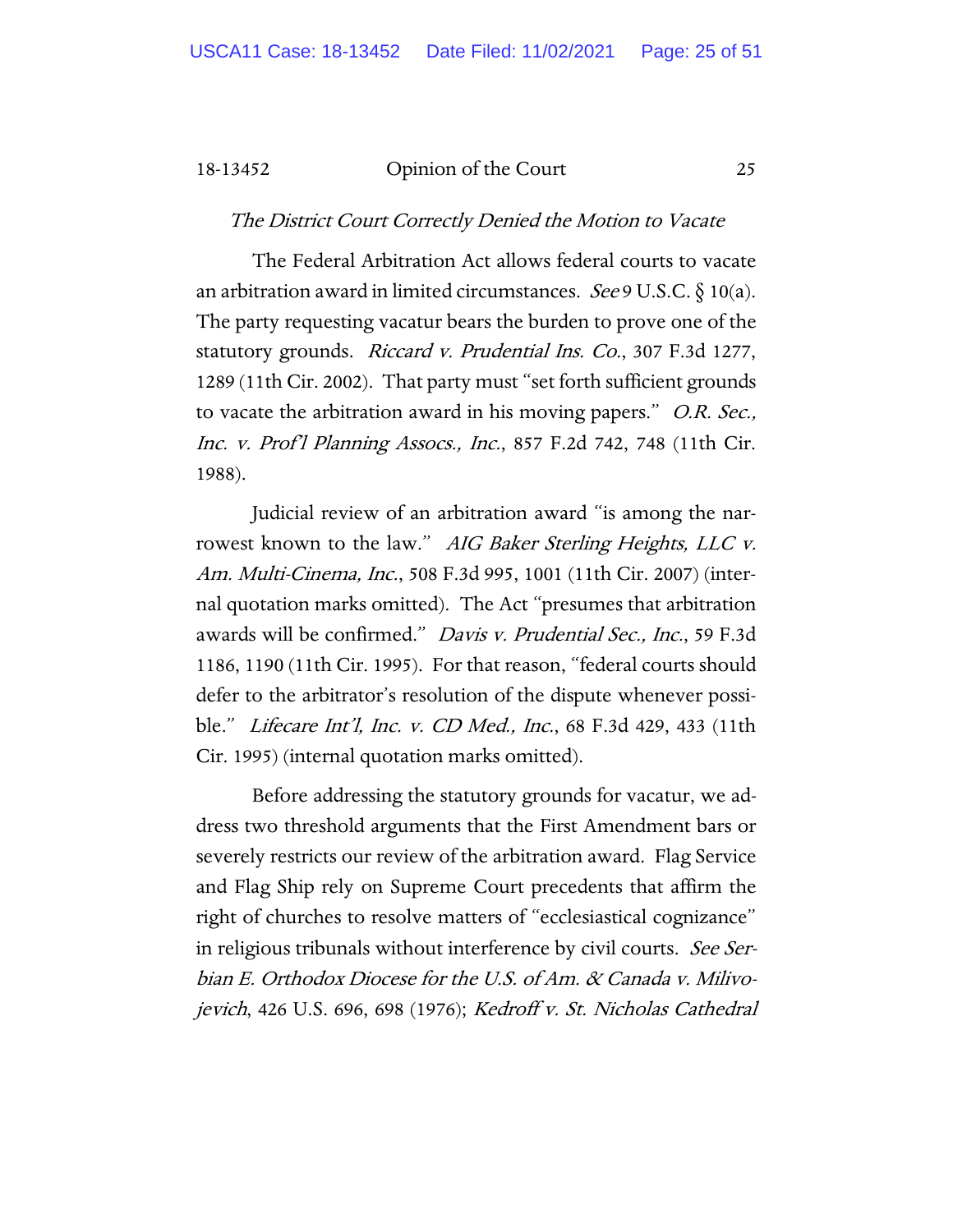of Russian Orthodox Church in N. Am., 344 U.S. 94, 115 (1952); Watson v. Jones, 80 U.S. 679, 729 (1871). They also invoke the principle that the First Amendment bars civil courts from deciding whether religious law has been violated. Neither principle has any application to our review of this arbitration award.

The Flag entities' reliance on Serbian Eastern Orthodox Diocese, Kedroff, and Watson is misplaced. Those decisions make clear that civil courts may not disturb the decisions of ecclesiastical tribunals on matters of church discipline and governance, minister selection, and other matters of faith and doctrine. See Serbian E. Orthodox Diocese, 426 U.S. at 697–98 (reversing a state-court decision that reinstated a defrocked bishop and invalidated a diocesan reorganization by the Serbian Orthodox Church); *Kedroff*, 344 U.S. at 106–10 (reversing a state-court decision that transferred control over a Russian Orthodox cathedral in New York City from the Supreme Church Authority in Moscow to the authorities of the Russian Church in America); Watson, 80 U.S. at 727–29 (accepting as binding the resolution of a church-property dispute by the General Assembly of the Presbyterian Church). But the Garcias do not ask us to disturb an ecclesiastical tribunal's resolution of a dispute that is "ecclesiastical in its character," such as a dispute about "theological controversy, church discipline, ecclesiastical government, or the conformity of the members of the church to the standard of morals required of them." Serbian E. Orthodox Diocese, 426 U.S. at 713–14 (internal quotation marks omitted). They instead ask us to review a monetary award issued by an arbitration panel. Our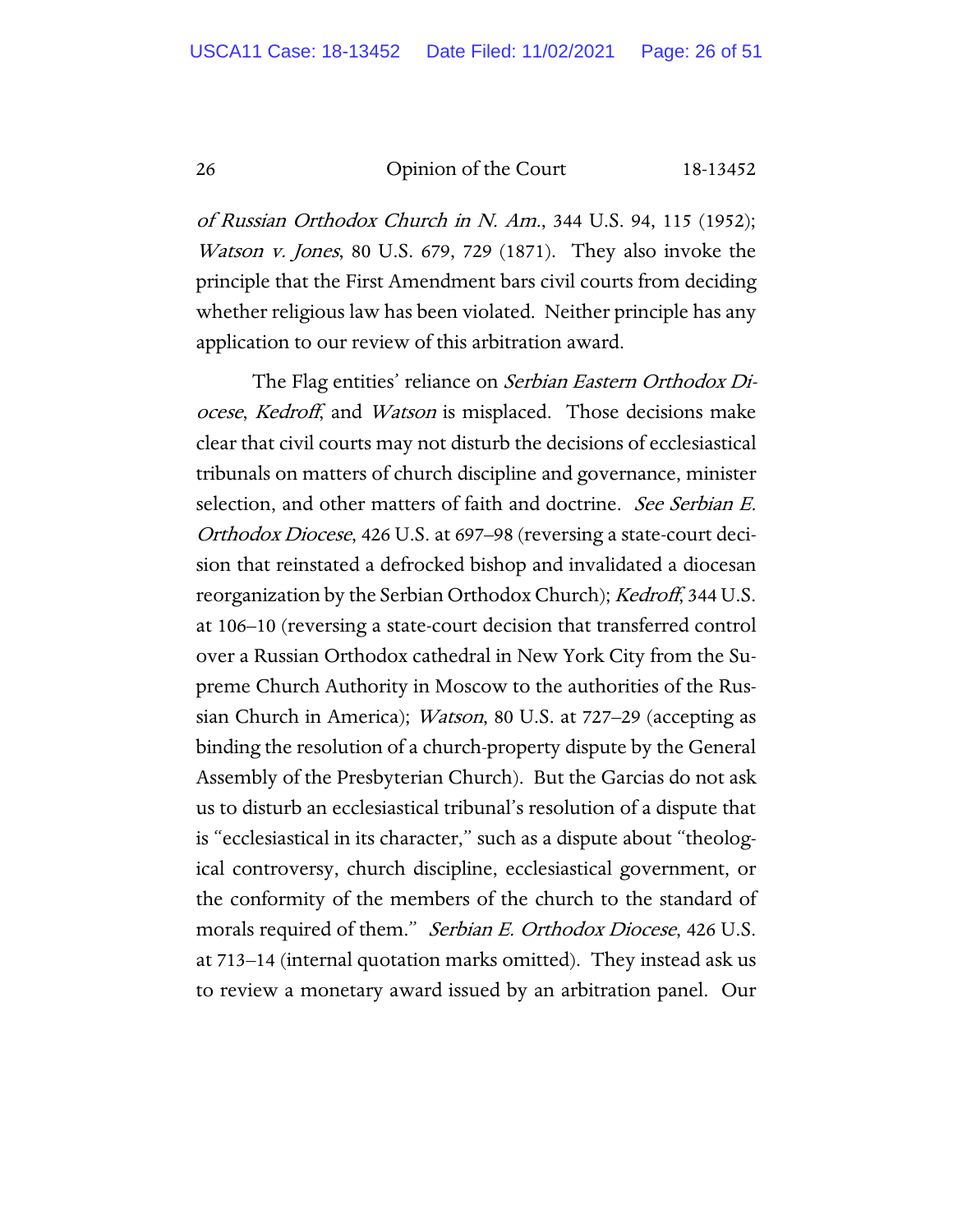review of that award poses no risk of intruding upon the authority of the Church of Scientology in matters of "ecclesiastical cognizance." *Id.* at 698.

Nor does the principle that civil courts may not resolve questions of religious doctrine help the Flag entities. A civil court may decide whether religious arbitrators exhibited "evident partiality" or were "guilty of misconduct,"  $9 \text{ U.S.C.} \S 10(a)(2)–(3)$ , using neutral principles of law. See Wolf, 443 U.S. at 602. Deciding these questions requires us to apply our precedents, without any need to resolve disputes over Scientology doctrine. Unlike the parties' dispute over the effect of the Garcias' status as "suppressive persons" on the arbitration agreements' enforceability, their dispute over whether the arbitrators exhibited "evident partiality" or were "guilty of misconduct" does not require us to pick sides in a doctrinal dispute. At least in this appeal, we can decide whether the arbitrators were evidently partial or engaged in misconduct without deciding whether any religious law was violated.

To be sure, we must take care not to treat religious arbitrators less favorably than their secular peers when reviewing an arbitration award. *Cf. Espinoza v. Mont. Dep't of Revenue*, 140 S. Ct. 2246, 2254–55 (2020); Trinity Lutheran Church of Columbia, Inc. v. Comer, 137 S. Ct. 2012, 2019 (2017). But religious arbitrations are not subject to a special exemption from the neutral and generally applicable legal standards that apply to any arbitration under the Federal Arbitration Act. Cf. Emp. Div., Dep't of Hum. Res. of Or. v. Smith, 494 U.S. 872, 878–79 (1990); Our Lady of Guadalupe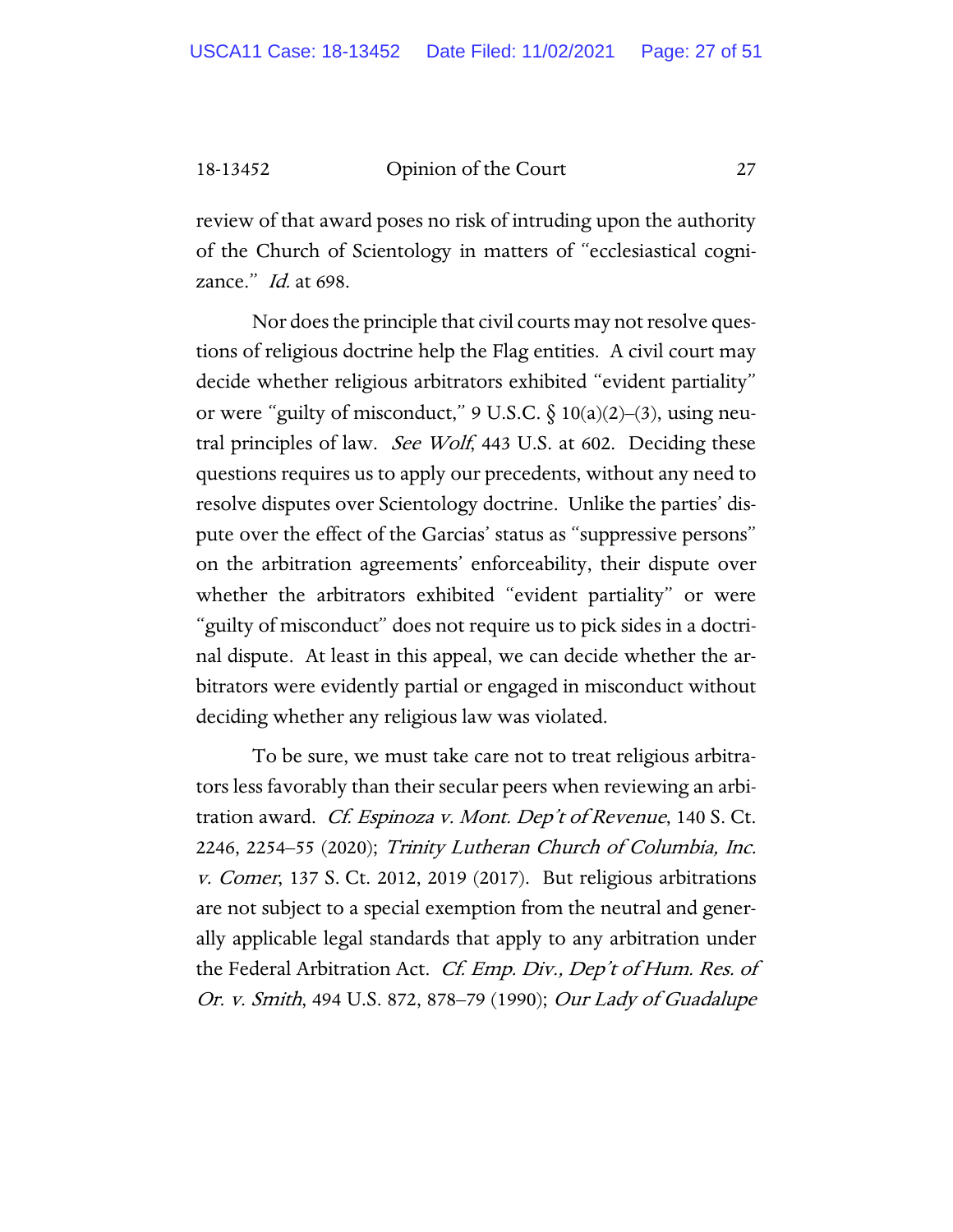Sch. v. Morrissey-Berru, 140 S. Ct. 2049, 2060 (2020) ("[The First Amendment] does not mean that religious institutions enjoy a general immunity from secular laws . . . ."). Under these neutral and generally applicable standards, we treat religious and secular arbitrators equally.

The Garcias moved to vacate the arbitration award on the grounds that the arbitrators exhibited "evident partiality" and were "guilty of misconduct." 9 U.S.C.  $\S 10(a)(2)-(3)$ . We conclude that the district court did not err in denying their motion.

#### 1. Evident Partiality

A federal court may vacate an arbitration award "where there was evident partiality ... in the arbitrators." 9 U.S.C.  $\S 10(a)(2)$ . Our caselaw interpreting this provision largely concerns challenges to an award based on an arbitrator's failure to disclose an actual or potential conflict of interest. See, e.g., Univ. Commons-Urbana, Ltd. v. Universal Constructors Inc., 304 F.3d 1331, 1339 (11th Cir. 2002). In adjudicating these challenges, we have often stated that "an arbitration award may be vacated due to the 'evident partiality' of an arbitrator only when either (1) an actual conflict exists, or (2) the arbitrator knows of, but fails to disclose, information which would lead a reasonable person to believe that a potential conflict exists." *See, e.g., id.* (emphasis added) (internal quotation marks omitted). But this language is imprecise. The phrase "evident partiality" is not limited to undisclosed conflicts of interest, and we have considered arguments based on other forms of partiality without applying this two-part test. See, e.g., Riccard,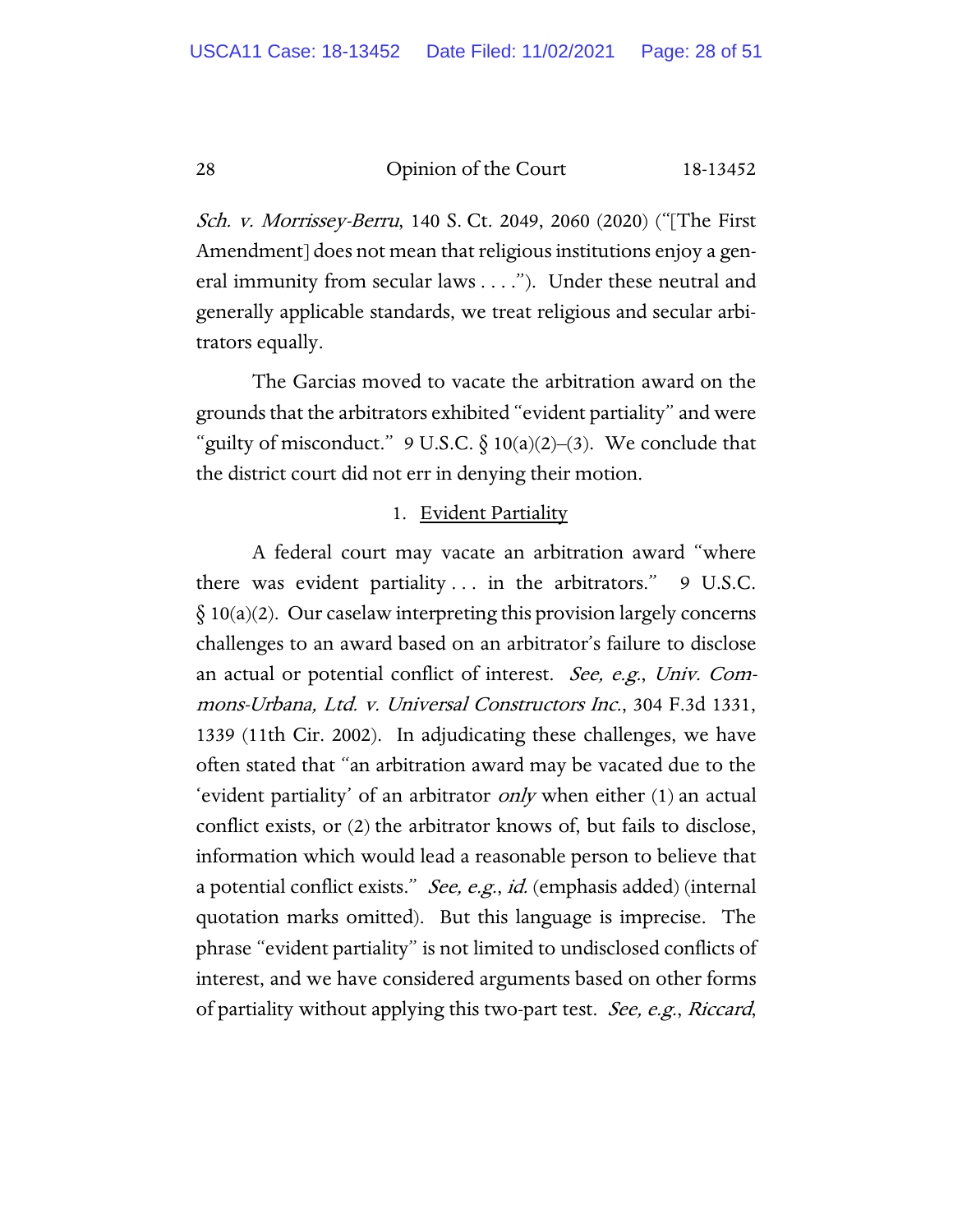307 F.3d at 1289; Scott v. Prudential Sec., Inc., 141 F.3d 1007, 1015 (11th Cir. 1998), abrogated on other grounds by Hall Street Assocs., L.L.C. v. Mattel, Inc., 552 U.S. 576 (2008).

The Garcias do not base their claim of evident partiality on a conflict of interest, but rather on comments made by one of the arbitrators during the arbitration and the purported tension inherent in requiring Scientologists in good standing to arbitrate a dispute between the church and former members of that church— "suppressive persons." In response to similar challenges, we have said that "[a]n arbitrator appointed by a party is a partisan only one step removed from the controversy and need not be impartial." Lozano v. Md. Cas. Co., 850 F.2d 1470, 1472 (11th Cir. 1988), quoted in Sunkist Soft Drinks, Inc. v. Sunkist Growers, Inc., 10 F.3d 753, 759 (11th Cir. 1993), abrogated on other grounds by Arthur Anderson LLP v. Carlisle, 556 U.S. 624 (2009). In Sunkist Soft Drinks, the party-appointed arbitrator, after his appointment but before the arbitration, "assisted [the party] in preparing its case by attending and participating in meetings with [the party's] witnesses"; "suggested lines or areas of testimony"; "helped select one of [the party's] consultants"; and "advised an expert witness on how to improve a chart related to the expert's testimony." 10 F.3d at 759. But we noted that none of the witnesses "gave testimony in any sense of the word" to the arbitrator; that no evidence indicated the arbitrator shared what he learned with the other arbitrators; and that nothing showed the arbitrators "based their deliberations and award on anything other than the evidence of record."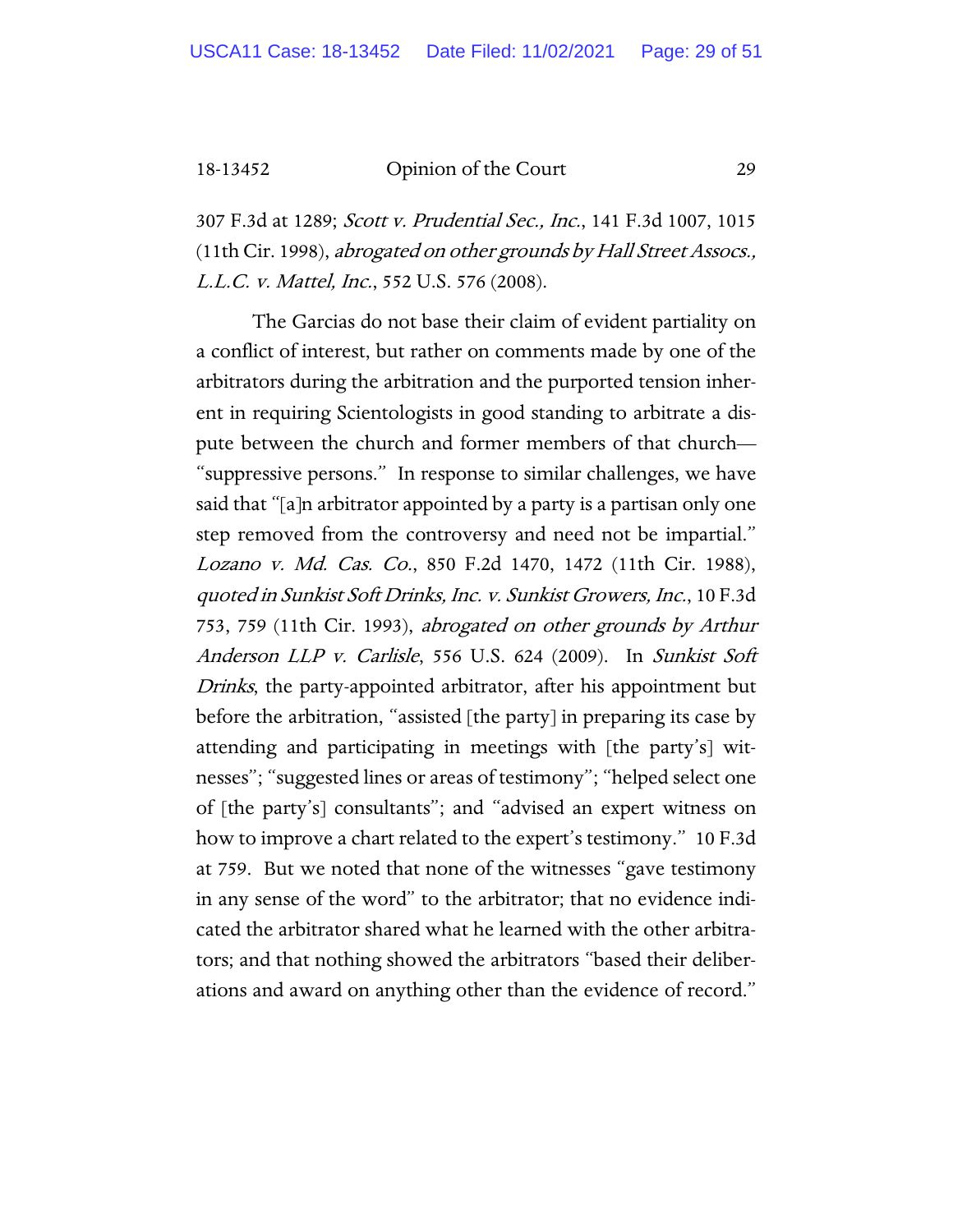Id. We described the arbitrator's conduct as "not only unobjectionable, but commonplace." *Id.* And we concluded that "a party-appointed arbitrator is permitted, and should be expected, to be predisposed toward the nominating party's case." Id. at 760.

Other circuits have extended this reasoning to preclude challenges to evident partiality when partiality inherently exists in the arbitration procedure selected by the parties. See NFL Mgmt. Council v. NFL Players Ass'n, 820 F.3d 527, 548 (2d Cir. 2016); Williams v. NFL, 582 F.3d 863, 885 (8th Cir. 2009). "[T]he parties to an arbitration choose their method of dispute resolution, and can ask no more impartiality than inheres in the method they have chosen." Williams, 582 F.3d at 885 (internal quotation marks omitted). That rule stems from the recognition that "arbitration is a matter of contract," NFL Mgmt. Council, 820 F.3d at 548, so the "regime" for selecting arbitrators is "bargained for and agreed upon by the parties, which we can only presume they determined was mutually satisfactory," *id.* at 532 (rejecting Tom Brady's evident partiality challenge to an arbitration award for which the NFL's commissioner acted as the sole arbitrator after imposing the very discipline Brady challenged).

The Garcias agreed to a method of arbitration with inherent partiality and cannot now seek to vacate that award based on that very partiality. Luis submitted an affidavit identifying various comments made by the lead arbitrator reflecting bias in favor of the church, its policies, and its programs. But the arbitration agreements provided that any disputes between the Garcias and the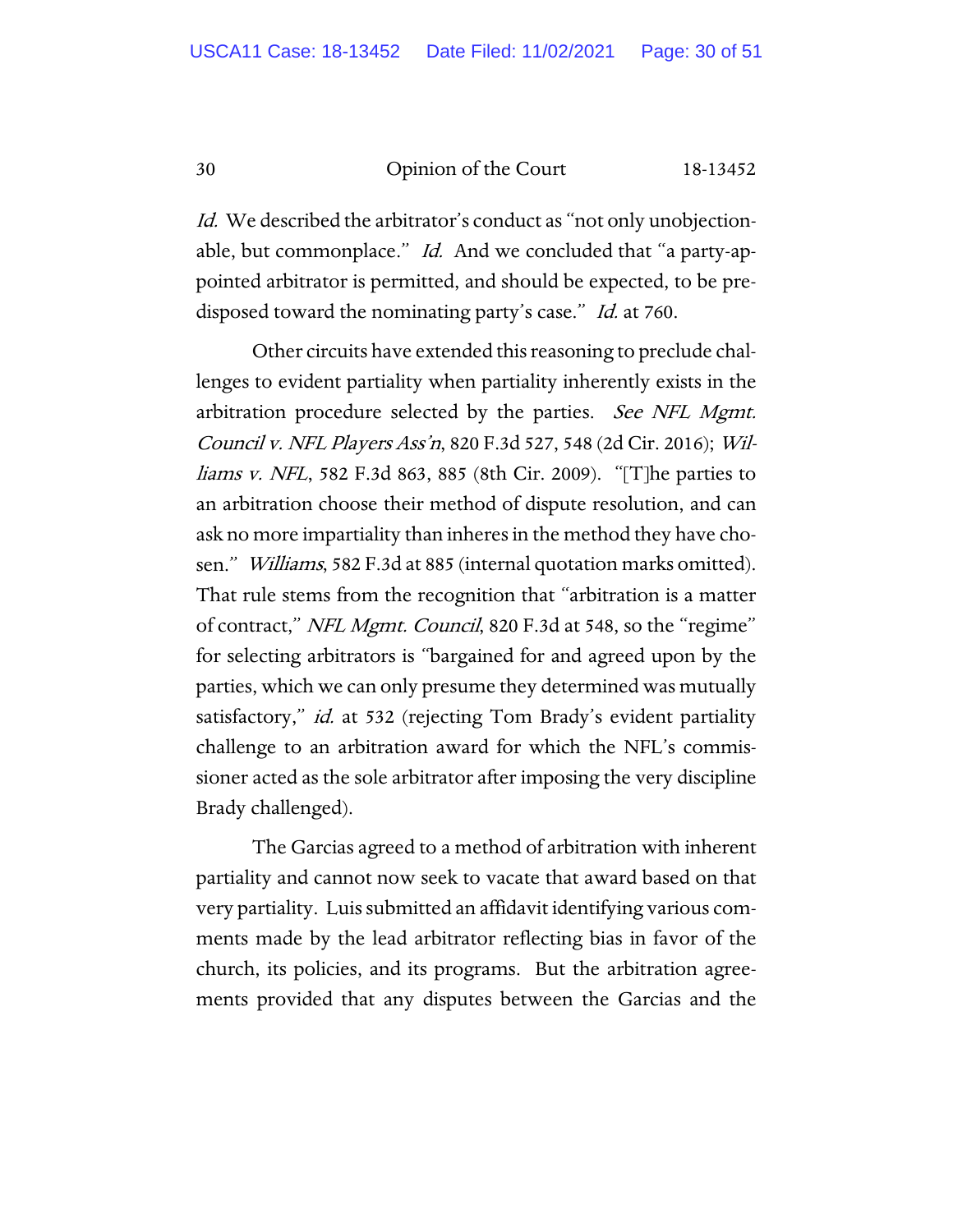church would be resolved "solely and exclusively through Scientology's Internal Ethics, Justice and binding religious arbitration procedures." The Garcias also agreed that their "specific intention" was that "all . . . arbitrators be Scientologists in good standing with the Mother Church." A Scientologist in good standing would naturally be expected to have bias (or even a great deal of bias) in favor of the church, yet the Garcias accepted this method of arbitration to resolve any disputes between them and the church. We "can only presume" that arrangement was "mutually satisfactory," *id.*, and see no problem here with the "predispos[ition]" of the arbitrators, Sunkist Soft Drinks, 10 F.3d at 760.

The Garcias also argue that the arbitrators were evidently partial because of an ex parte meeting between them and the International Justice Chief, but we disagree. That the arbitrators received background materials and documentary evidence outside the presence of the Garcias, some of which was unfavorable to them, does not prove that the arbitrators harbored bias or prejudice. This meeting between the convening authority and these first-time arbitrators was unremarkable in the context of an informal religious arbitration proceeding. See 14 Penn Plaza LLC v. Pyett, 556 U.S. 247, 269 (2009) (explaining that parties to an arbitration agreement "trade the procedures and opportunity for review of the courtroom for the simplicity, informality, and expedition of arbitration" (alteration adopted) (internal quotation marks omitted)); Advanced Bodycare Sols., LLC v. Thione Int'l, Inc., 524 F.3d 1235, 1239 (11th Cir. 2008) (explaining that an arbitrator must consider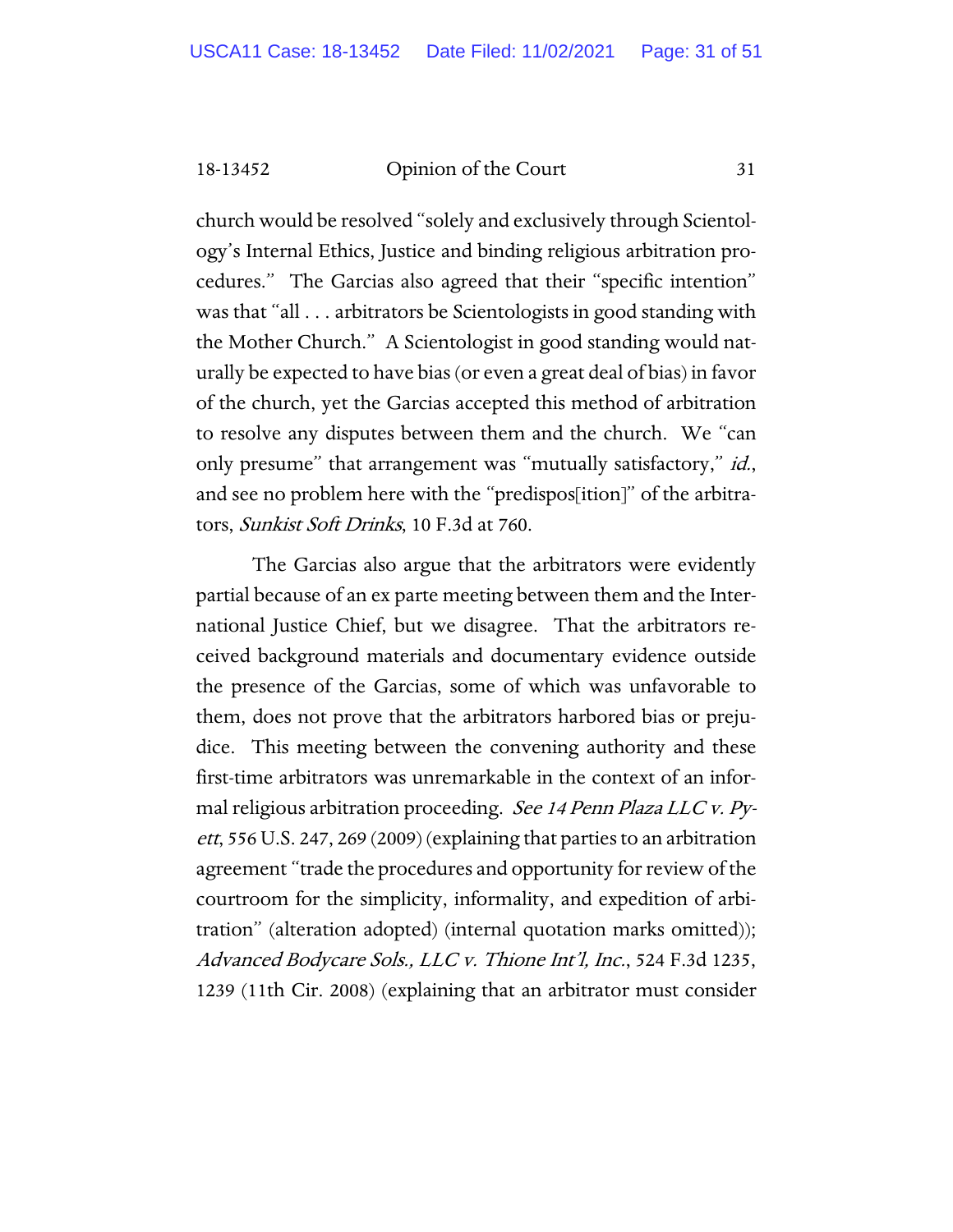evidence and argument from each party "however formally or informally"). The allegations of partiality based on this meeting are not "direct, definite and capable of demonstration" but are instead "remote, uncertain and speculative." Scott, 141 F.3d at 1015 (internal quotation marks omitted).

#### 2. Misconduct

A federal court may also vacate an arbitration award "where the arbitrators were guilty of misconduct . . . in refusing to hear evidence pertinent and material to the controversy; or of any other misbehavior by which the rights of any party have been prejudiced." 9 U.S.C.  $\S$  10(a)(3). The Garcias argue that the arbitrators were guilty of misconduct for three main reasons: (1) they refused to hear any evidence critical of Scientology; (2) they allowed the International Justice Chief to present evidence outside the presence of the Garcias; and (3) Luis's lawyer and reading assistant were not allowed to attend the arbitration. None of these alleged acts of misconduct warrant vacatur.

The Garcias have not established misconduct based on the refusal to hear evidence. Vacatur for failure to hear evidence is warranted only if the evidence is "pertinent and material" and its exclusion "prejudiced" the rights of a party. 9 U.S.C.  $\S$  10(a)(3); see Rosensweig v. Morgan Stanley & Co., 494 F.3d 1328, 1333 (11th Cir. 2007). Although the Garcias assert that the International Justice Chief barred them from bringing witnesses to the arbitration and redacted or excluded nearly 900 pages of documentary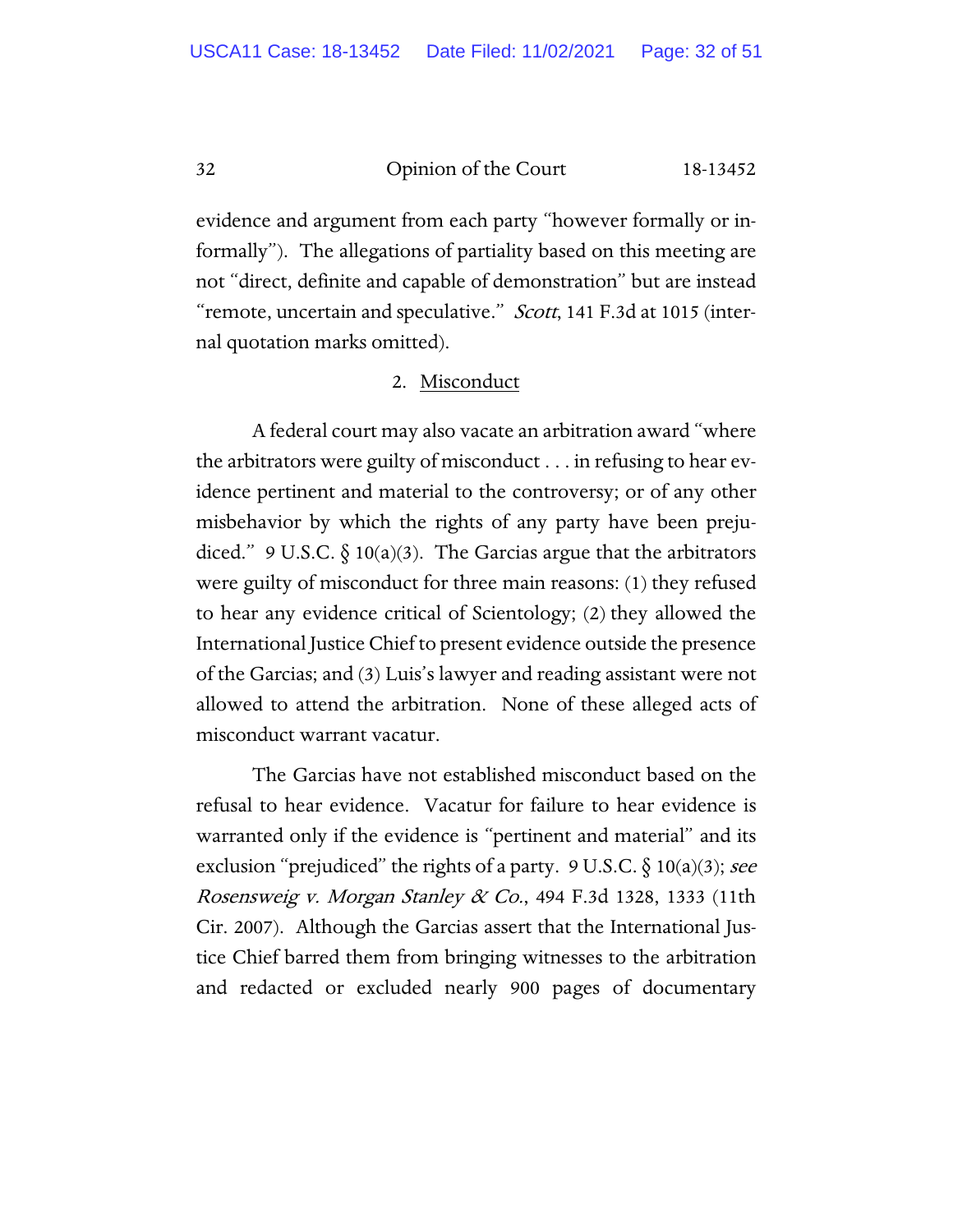evidence, they have not identified any witnesses they wished to call or submitted the 900 pages of evidence. Nor have they explained what those witnesses might have said or how the documentary evidence was relevant to their claims. So they have failed to establish that this evidence was pertinent and material to their claims or that its exclusion prejudiced their rights.

Nor have the Garcias established misconduct based on ex parte submissions of documentary evidence by the International Justice Chief. The Justice Chief submitted documentary evidence from both the church and the Garcias in advance of the arbitration hearing to allow the arbitrators to prepare. And he provided the Garcias with copies of the documentary evidence he submitted to the arbitrators. It was not misconduct for the arbitrators to receive documentary evidence outside the presence of the parties in advance of the arbitration hearing.

We also reject the argument that vacatur is warranted on the grounds that Luis's reading assistant and attorney were barred from attending the arbitration. Although a security guard denied the reading assistant entry, the International Justice Chief offered to provide Luis a different person to read for him. And in any event, Luis has not explained how the lack of a reading assistant prejudiced him. To the contrary, his affidavit states that he read twenty-eight pages of church policies in about twenty minutes on the first day of the arbitration. And as the district court found, "[t]here is no evidence that [the Garcias'] attorney attempted to attend [the arbitration] but was turned away." Instead, after learning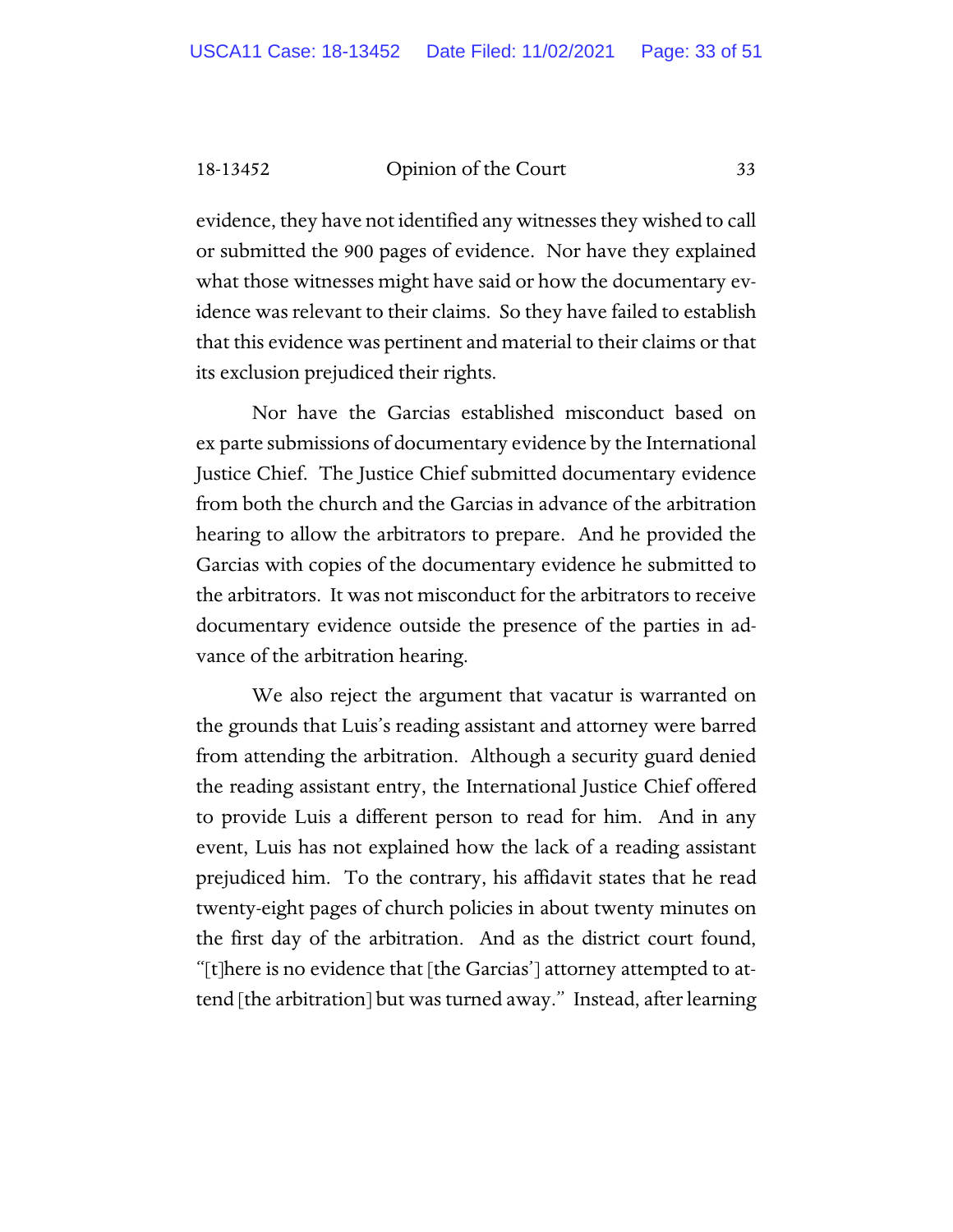that attorneys could play no substantive role in Scientology arbitration proceedings, their attorney chose not to attend the arbitration.

## AFFIRMED.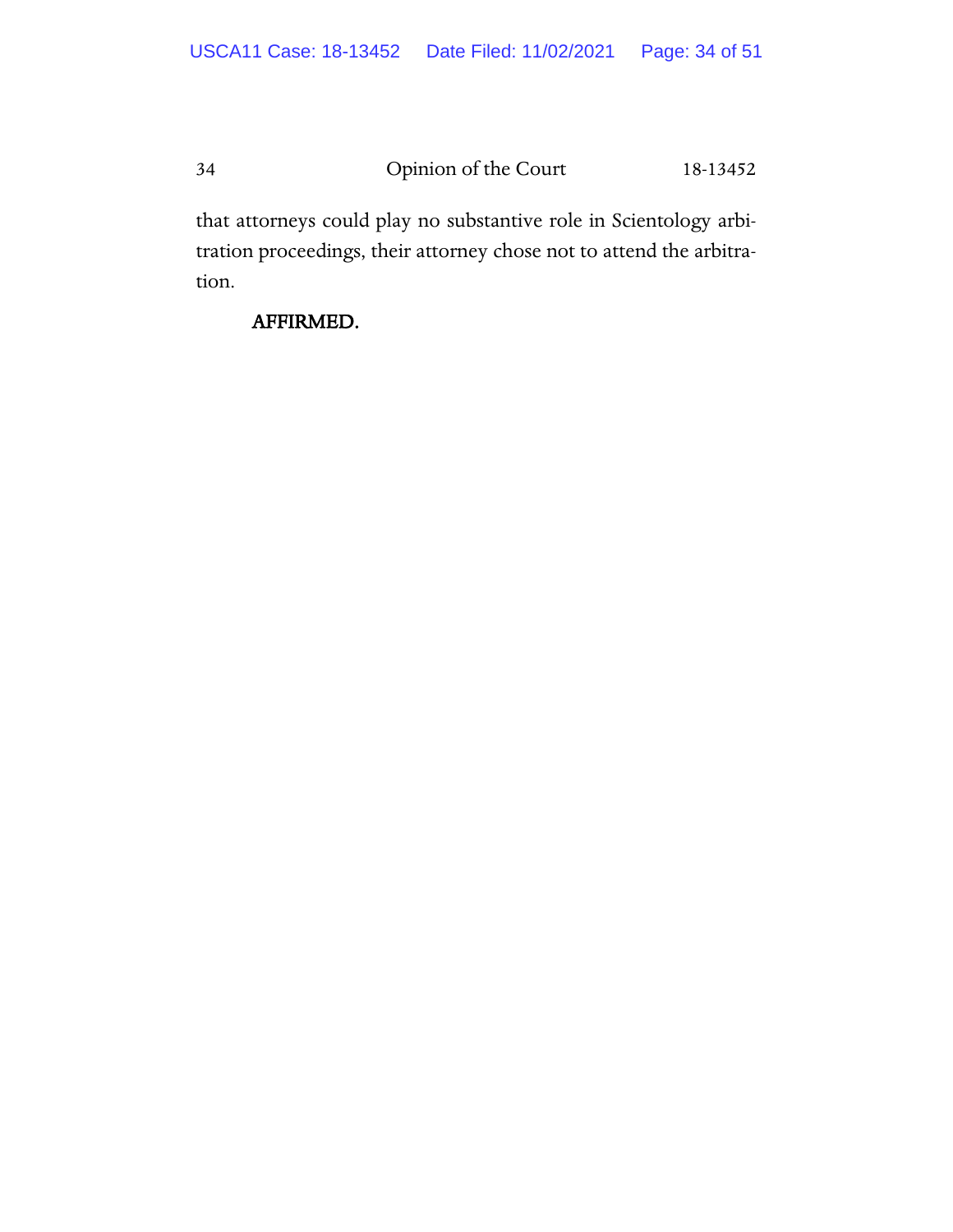#### 18-13452 ROSENBAUM, J., dissenting 1

ROSENBAUM, Circuit Judge, dissenting:

You can't make up the rules as you go along. It's a basic concept of fairness, and it's one that applies to arbitration as well. No wonder. If a party to the arbitration can create the rules governing the arbitration as the arbitration progresses, it enjoys an insurmountable advantage that effectively guarantees its victory. That's not an arbitration; it's just plain arbitrary. And a federal court should not be a rubber stamp for the kind of inherently unfair, anything-the-arbitration-contract-drafting-party-wants-goes "arbitration" that necessarily occurs when the agreement-drafting party can subject the other party to whatever rules it desires—even changing the rules—as the arbitration unfolds.

I would vacate the district court's order compelling arbitration here because the arbitration agreement is not a valid agreement to arbitrate. Rather, in requiring the Garcias to agree to be governed at arbitration by rules that did not exist and would be devised by the Church and evolve while the arbitration proceeded, the arbitration agreement was as one-sided and unconscionable as an arbitration agreement can be. Because that kind of spectacle is not an arbitration and we should not stamp it with the imprimatur of the federal courts, I respectfully dissent.

I divide my discussion into two parts. In Section I, I review the district court's factual findings about the arbitration "process" involved here. And Section II applies the caselaw to the facts and shows why the arbitration agreement here was not valid.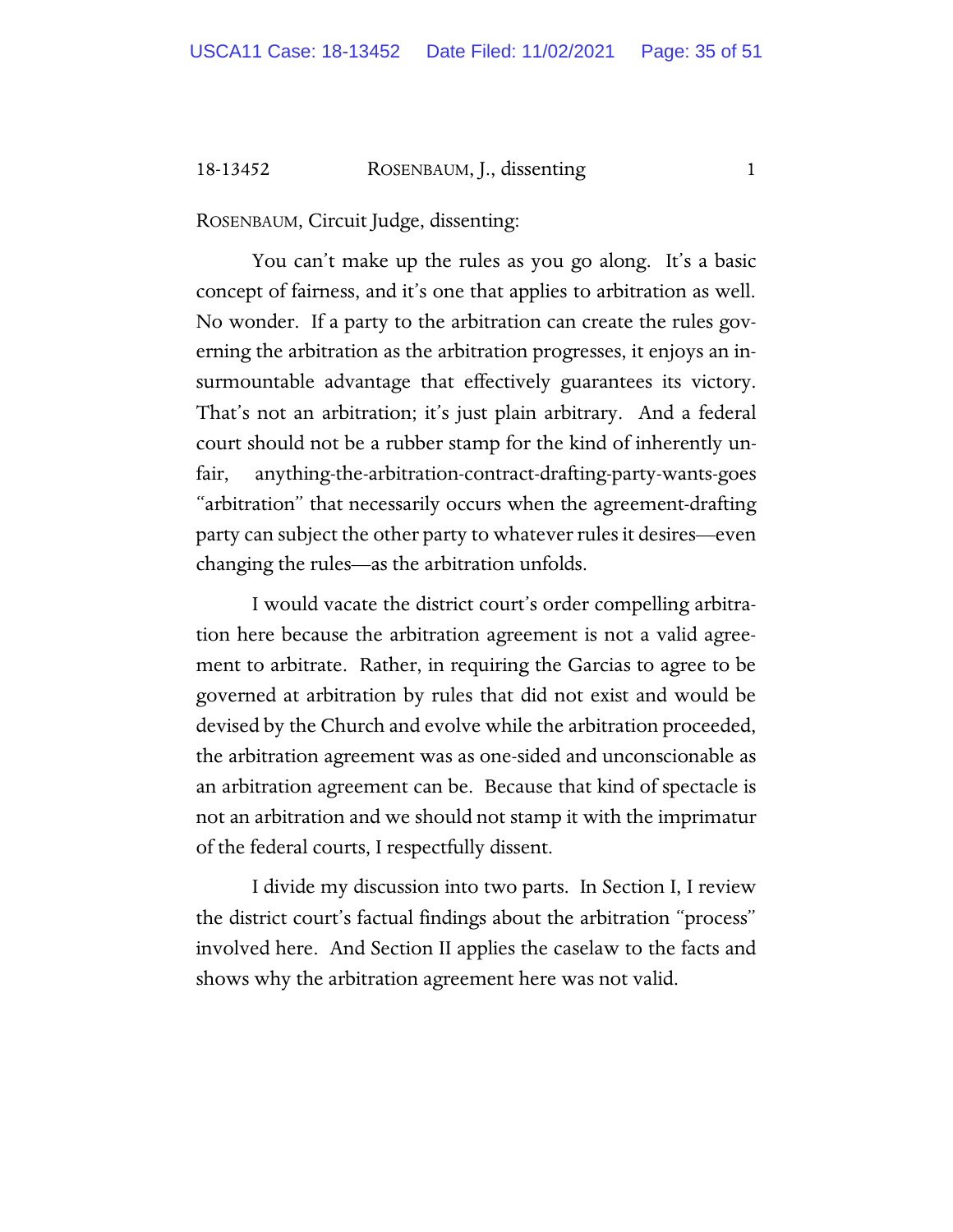#### 2 ROSENBAUM, J., dissenting 18-13452

#### I.

I reprint the entirety of the relevant language of the arbitration agreement, since that is what governed the "arbitration" here. It provided,

> d. In accordance with the discipline, faith, internal organization, and ecclesiastical rule, custom, and law of the Scientology religion, and in accordance with the constitutional prohibitions which forbit governmental interference with religious services or dispute resolution procedures, should any dispute, claim or controversy arise between me and the Church, any other Scientology church, any other organization which espouses, presents, propagates or practices the Scientology religion, or any person employed by any such entity, which cannot be resolved informally by direct communication, I will pursue resolution of that dispute, claim or controversy solely and exclusively through Scientology's Internal Ethics, Justice and binding religious arbitration procedures, which include application to senior ecclesiastical bodies, including, as necessary, final submission of the dispute to the International Justice Chief of the Mother Church of the Scientology religion, Church of Scientology International ("IJC") or his or her designee.

> e. Any dispute, claim or controversy which still remains unresolved after review by the IJC shall be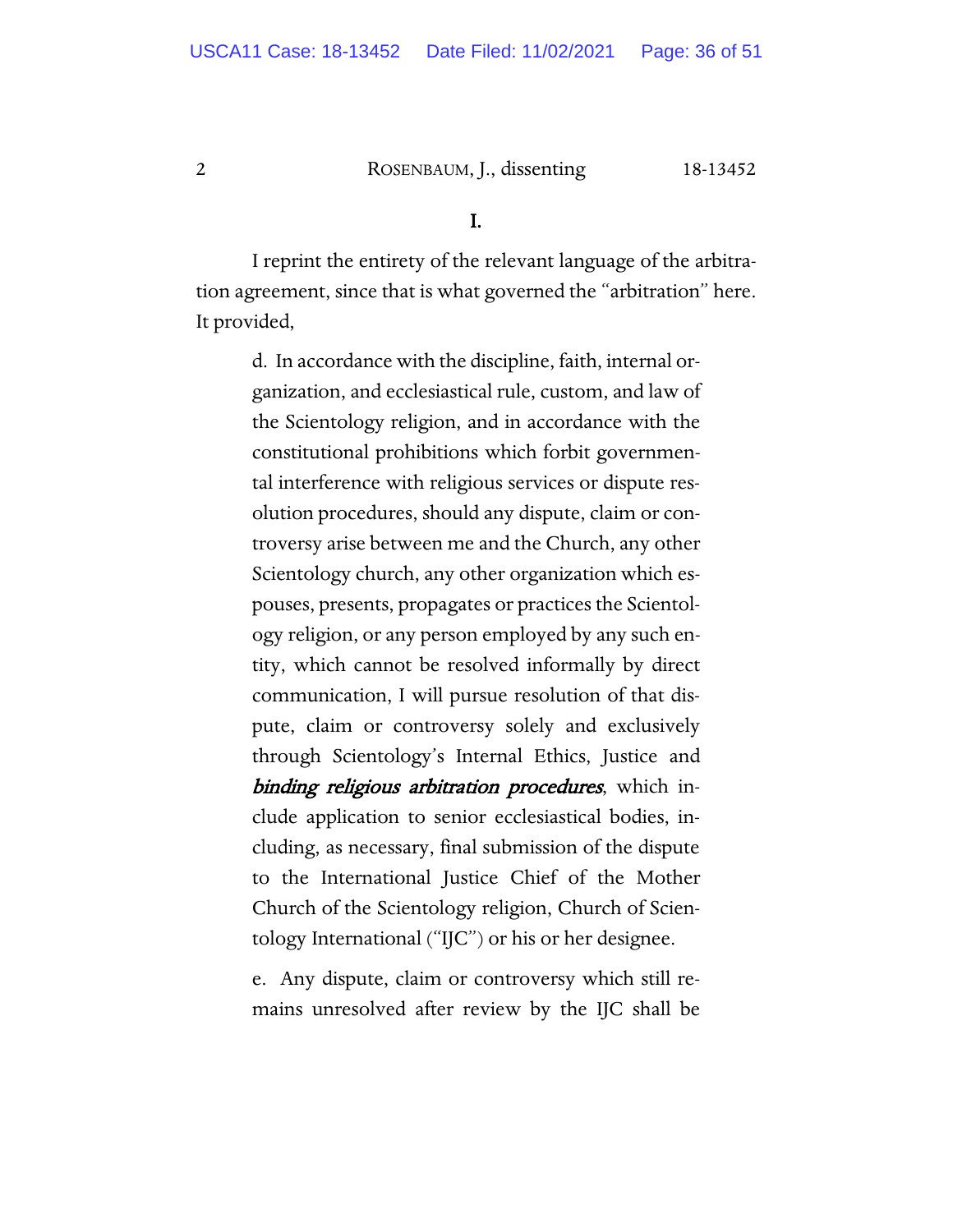#### 18-13452 ROSENBAUM, J., dissenting 3

submitted to *binding religious arbitration in accord*ance with the arbitration procedures of Church of Scientology International, which provide that:

i. I will submit a request for arbitration to the IJC and to the person or entity with whom I have the dispute, claim or controversy;

ii. In my request for arbitration, I will designate one arbitrator to hear and resolve the matter;

iii. within fifteen (15) days after receiving my request for arbitration, the person or entity with whom I have the dispute, claim or controversy will designate an arbitrator to hear and resolve the matter. If the person or entity with whom I have the dispute, claim or controversy does not designate an arbitrator within that fifteen (15) day period, then the IJC will designate the second arbitrator;

iv. the two arbitrators so designated will select a third arbitrator within fifteen (15) days after the designation of the second arbitrator. If the arbitrators are unable to designate a third arbitrator within the fifteen (15) day period, then the IJC will choose the third arbitrator;

v. consistent with my intention that the arbitration be conducted in accordance with Scientology principles, and consistent with the ecclesiastical nature of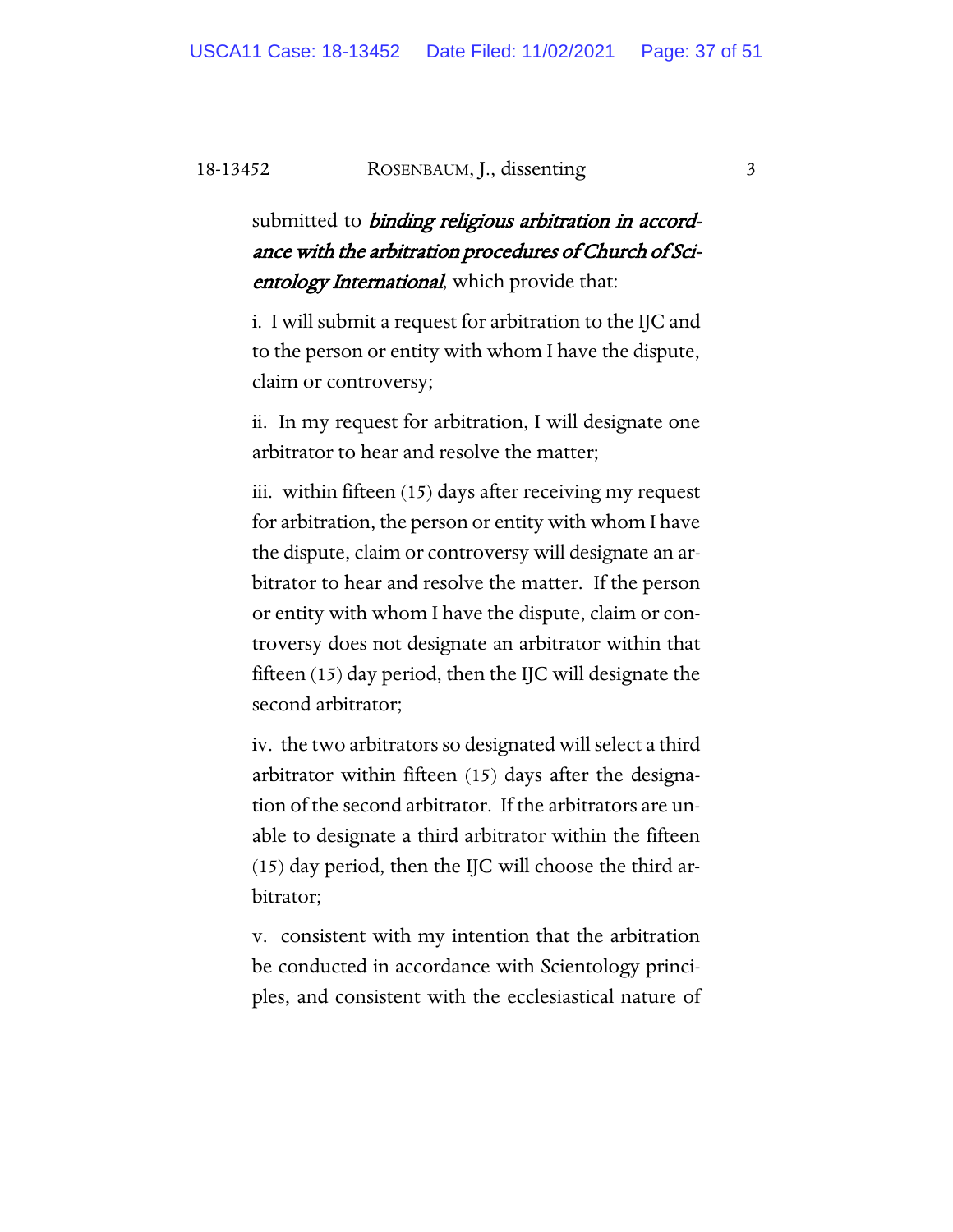#### 4 ROSENBAUM, J., dissenting 18-13452

the procedures and the dispute, claim or controversy to which those procedures relate, it is my specific intention that all such arbitrators be Scientologists in good standing with the Mother Church.

(emphasis added).

This language, of course, conveys that, at the time the arbitration agreements were entered, the Church of Scientology had "binding religious arbitration procedures."

But following an evidentiary hearing, the district concluded that, in fact, it did not. In response to the Church's[1](#page-37-0) assertion that its Committee on Evidence provides the rules and procedures governing arbitration, the district court determined that the Church "failed to present any convincing evidence supporting [this] constrained contention." Among other reasons why the court found that to be the case, the court noted that (1) "the arbitration agreements make no reference to the Committee on Evidence"; (2) "the word 'arbitration' cannot be found in the Committee on Evidence or in L[.] Ron Hubbard's book"; and (3) "even a superficial comparison of the arbitration agreements with the provisions in the Committee on Evidence supports Plaintiffs' contention that the Committee on Evidence could not, absent an *ad hoc* determination, provide the rules and procedures of arbitration." As the court explained, "[E]ven [the IJC] acknowledged[] numerous

<span id="page-37-0"></span><sup>&</sup>lt;sup>1</sup> For ease of reference, I refer to the Defendants collectively as the "Church of Scientology" or the "Church."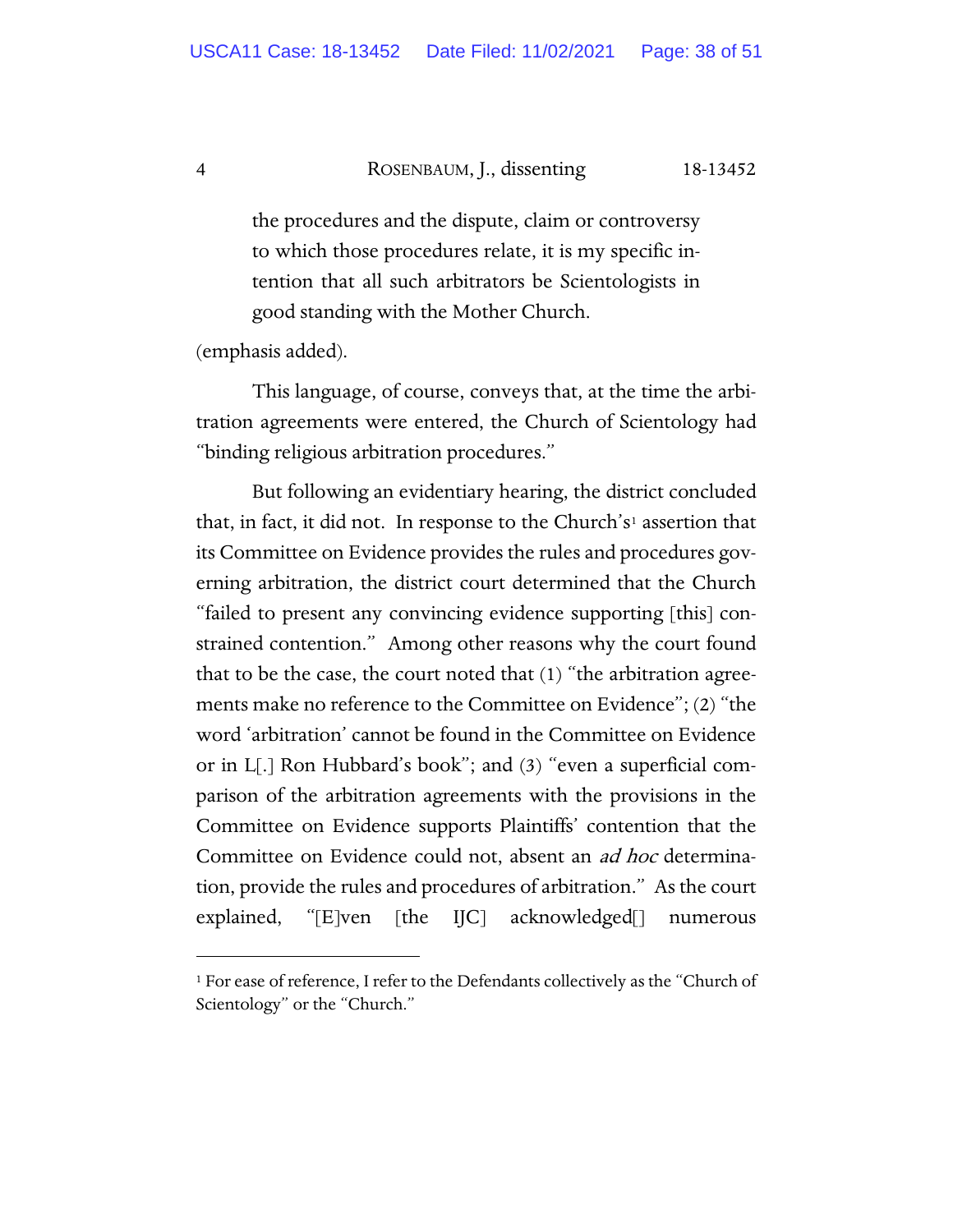18-13452 ROSENBAUM, J., dissenting 5

irreconcilable inconsistencies exist between [the arbitration agreements and the provisions in the Committee on Evidence]."

And with respect to the IJC's testimony allegedly "identif[ying] various sources of Scientology justice procedures," Maj. Op. at 6, the district court rejected it. The court "g[ave] no weight" to correspondence the IJC created, noting that the IJC "could recall little about circumstances giving rise to [a letter to the IJC] and [the IJC's] response, even though his response[] was written only a few months before the evidentiary hearing." Indeed, the court concluded that "the timing of the [letter to the IJC] raise[d] a compelling inference that it was conveniently written only after [the Church] had represented to the Court that [the IJC] had 'ruled' that the Committee on Evidence applied to Scientology arbitration and the Court directed [the Church] to submit proof of that representation." As the district court observed, "[a] mere six days passed between that Order . . . and [the letter to the IJC]." And as for the IJC's testimony that he "made a prior determination that the Committee on Evidence applies to Scientology arbitration . . . five to ten years before," the district court found the IJC's "testimony was not credible."

Even the Church's counsel implicitly conceded that the Church lacked existing rules of procedure. In fact, he advised the Garcias' attorney in writing before the arbitration that "[t]he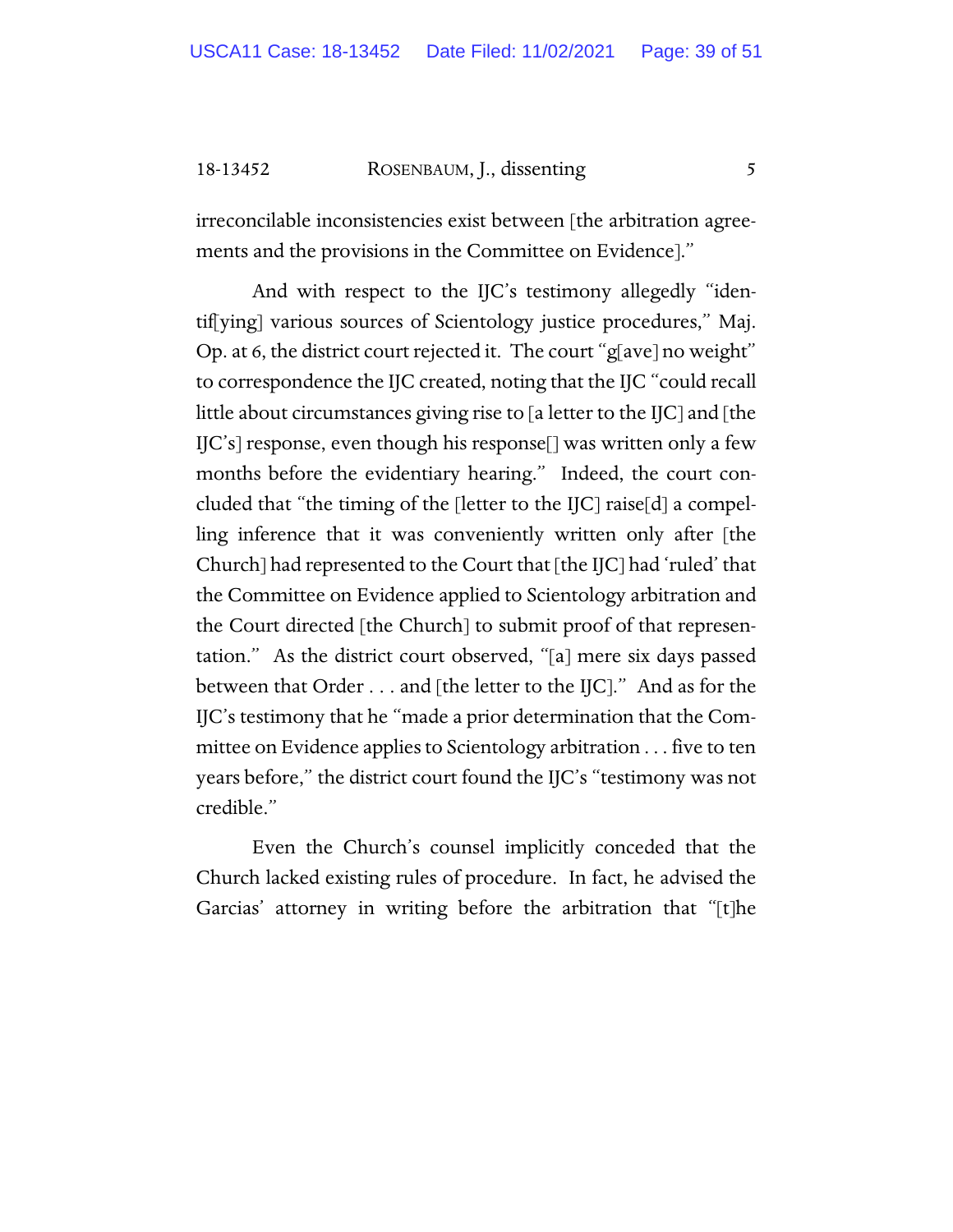#### 6 ROSENBAUM, J., dissenting 18-13452

conduct of the religious arbitration *will be decided by the IJC at the* appropriate time during the arbitration."<sup>[2](#page-39-0)</sup> (emphasis added).

Not only did the Church not have existing arbitration rules and procedures as late as the time of the Garcias' "arbitration" here, but until the Garcias' "arbitration," the district court found, "there ha[d] never even been an arbitration in the Church." The district court cited this fact as further support for the Garcias' position that "no rules and procedures for conducting arbitration exist[ed]" at the time of the Garcias' "arbitration."

In short, the district court found, as a matter of fact, that the Church had no rules and procedures for conducting the actual "arbitration" not only at the time the Garcias signed the agreements but as late as when their "arbitration" occurred. Instead—and as

<span id="page-39-0"></span><sup>&</sup>lt;sup>2</sup> At the "arbitration," the IJC did, in fact, make up the rules—and change them—as the proceedings went on. For example, before arbitration, the IJC testified in his deposition that the attorney for the Garcias could be present at the arbitration, but could not "represent" them. Once it was time to actually arbitrate, though, the Garcias were told that the procedures "[did] not contemplate participation by an attorney" and that civil lawyers "[had] no role to play at the arbitration." The IJC also testified that the Garcias would be permitted to testify at the arbitration, but the arbitrators consistently cut Mr. Garcia off when he tried to present his case and told him he could not submit any "entheta," a Scientology term for material that is critical of Scientology. Similarly, pre-arbitration, the IJC testified that the Garcias would be able to "present [their] side of the story" and "originate whatever [they] wanted to." But then at the arbitration, the IJC prohibited the Garcias from bringing witnesses because "their testimony could not possibly be confirmed," and he heavily redacted the Garcias' evidence for entheta before giving it to the arbitrators.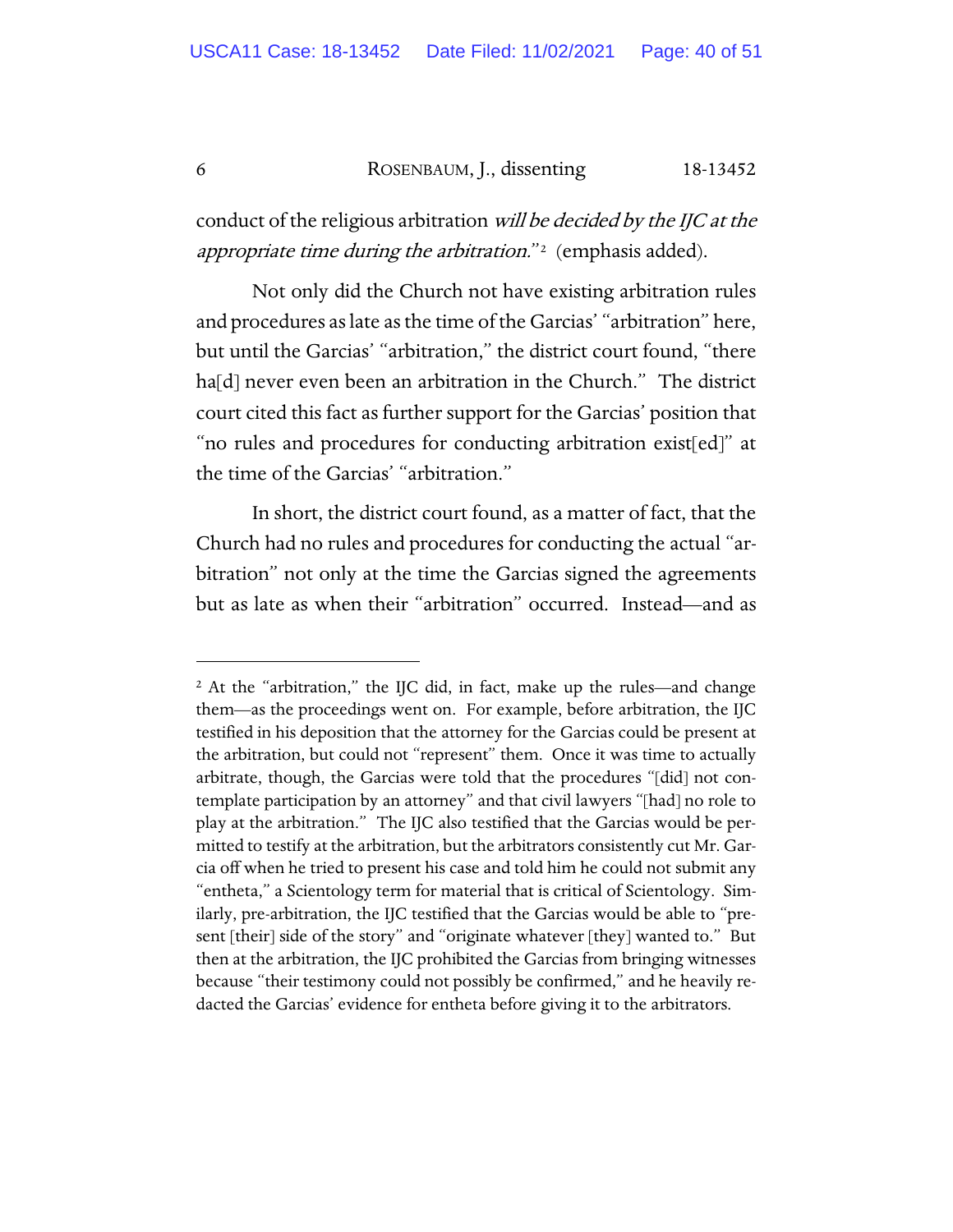18-13452 ROSENBAUM, J., dissenting 7

counsel for the Church conceded in his letter referenced above, the IJC simply made things up as the "arbitration" proceeded.

We review the district court's factual findings for clear error. Smith v. Owens, 13 F.4th 1319, 1325 (11th Cir. 2021). As we have explained, "[a] factual finding is clearly erroneous if the record lacks substantial evidence to support it or we are otherwise left with the impression it is not the truth and right of the case—a definite and firm conviction that a mistake has been committed." Knight v. Thompson, 797 F.3d 934, 942 (11th Cir. 2015) (cleaned up). On this record, I see no basis for concluding that the district court's factual findings in these regards were clearly erroneous. Nor has the Church even suggested they are. So our legal analysis must account for these facts.

#### II.

As the Majority Opinion notes, under the Federal Arbitration Act, a federal court must stay or dismiss a lawsuit and compel arbitration when "the plaintiff entered into a written arbitration agreement that is enforceable under ordinary state-law contract principles," and "the claims before the court fall within the scope of that agreement." *Lambert v. Austin Ind.*, 544 F.3d 1192, 1195 (11th Cir. 2008) (internal quotation marks omitted) (citing 9 U.S.C. §§ 2-4). Here, the "ordinary state-law contract principles" we must apply are those of Florida.[3](#page-40-0)

<span id="page-40-0"></span><sup>&</sup>lt;sup>3</sup> Although the arbitration agreements do not include a choice-of-law clause, the district court concluded that Florida law governed because, under Florida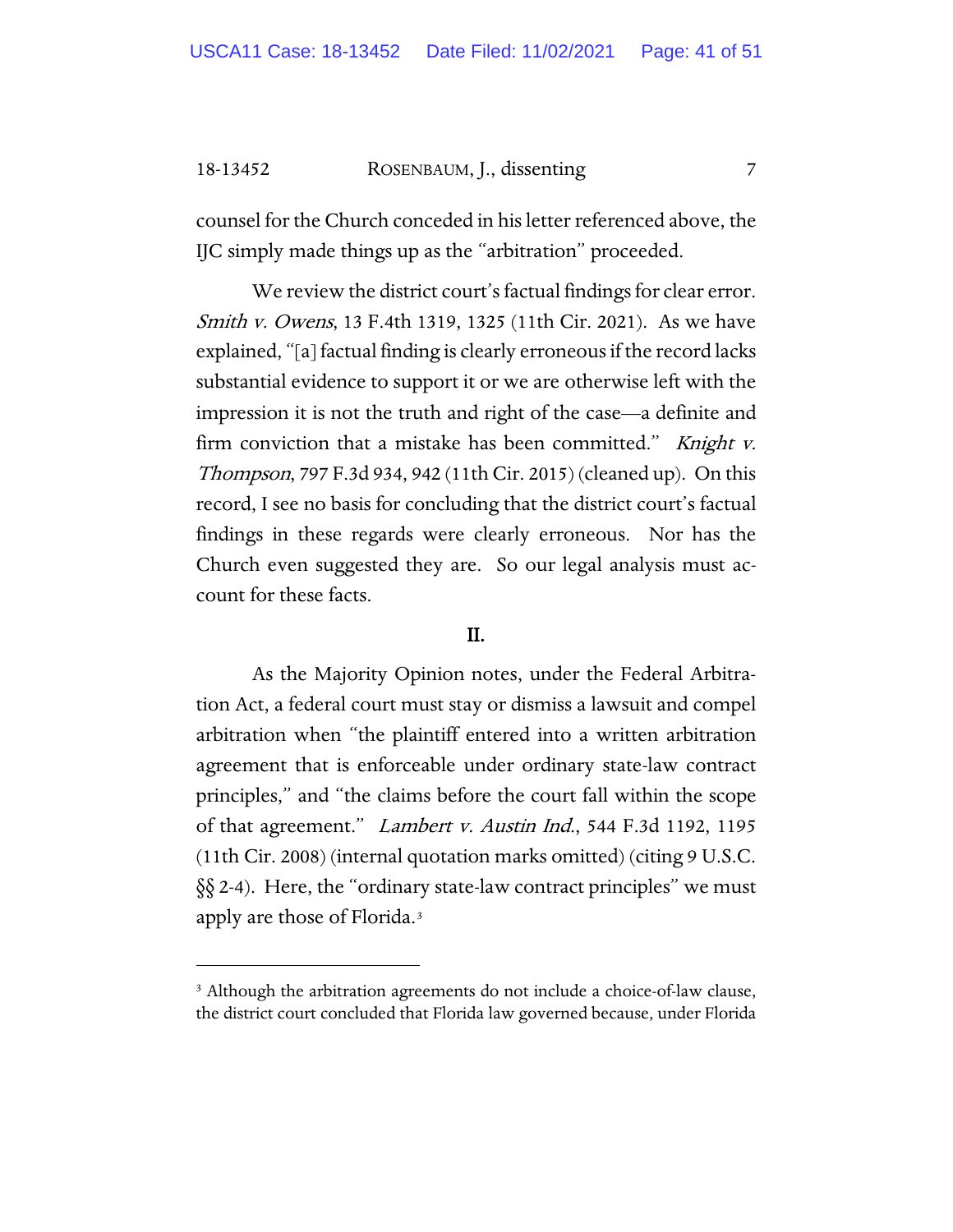#### 8 ROSENBAUM, J., dissenting 18-13452

Under Florida law, a valid arbitration agreement must "establish the basic terms of an arbitration proceeding such as the form and procedure for arbitration, the number of arbitrators, how the arbitrators [a]re to be selected, . . . [and] the issues to be decided by arbitration." Malone & Hyde, Inc. v. RTC Transp., Inc., 515 So. 2d 365, 366 (Fla. 4th DCA 1987). By separately identifying "the form and procedure for arbitration," "the number of arbitrators," and "how the arbitrators [a]re to be selected," Malone  $\alpha$  Hyde necessarily indicates that "the form and procedure for arbitration" are different things than "the number of arbitrators" and "how the arbitrators were to be selected."

I agree with the Majority Opinion that the arbitration agreements here sufficiently identified the issues to be arbitrated, the number of arbitrators, and the manner by which they were to be selected. But I part company with the Majority Opinion when it comes to "the form and procedure for arbitration."

To conclude that the arbitration agreements sufficiently stated "the form and procedure for arbitration," the Majority Opinion relies primarily on the procedure set forth in the enrollment

choice-of-law principles, the rule of lex loci contractus applies. Doc. 189 at 5 (citing State Farm Mut. Auto. Ins. Co. v. Roach, 945 So. 2d 1160, 1163 (Fla. 2006)). That rule provides that the law of the place where the contract was executed—meaning "where the last act necessary to complete the contract was done"—controls. Prime Ins. Syndicate, Inc. v. B.J. Handley Trucking, Inc., 363 F.3d 1089, 1093 (11th Cir. 2004) (citation and internal quotation marks omitted). Here, the district court found that was Florida. The parties do not challenge this finding on appeal.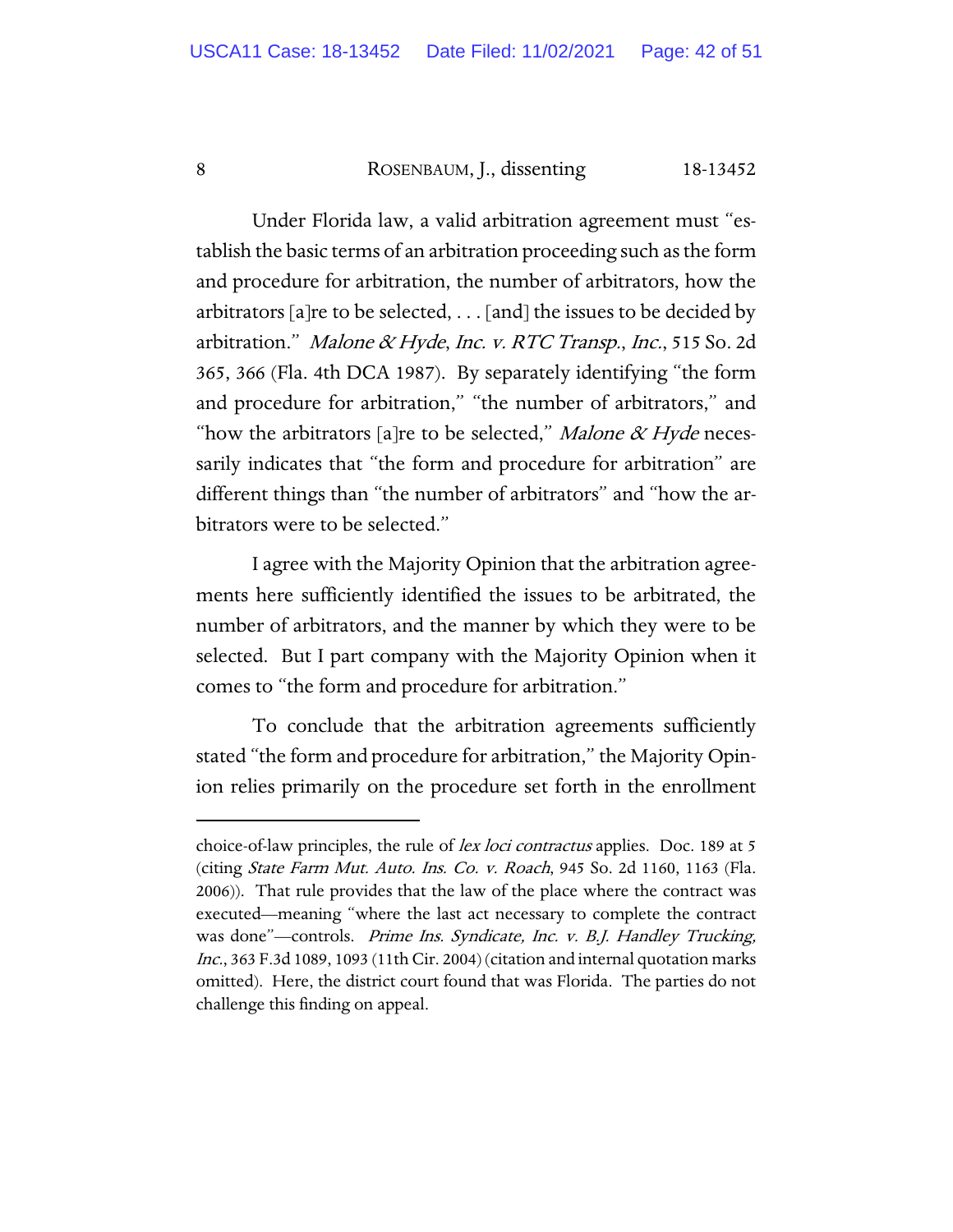18-13452 ROSENBAUM, J., dissenting 9

agreement for *selecting arbitrators*. But as I have noted, "the form and procedure for arbitration" is different and separate from the "number of arbitrators" and "how the arbitrators [a]re to be selected." So the procedure for selecting arbitrators can't also stand in as "the form and procedure for arbitration."

Plus, when it came to "the form and procedure for arbitration," the arbitration agreements themselves specified that "binding religious arbitration procedures" and "binding religious arbitration in accordance with the arbitration procedures of Church of Scientology International" would govern. Just two problems with that: as the district court concluded, there were no such things, and the Church had never once conducted an arbitration. Given that the rules identified in the agreement didn't exist and the Garcias could not have looked to any precedent for the rules and procedures because the Church had never conducted an arbitration previously, it's hard to conceive of how the Garcias could have had even "some idea" of the arbitration form and procedures that would apply at the time they signed the agreements (or even at the time the arbitration began, for that matter). See Maj. Op. at 18 (quoting Greenbrook NH, LLC v. Est. of Sayre ex rel. Raymond, 150 So. 3d 878, 881 (Fla. 2d DCA 2014)).

Nor, contrary to the Majority Opinion's conclusion, is the agreements' provision that arbitration would be "conducted in accordance with Scientology principles" enough. First, this aspect of the Majority Opinion ignores the fact that the arbitration agreements promised that dispute resolution would occur through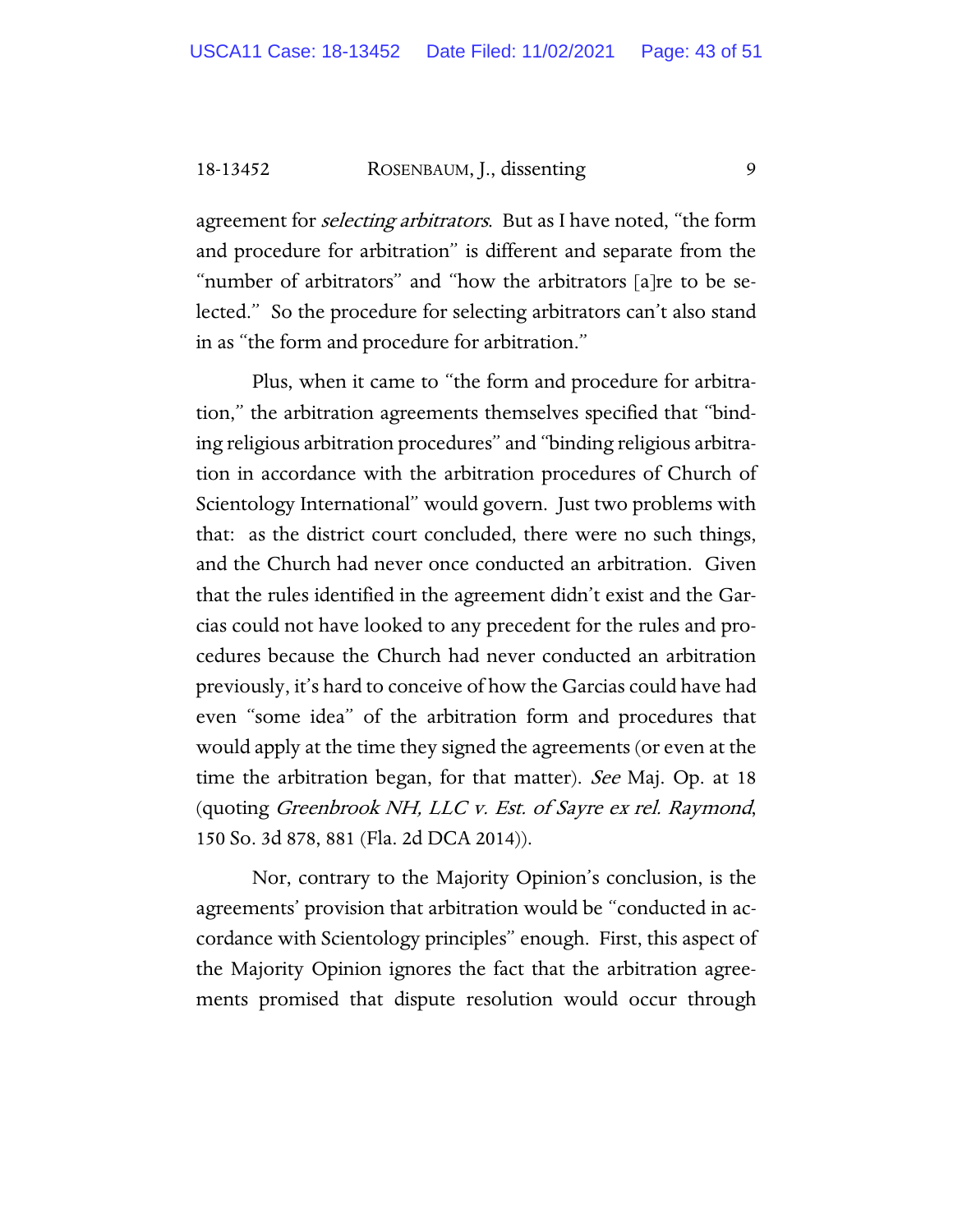10 ROSENBAUM, J., dissenting 18-13452

"binding religious *arbitration procedures*" and "binding religious arbitration in accordance with the arbitration procedures of Church of Scientology International." It offers no answer as to what these things were at the time the Garcias entered the agreements other than to refer to the method for selecting arbitrators which, as I have noted, is separately accounted for and not a part of "the form and procedure for arbitration"—and to refer generally to "Scientology principles."

But as noble as religious principles may be, no matter the religion—Scientology, Christianity, Judaism, Islam, or any other religious principles are not arbitration procedures and do not and are not meant to establish a form for conducting arbitration. And saying an arbitration will be "conducted in accordance with Scientology principles" is a lot like saying a football game will be played in accordance with Scientology principles or principles of any other religion (secular Alabama Football Religion aside—I'm talking to you, Chief), such as Christianity, for example. What does that mean? Will it be tackle, touch, flag, or something else? Will there be eleven people on a team? Will there be four downs? Will the teams have to pick up ten yards within those four downs to receive another four downs? Will the field be 100 yards long? Will holding qualify for a penalty? How about clipping? False starts? And if so, what will those penalties be? Will there be touchdowns, field goals, extra points, safeties, and two-point conversions? If so, how much will each count? And so on.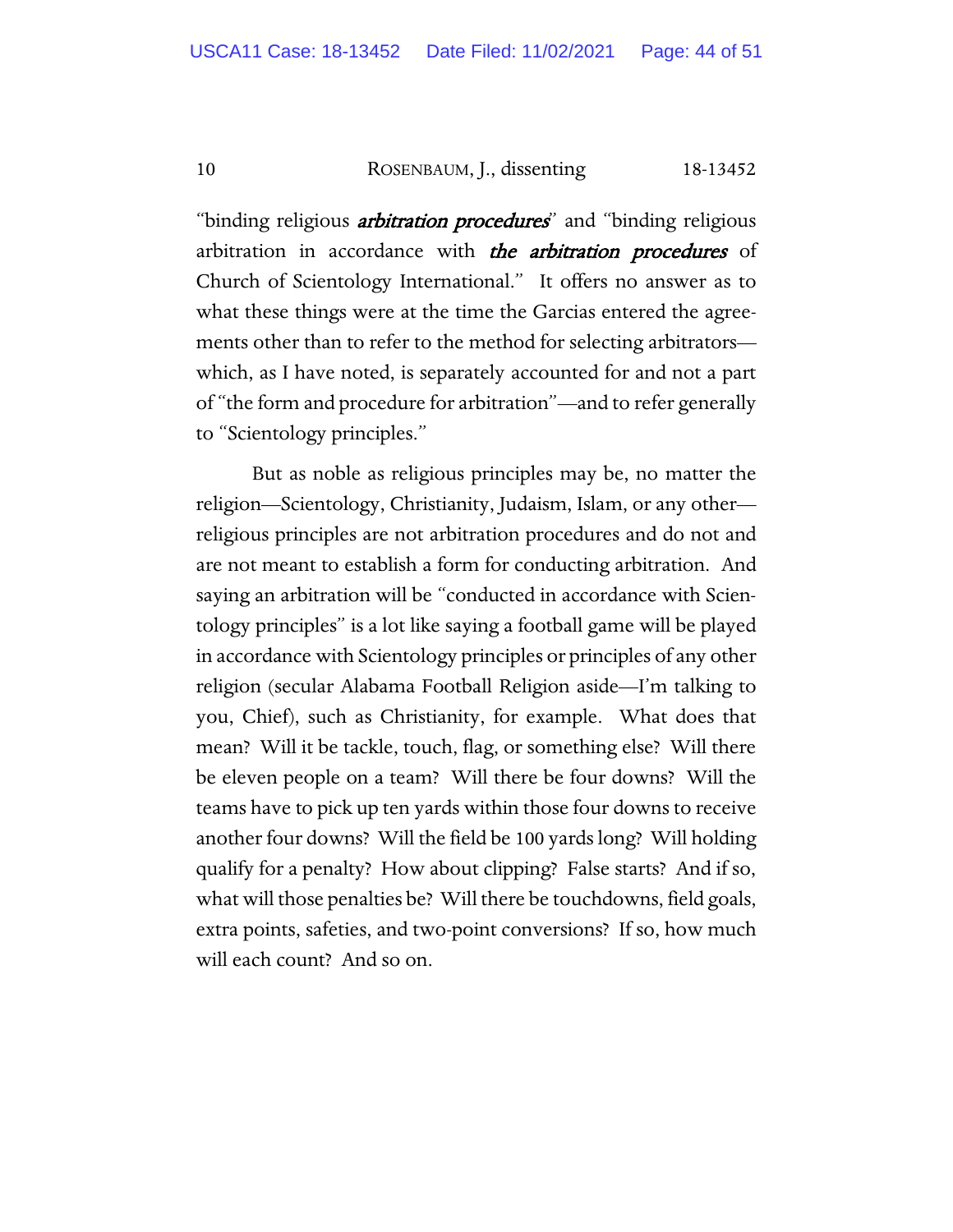18-13452 ROSENBAUM, J., dissenting 11

Religious principles are no more meaningful in identifying the form and procedure of arbitration than they are in establishing the form and procedure of a football game. Will the parties be permitted attorneys? Will they be allowed to put on evidence? Crossexamine witnesses? Make statements themselves? Present argument? For those matters, will the parties even be allowed to be present for the arbitration, or will it be determined on submissions?

The fact is, a vague statement that arbitration will be "conducted in accordance with Scientology principles" answers none of these or any other procedural or format questions. And that is especially the case here, where the Church had never conducted a single arbitration before the Garcias'. So perhaps it is not surprising that the district court found the Church had no rules and procedures for conducting the arbitration.

Yet the Majority Opinion insists that the district court made a factual finding "that the Garcias had 'some idea' about the arbitration procedures," based on "Luis's testimony that he was a 'committed Scientologist and that he had 'successfully completed the "Ethics Specialist Course," during which he studied . . . the Committee on Evidence and its procedures, as well as the Scientology Justice System.'" Maj. Op. at 19. But the district court did not describe this conclusion as a factual finding. Rather, at best, the district court characterized its conclusion that the Garcias had "some idea" about the arbitration procedures as a mixed question of law and fact (see Dist. Ct. Ord. at 15 (stating that it arrived at this conclusion after "[a]pplying these principles [of law]"). And a review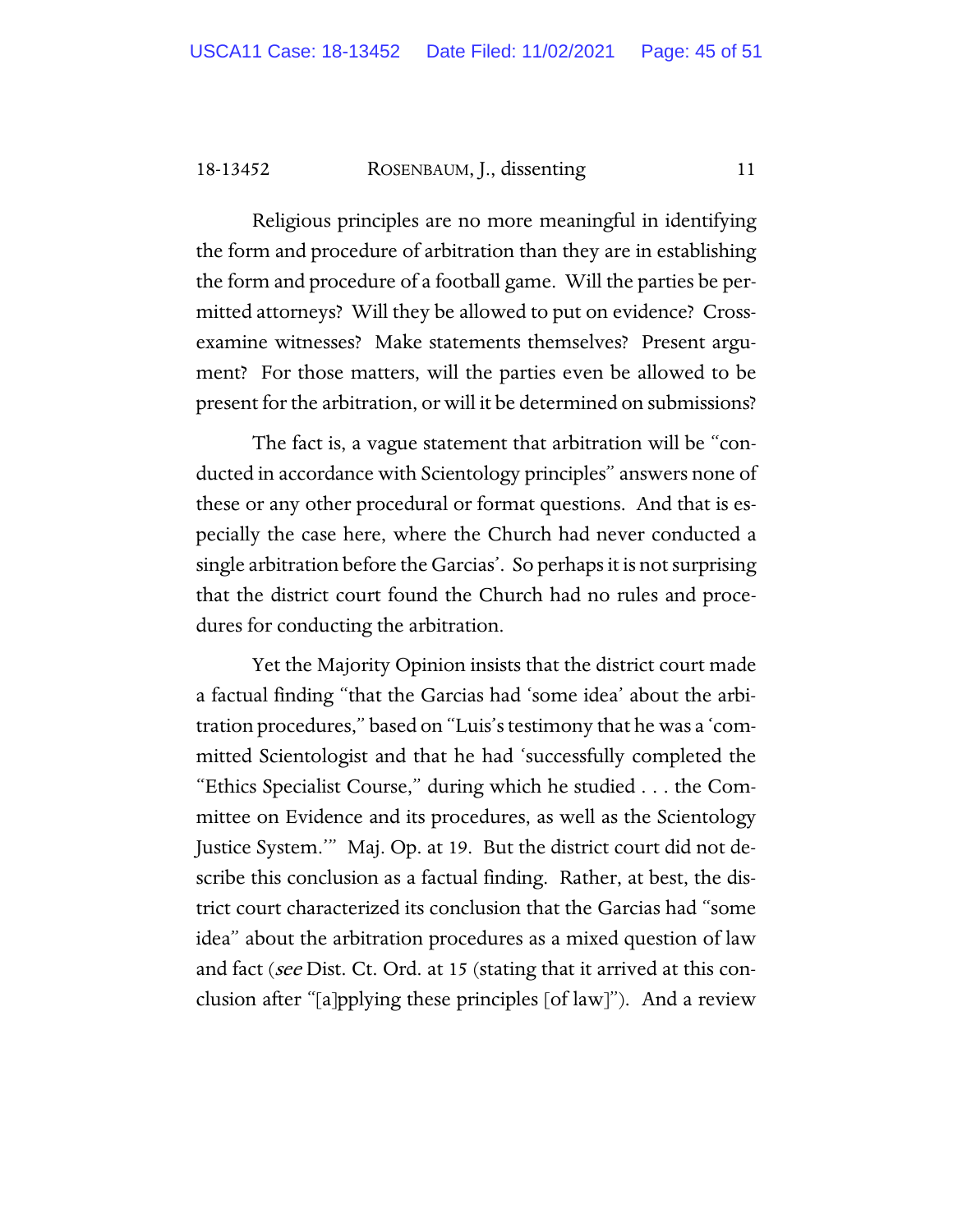12 ROSENBAUM, J., dissenting 18-13452

of the district court's analysis shows that to be the case. See United *States v. Steed*, 548 F.3d 961, 966 (11th Cir. 2008) (holding that application of the law to facts determined by the district court presents a mixed question of law and fact). So the district court's conclusion is subject to de novo review. See id.

For the reasons I have discussed, though, the district court's conclusion that the Garcias had "some idea" of the form and procedures of the arbitration was not correct, based on the district court's own factual findings, which were not clearly erroneous. The problem with concluding that Luis Garcia must have had "some idea" of the form and procedure for the arbitration based on his testimony that he completed the "Ethics Specialist Course," where he studied the Committee on Evidence and its procedures and the Scientology Justice System is that that district court expressly found that the Committee on Evidence did not provide any procedures for arbitration. And as I have noted, the district court likewise determined that the Church could point to nothing—including the Scientology Justice System—to identify any procedures for arbitration. So again, it is not clear to me how Garcia's study of the Committee on Evidence and the Scientology Justice System neither of which refers to any procedures of arbitration because, again, none existed at the time Garcia studied the Committee on Evidence and the Scientology Justice System—could have given the Garcias any idea of the procedures of arbitration.

Indeed, the Church could point to nothing that the court found would advise the Garcias of the arbitration rules and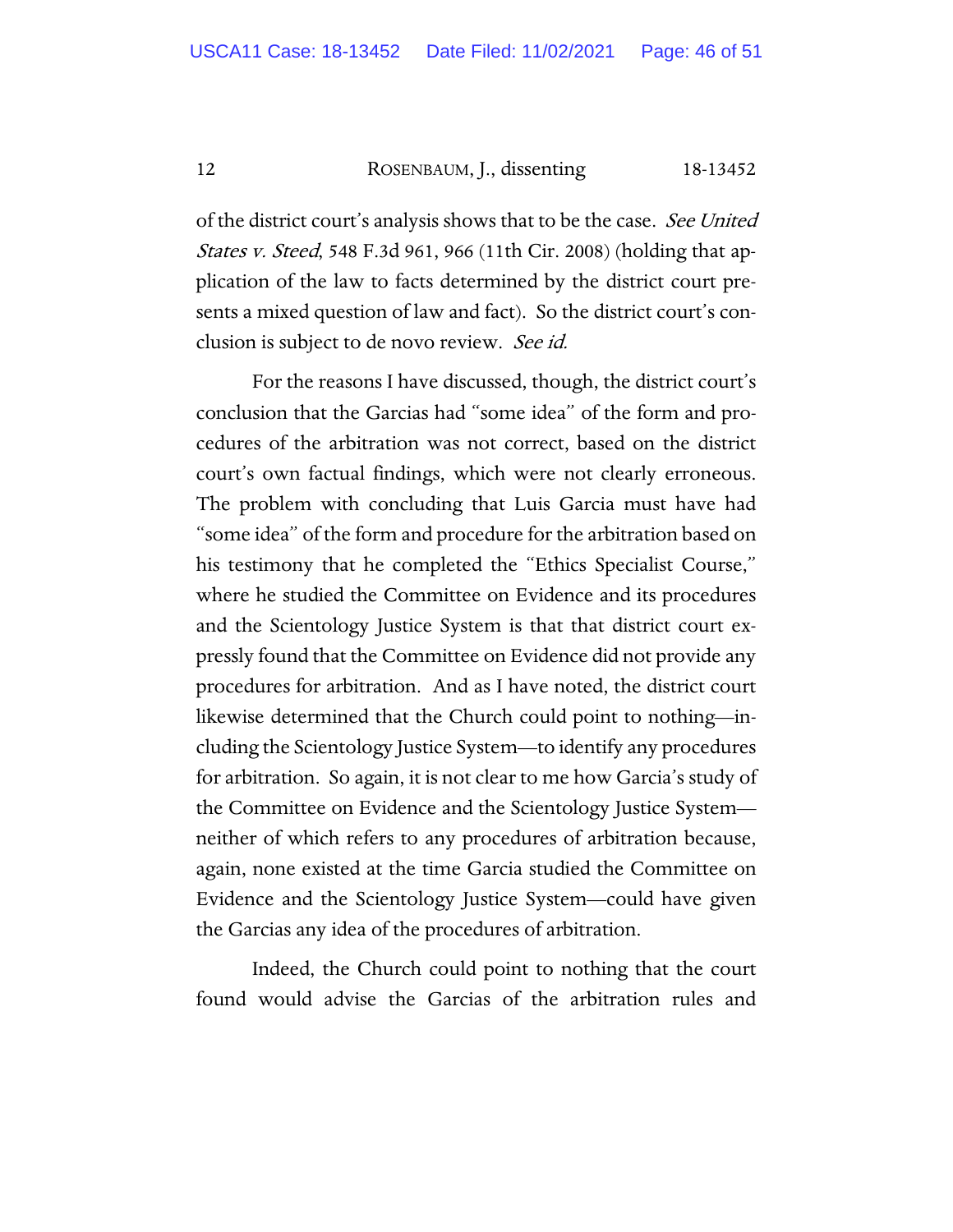18-13452 ROSENBAUM, J., dissenting 13

procedures (because there weren't any) or would rein in the Church's conduct of the arbitration (because no rules and procedures bound the Church). The Church's failure to identify even the most fundamental aspects of the form and procedures governing the arbitration allowed the Church to supply answers that best suited it in the moment. And that circumstance rendered the arbitration agreements invalid under Florida law.

I can perceive no meaningful difference between the arbitration agreements here and the one ruled invalid in *Spicer v. Tenet* Fla. Physician Servs., LLC, 149 So. 3d 163 (Fla. 4th DCA 2014).

In Spicer, the arbitration agreement stated, "[Y]ou agree that any and all disputes regarding your employment . . . are subject to the Tenet Fair Treatment Process ["FTP"], which includes final and binding arbitration. You also agree to submit any such disputes for resolution under that process . . . ." 149 So. 3d at 164 (alteration in original). But the FTP was not attached to the agreement, and the agreement did not explain how the employee could access the FTP. Id.

So the court concluded the agreement did not bind the employee to arbitration. *Id.* at 166. As the court explained, the agreement itself did "not set forth any procedures for arbitration as required by *Malone.*" Id. (emphasis omitted). Nor did the agreement incorporate the FTP by reference. Id. at 166-67. Spicer stated that incorporation by reference required "the incorporating document . . . (1) [to] specifically provide that it is subject to the incorporated collateral document[,] and (2) the collateral document to be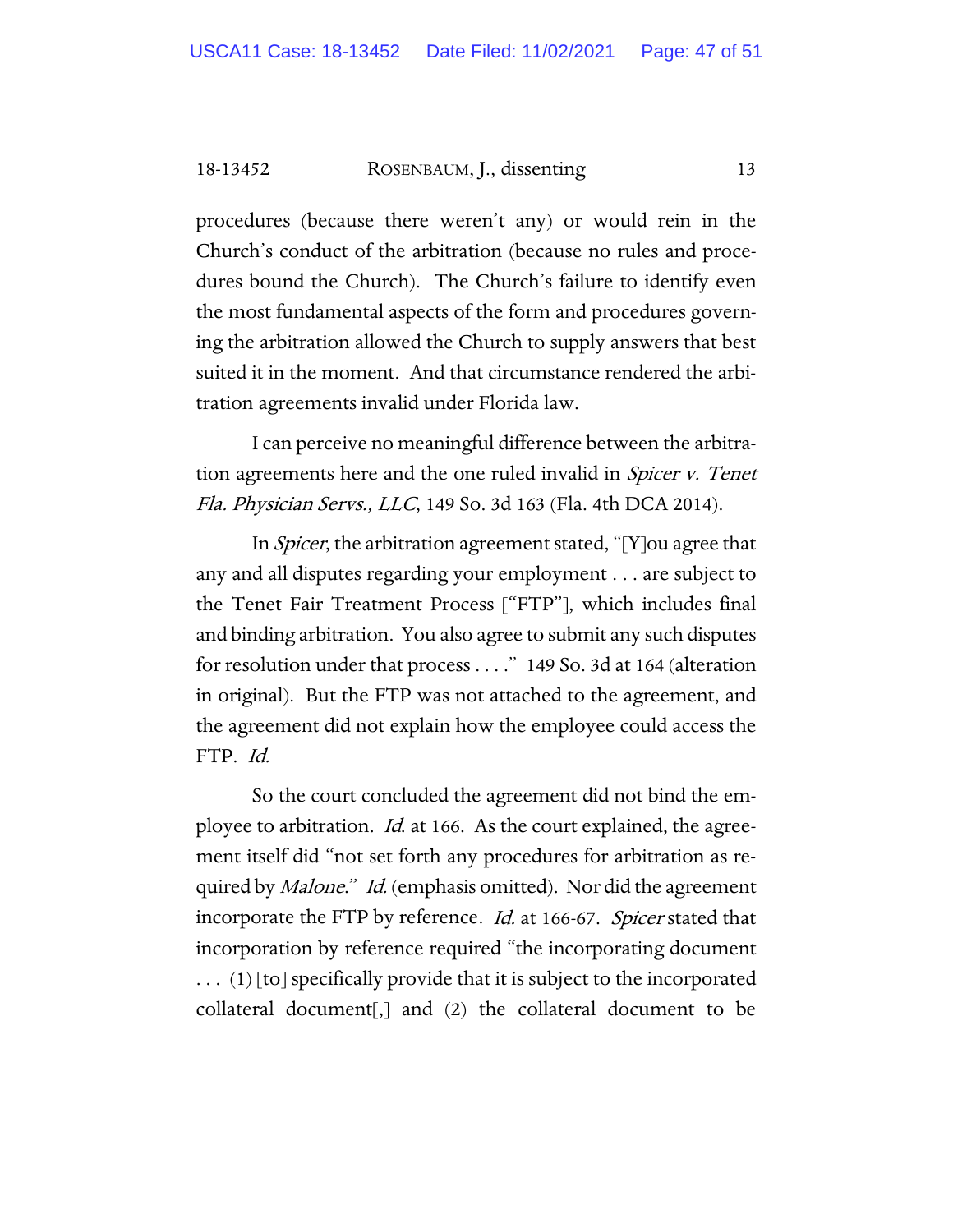#### 14 ROSENBAUM, J., dissenting 18-13452

incorporated must be sufficiently described or referred to in the incorporating agreement so that the intent of both parties may be ascertained." Id. at 166. In Spicer, the court determined that the second condition was not met. *Id.* at 167-68.

The Garcias' case is even more compelling than Spicer. At least in Spicer, the FTP existed somewhere at the time the parties signed the agreement referencing it. In contrast, the "binding religious arbitration procedures" that the Garcias' arbitration agreements referred to did not.

Not only that, but in *Spicer*, the employee actually received an electronic copy of the FTP seventeen days after she signed the agreement and well before she had a dispute with the company. See id. at 165. Here, as we know, the Garcias never received a copy of the "binding religious arbitration procedures" because they did not exist until the IJC made them up on the spot.

The Majority Opinion does not meaningfully explain why Spicer does not require the conclusion that the arbitration agreements here were invalid. See Maj. Op. at 19. Instead, it says that "[t]he Garcias' agreements provided that the arbitration would be '[i]n accordance with the discipline, faith, internal organization, and ecclesiastical rule, custom, and law of the Scientology religion." *Id.* But again, since the district court found as a matter of fact that "the discipline, faith, internal organization, and ecclesiastical rule, custom, and law of the Scientology religion" did not include any arbitration procedures and the Church had never previously conducted an arbitration and concededly made up the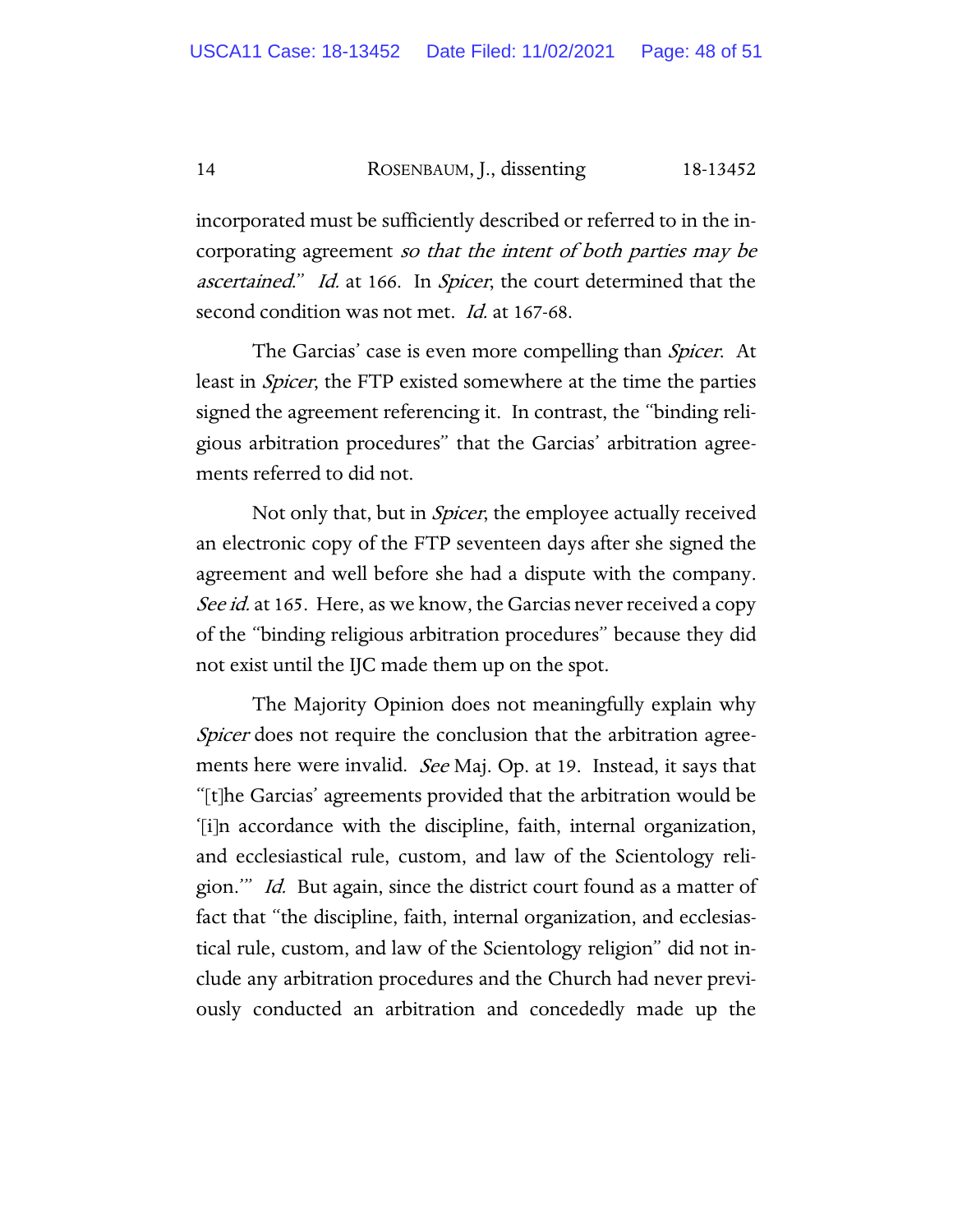#### 18-13452 ROSENBAUM, J., dissenting 15

arbitration rules as the arbitration progressed, the reference in the Garcias' agreement on which the Majority Opinion relies provides no answer to the form and procedures for the arbitration.

The Majority Opinion also rests on Intracoastal Ventures Corp. v. Safeco Ins. Co. of Am., 540 So. 2d 162 (Fla. 4th DCA 1989), abrogated on other grounds as recognized in Nationwide Mut. Fire Ins. Co. v. Schweitzer, 872 So. 2d 278, 279 (Fla. 4th DCA 2004), and Greenbrook NH, LLC v. Est. of Sayre ex rel. Raymond, 150 So. 3d 878 (Fla. 2d DCA 2014). But both are materially distinguishable.

The arbitration requirement in *Intracoastal Ventures* involved an appraisal provision in an insurance contract. Intracoastal Ventures, 540 So. 2d at 163. Under it, if the insured and the insurer could not agree on the amount of a covered loss, the contract required them to each select "a competent independent appraiser." Id. Then the two selected appraisers were to choose "a competent, impartial umpire." *Id.* If the two appraisers could not agree, either or both parties could petition a judge in the state to select an umpire. *Id.* With the appraisers and umpire selected, the appraisers were to set the amount of the loss. *Id.* If they could not agree, they were to submit their differences to the umpire, and written agreement by any two of the three would establish the amount of the loss. *Id.* The Florida District Court of Appeal upheld the arbitration requirement because it found that the provision satisfied the requirements set forth by *Malone & Hyde. Id.* at 164.

The provision in *Intracoastal Ventures* differs with regard to "the form and procedure for arbitration," *Malone & Hyde*, 515 So.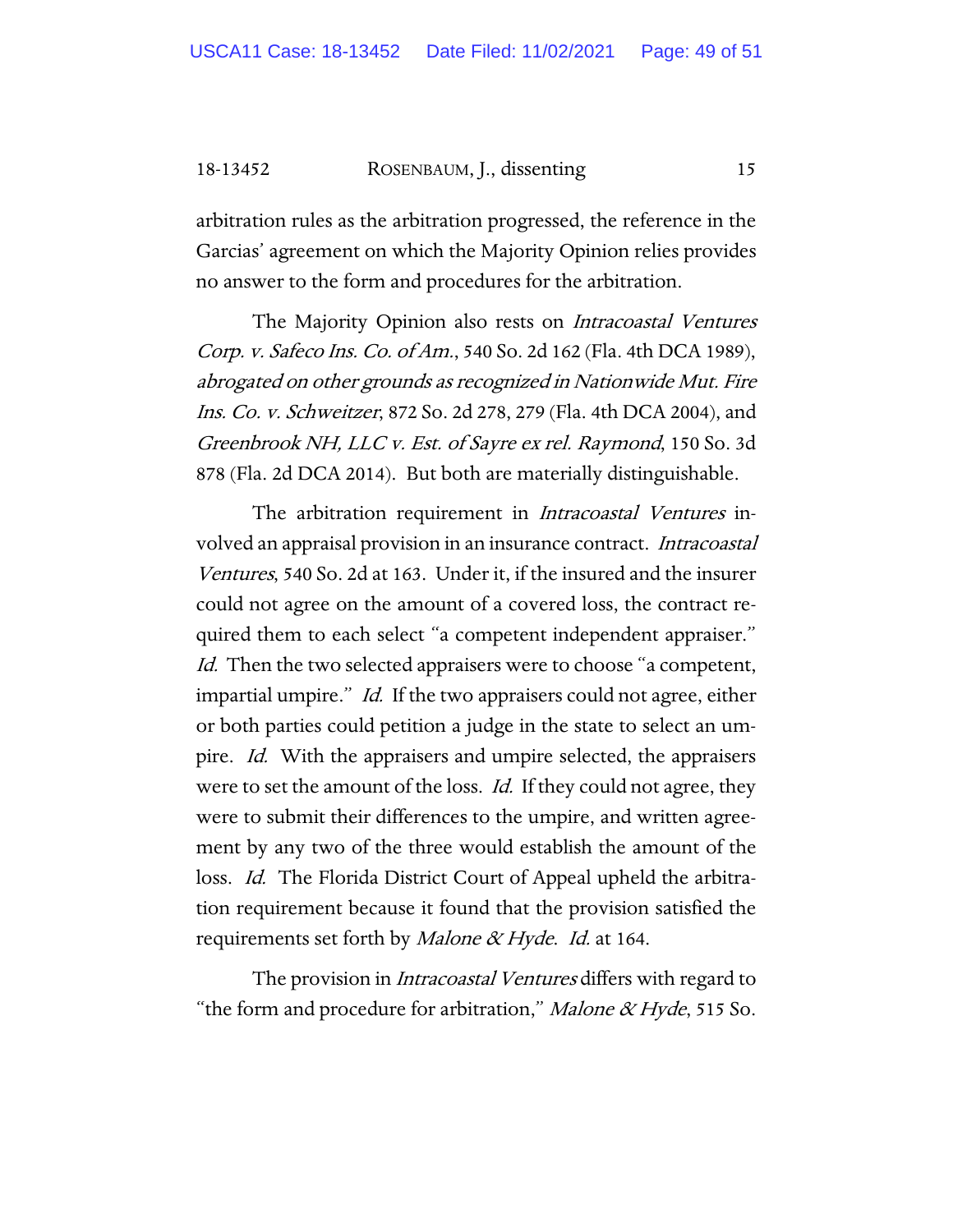16 ROSENBAUM, J., dissenting 18-13452

2d at 366, in important respects from the arbitration agreement at issue here. Notably, the *Intracoastal Ventures* arbitration concerned only "amount of the loss." Intracoastal Ventures, 540 So. 2d at 163. For that reason, the provision had to establish only a form and procedure for determining the amount of the loss. By requiring both appraisers to be "competent" and "independent" and the umpire to be "competent and impartial," the provision necessarily demanded that all three decision-makers involved in the arbitration be competent appraisers—that is, that they adequately apply generally accepted appraisal methods in performing appraisals.

In other words, by requiring that the appraisers be "competent" and "independent" and the umpire by "competent and impartial," the arbitration provision in Intracoastal Ventures established the procedure by which the appraisal (and thus, the arbitration) would be determined—the application of generally accepted appraisal methods. Put simply, the *Intracoastal Ventures* provision effectively incorporated generally accepted appraisal methods, in conjunction with its specified procedure for breaking a tie between the arbitrators, as its procedural mechanism (rules) for conducting the arbitration once the arbitrators (appraisers and umpire) were selected.

In contrast, the Scientology provision ties the arbitration form and procedure to no set of rules other than the non-existent "binding religious arbitration procedures" of the Church. So unlike in Intracoastal Ventures, where anyone who read the arbitration